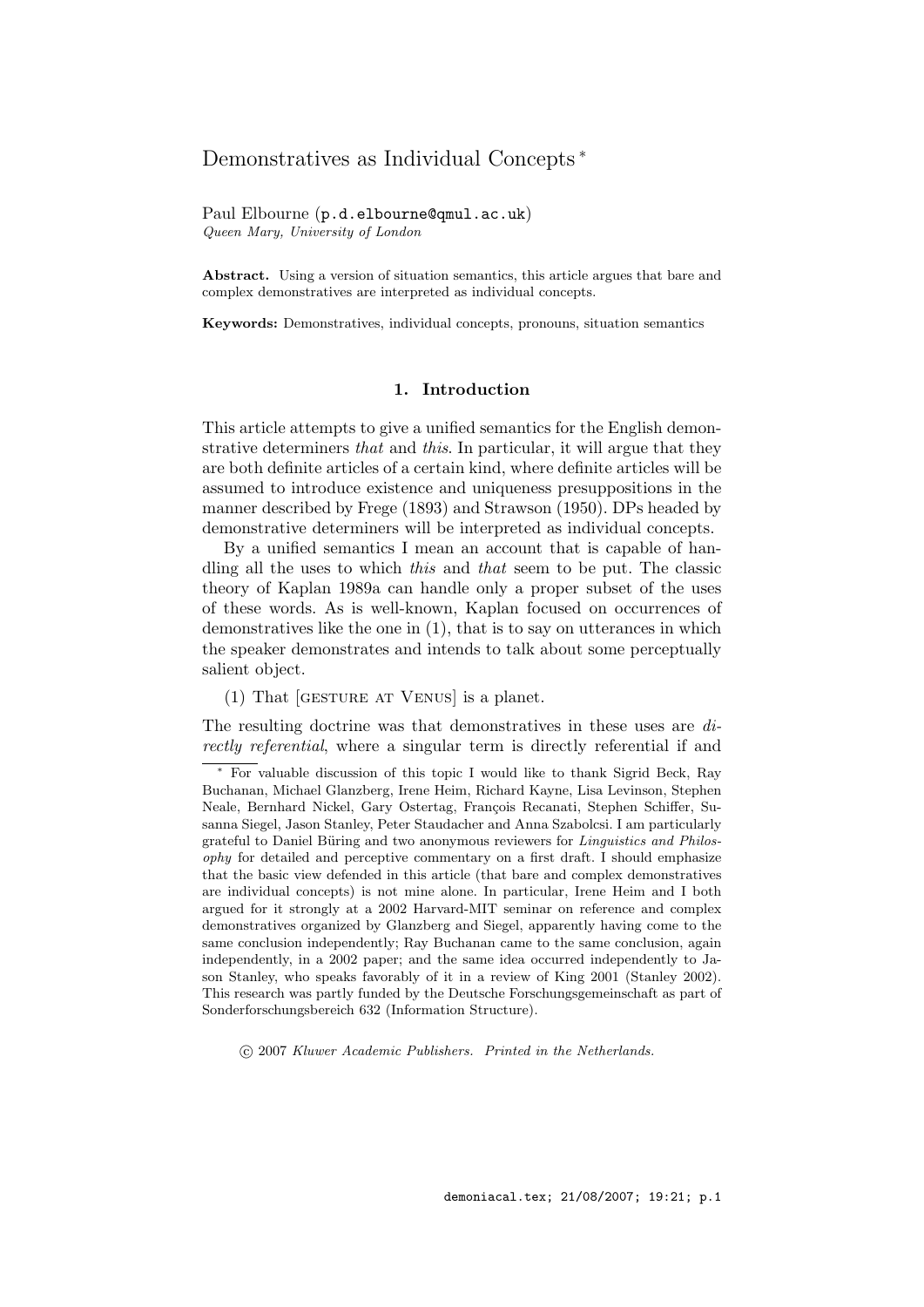only if the only contribution it makes to the content of an utterance containing it is its referent. The referent is determined by the context of utterance and the expression's character, an aspect of its meaning consisting of a function from contexts of utterance to contents. Since only single referents are able to be contributed, there is no way that this theory is able to handle occasions where demonstratives appear to have covarying uses, as Kaplan himself freely acknowledges (1989a: 489–490, 1989b: 592). It cannot handle (2), for example, where on one natural reading that senator is a covarying expression, giving the approximate truth conditions in (3).

- (2) Mary talked to no senator before that senator was lobbied.
- (3) There is no individual x such that x is a senator and Mary talked to x before x was lobbied.

A survey of the basic data, including various kinds of covarying uses of demonstratives, will be undertaken in section 3. But for now, since Kaplan's theory and close variants of it cannot handle all the data thrown up when we look at how demonstrative determiners are used, there is a strong case for saying that this approach is inadequate, as King (2001: 147–161) has already emphasized. In order to account for (2) and the examples we will see in section 3, Kaplan has to say either that these words are systematically ambiguous, or, still more drastically, that they have homonyms in which he is not interested (Kaplan 1989a: 489). But since we are dealing with cases that plausibly have some intuitive common core (unlike, say, the case of bank and bank). Occam's Razor dictates that theories that have all the uses follow from one lexical entry per word are superior to those which posit polysemy or homonymy.

I know of only two theories that attempt to give a unified semantics for the English demonstrative determiners, those of King (2001), who argues that DPs introduced by this and that are quantifier phrases, and Roberts (2002), who treats them as definites in a dynamic semantics. Accordingly, the present paper will have the following structure: section 2 introduces the semantic framework in which I will be couching my discussion; section 3 sets out my theory of demonstrative determiners, including a survey of what I take to be the basic data in this field; section 4 summarizes the theories of King (2001) and Roberts (2002) and compares them to the one advocated here; and section 5 concludes.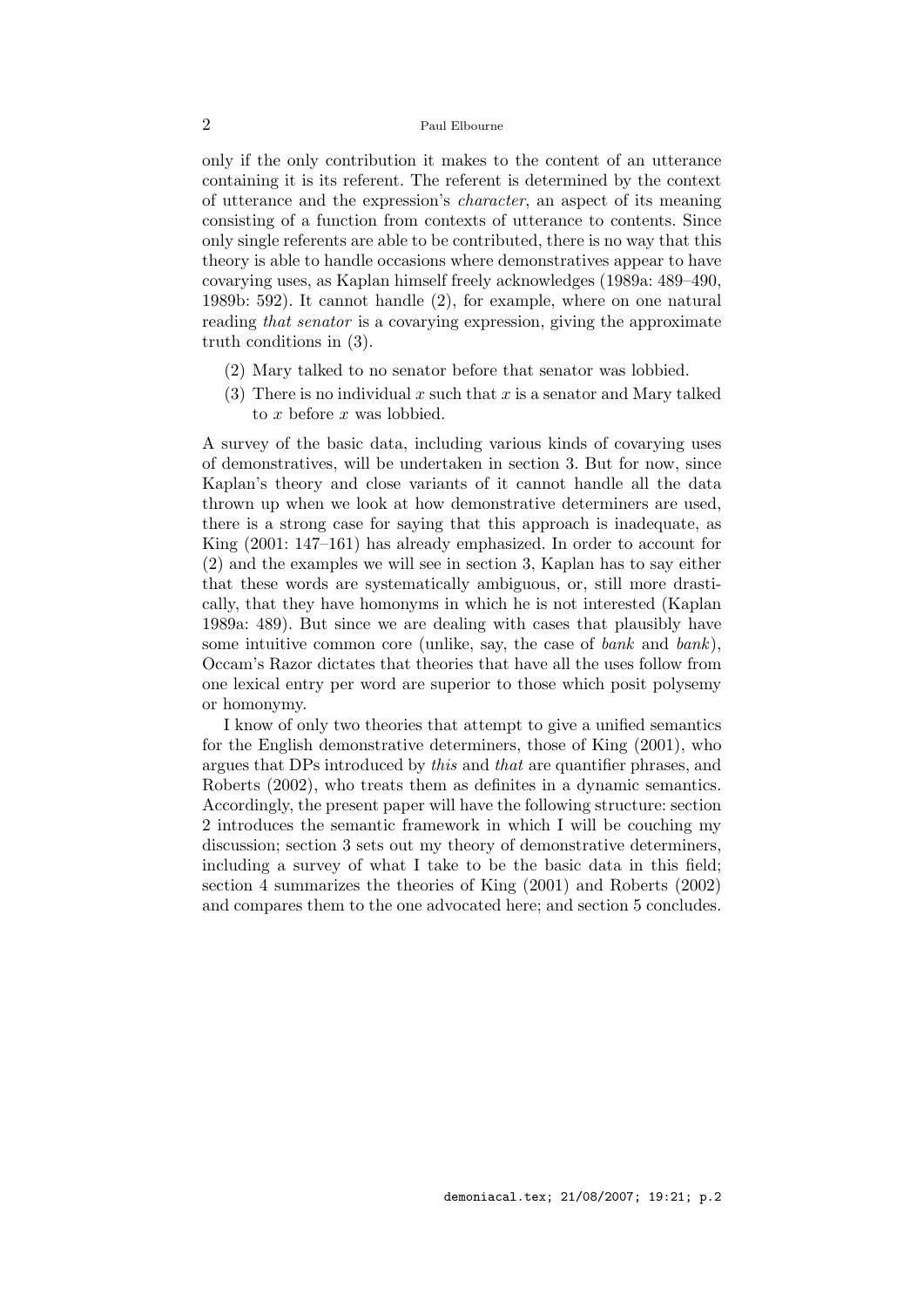# 2. Framework

## 2.1. SITUATION SEMANTICS

This paper will use a version of situation semantics (Barwise and Perry 1983). The particular version I will use is based closely on the system in Elbourne 2005b, which I will here summarize for the sake of convenience.

The system in Elbourne 2005b is based most directly on the work of Kratzer (1989), Berman (1987), Heim (1990), von Fintel (1994) and Heim and Kratzer (1998). It is based on the notion of a situation, where, as in Barwise and Perry 1983, a situation is a part of a possible world. (The part-of relation is understood reflexively, so that possible worlds count as big situations.) A situation consists of one or more individuals having one or more properties or standing in one or more relations at a particular spatiotemporal location (Barwise and Perry 1983: 7).

Unlike in some versions of situation semantics, lexical items in Elbourne 2005b are not accompanied by situation variables in the syntax. So for the simple sentence Mary laughs we would just have the (simplified) structure in (4).

(4) [Mary laughs]

For the purposes of this section, I will make the simplifying assumption that proper names are syntactically simplex lexical items whose denotations are individual concepts of a certain kind, those that map situations directly to individuals, as it were, without the mediation of a descriptive condition. (This view will be revised slightly in section 2.2.) So we will have the lexical entry in (5) for Mary.

(5)  $\llbracket \text{Mary} \rrbracket = \lambda s.\text{Mary}$ 

Intransitive verbs will be functions that take individual concepts and map them to functions from situations to truth values. For example, we have  $(6)$  for *laughs*.

(6)  $\llbracket \text{laughs} \rrbracket = \lambda u_{\langle \mathbf{s}, \mathbf{e} \rangle}$ .  $\lambda s. u(s)$  laughs in s

I follow a notational convention from Heim and Kratzer 1998. For any expressions M and N and any variable x, let  $[N/x]M$  be the result of substituting N for every free occurrence of  $x$  in  $M$ , and changing bound variables to avoid clashes.<sup>1</sup> A  $\lambda$ -term consisting of a  $\lambda$  and a variable x and a period followed by a constituent  $M$  is a function mapping

 $\frac{1}{1}$  For the exact definition, see Hindley and Seldin 1986:7, from which the summary in the text is also taken.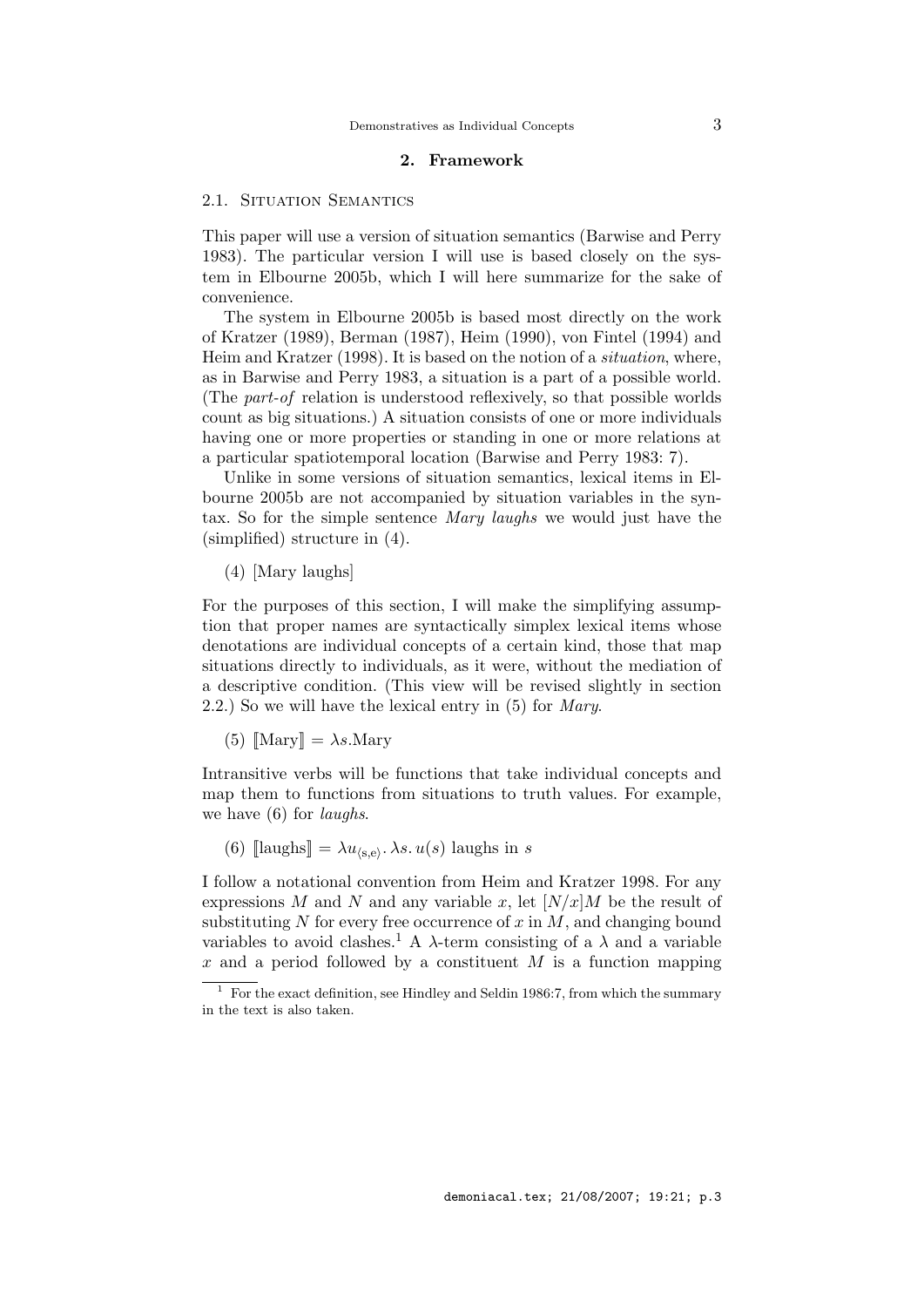an argument N to  $[N/x]M$  if M is not an expression of propositional type in the metalanguage; but if  $M$  is an expression of propositional type in the metalanguage, the whole expression is a function mapping an argument N to 1 if  $\left\lfloor N/x \right\rfloor M$  is true and to 0 otherwise. Thus the denotation of *laughs* in  $(6)$  takes an individual concept u and maps it to a function that takes a situation s and maps it to 1 if  $u(s)$  laughs in s and to 0 otherwise.

We will need the following basic rule (Heim and Kratzer 1998):

(7) Functional Application

If  $\alpha$  is a branching node and  $\{\beta, \gamma\}$  the set of its daughters, then, for any assignment g,  $\alpha$  is in the domain of  $\llbracket \cdot \rrbracket^g$  if both  $\beta$  and  $\gamma$ are, and  $[\![\beta]\!]^g$  is a function whose domain contains  $[\![\gamma]\!]^g$ . In that case,  $\llbracket \alpha \rrbracket^g = \llbracket \beta \rrbracket^g (\llbracket \gamma \rrbracket^g).$ 

I assume that all nodes in syntactic trees are at most binary branching (Kayne 1984).

Given this simple setup, the denotation of the sentence in (4) turns out to be (8).

(8)  $\lambda s$ . Mary laughs in s

Similarly, the sentence in (9), given the treatment of names just described and the lexical entry in (10), will have the denotation in (11).

- (9) [Mary [greets John]]
- (10) [greets] =  $\lambda u_{\langle s,e \rangle}$ .  $\lambda v_{\langle s,e \rangle}$ .  $\lambda s. v(s)$  greets  $u(s)$  in s
- (11)  $\lambda s$ . Mary greets John in s

I take the content of a speech act of assertion to be an Austinian proposition, that is a pair of a topic situation about which the speaker intends to say something and a set of situations like the ones characterized in (8) and (11). If the topic situation is a member of the set, the speaker has spoken truly (Austin 1961, Barwise and Perry 1983: 160, Kratzer 2004, 2006).<sup>2</sup>

 $\overline{2}$  An anonymous *Linguistics and Philosophy* reviewer asks how the framework used here can be modified to yield structured propositions, following the attempt by Soames (1987) to demonstrate that no sets of circumstances of any kind are adequate to play the role of propositions. But Soames's argument relies crucially on the premise that certain singular terms, such as names, pronouns and demonstratives, must be directly referential in the examples he uses, which are of the *Hesperus is* Phosphorus type. This premise I take to be undermined by considerations like the ones given in the current article, and also by arguments in Elbourne 2005b. Edelberg 1994 contains independent criticism of Soames 1987. But if structured propositions do turn out to be necessary, for example as the objects of propositional attitudes,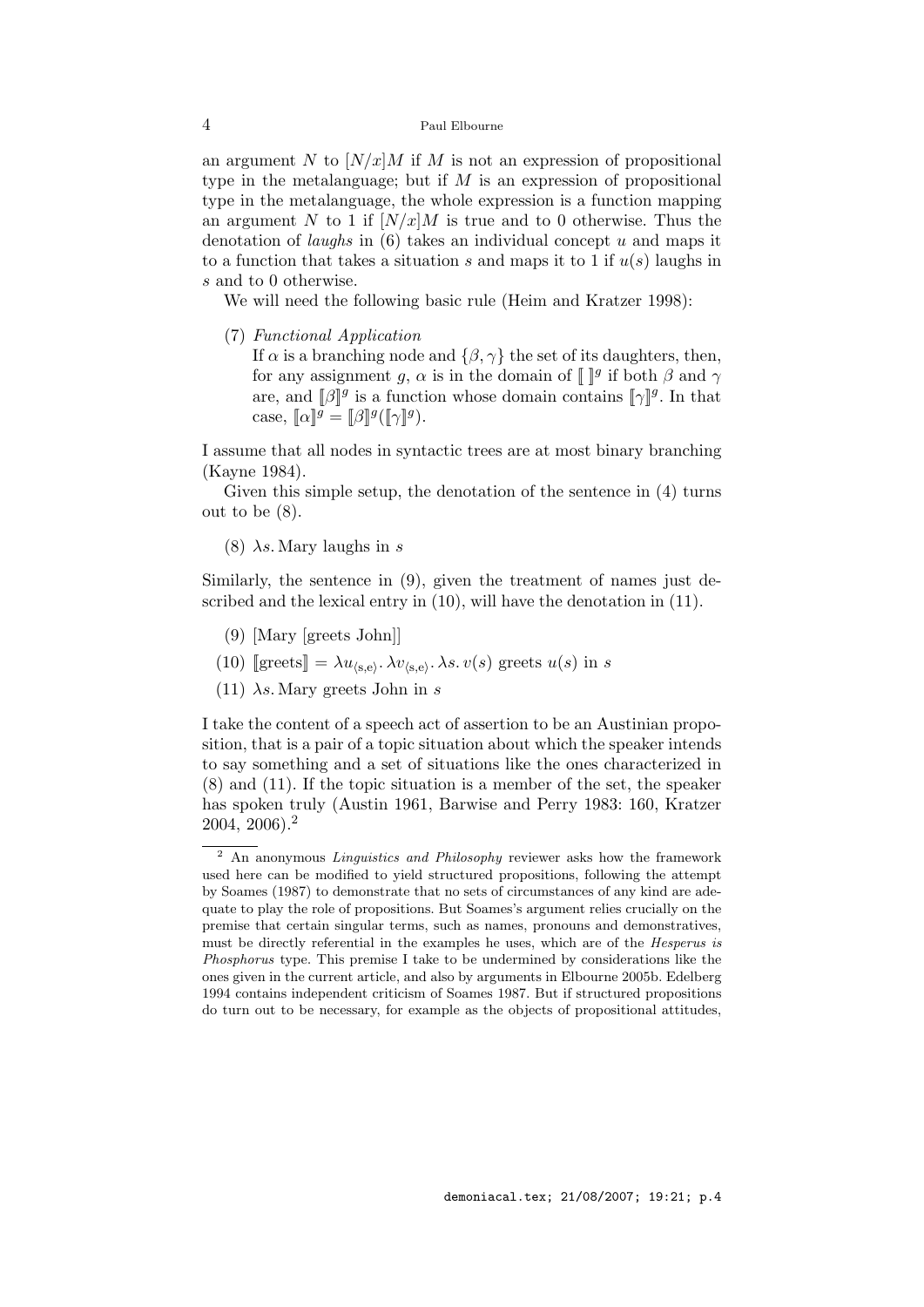## 2.2. Definite Descriptions and Names

In this article, I will be arguing that bare and complex demonstratives are very similar to definite descriptions. In Elbourne 2005b, Chapter 3, I argued that definite descriptions are individual concepts. For the sake of comparison, I will briefly recapitulate this position here.

Based on some remarks in Frege 1893, the meaning in (12) has been suggested for sentences involving definite descriptions (Heim 1991: 495– 496, Elbourne 2001b, 2005b, von Fintel 2004: 318).

- (12) Regardless of the utterance context, [[the  $\zeta$ ]  $\xi$ ] expresses that proposition which is
	- true at an index i, if there is exactly one  $\zeta$  at i, and it is  $\xi$ at i,
	- false at an index i, if there is exactly one  $\zeta$  at i, and it is not  $\xi$  at i,
	- truth-valueless at an index i, if there is not exactly one  $\zeta$  at i.

We can capture this by giving the definite article the meaning in (13).

(13) 
$$
\llbracket \text{the} \rrbracket = \lambda f_{\langle \text{se}, \text{st} \rangle} \cdot \lambda s. \, \iota x f(\lambda s' . x)(s) = 1
$$

I will be using the metalanguage operator  $\lceil \iota \rceil$  as follows: for any situation s and function f of type  $\langle se, st \rangle$ , the denotation of an expression  $\int \iota x f(\lambda s' .x)(s) = 1$  will be of type e, if it is defined; if there is exactly one entity x such that  $f(\lambda s' \cdot x)(s) = 1$ , the denotation of  $\int \iota x f(\lambda s' \cdot x)(s) = 1$  will be that very individual; if there is no such individual, or more than one such individual, the whole expression will have no semantic value. (So the expression in effect introduces a presupposition that there is exactly one such individual, since an utterance containing it will not be felicitous otherwise.) The individual that is the value of the expression will naturally vary from situation to situation. For example, let f be  $\left(\lambda u_{(s,e)}, \lambda s. u(s)\right)$  has been President of the USA in s. Then  $\lceil \iota x f(\lambda s'.x)(s) \rceil$  is equivalent to  $\lceil \iota x x \rceil$  has been President of the USA in  $s^7$ . Assume that we are talking about situations that are part of the real world at the beginning of 2007, when George H. W. Bush and Bill Clinton have been President of the USA, but Henry Kissinger, Arnold Schwarzenegger and Al Gore have not. If s contains

they could easily be created from intensional semantic systems like the present one. A natural starting point would be interpreted syntactic trees, that is syntactic tree structures with the meanings of the lexical items replacing the lexical items at each node. Further structures could be created on the basis of these if necessary. See Cresswell 1985 for a system of structured propositions along these lines.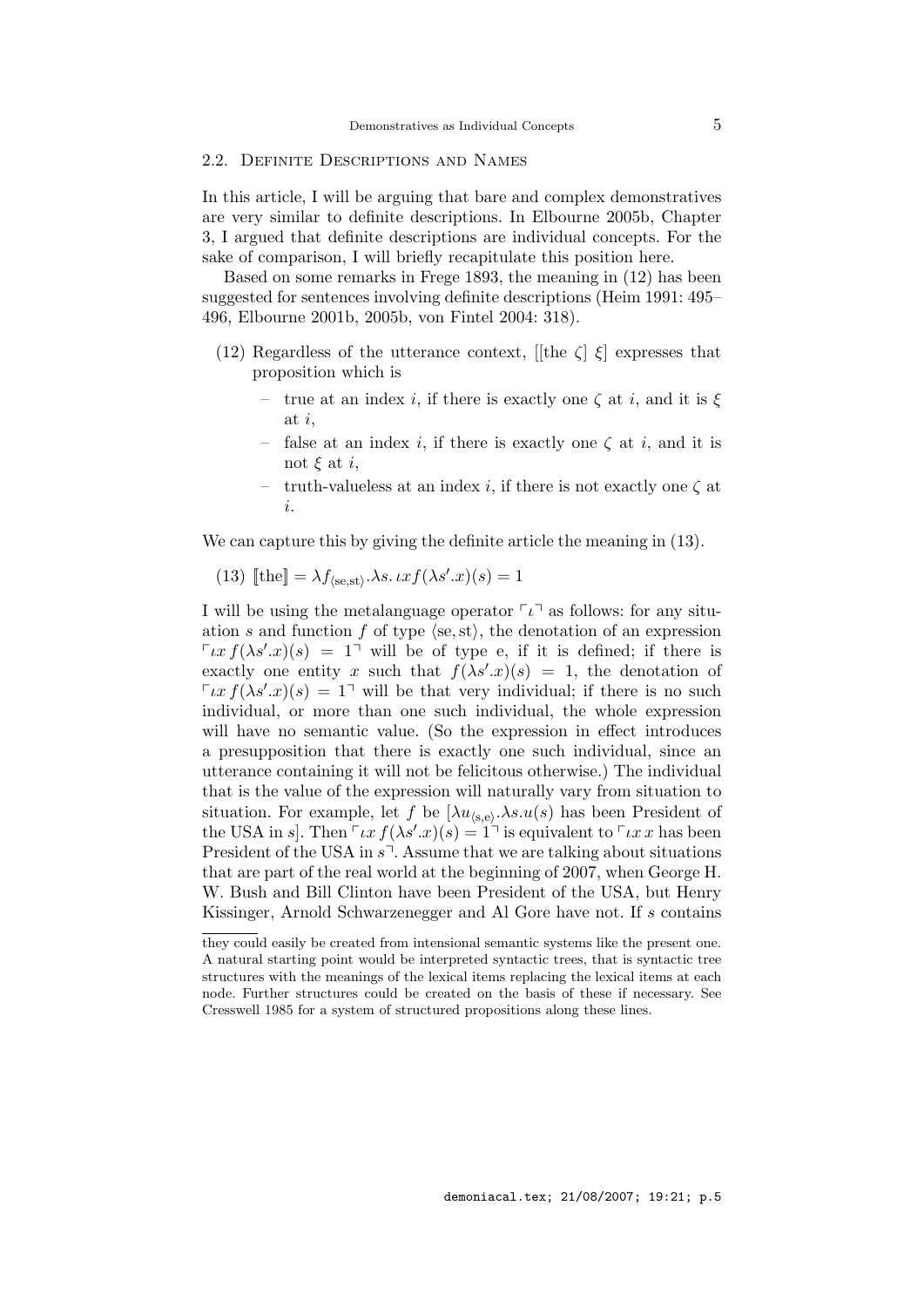only Bill Clinton, Henry Kissinger and Arnold Schwarzenegger, then the denotation of  $\lceil \iota x \rceil x$  has been President of the USA in  $s \rceil$  is Clinton; if s contains only George H. W. Bush, Henry Kissinger and Arnold Schwarzenegger, the value of the same expression will be Bush; and if s contains only Al Gore, Henry Kissinger and Arnold Schwarzenegger, the expression will have no value. This, simply put, is how definite descriptions differ from constants.

(14) will have the simplified LF in (15).

- (14) The cat laughs.
- $(15)$  [[the cat] laughs]

Our lexical entry for the, in conjunction with the lexical entries in (16) and the rule of functional application, gives us the truth conditions in (17) for (14).

- (16) a.  $[\text{cat}] = \lambda u_{\langle s,e \rangle}$ .  $\lambda s. u(s)$  is a cat in s b.  $[\text{laughs}] = \lambda u_{\langle s,e \rangle}$ .  $\lambda s. u(s)$  laughs in s
- (17)  $\lambda s \cdot \iota x \cdot x$  is a cat in s laughs in s

Imagine that a speech act is performed whereby a topic situation  $s^*$  is claimed to be a member of the set of which (17) is the characteristic function. If  $s^*$  contains exactly one cat, then the  $i$ -term in the metalanguage will have a denotation, and the utterance will be true or false according as that cat laughs or not. But if  $s^*$  does not contain exactly one cat, the  $i$ -term will not have a denotation, and the proposition will be unable to be evaluated for truth or falsity. So we have produced the kind of proposition described in (12). In effect, then, use of a definite description introduces a presupposition that there is exactly one entity that satisfies the NP content, just as Strawson  $(1950)$  claimed.<sup>3</sup>

All this, of course, contrasts with Russell's well-known (1905) theory of definite descriptions, according to which the existence and uniqueness of the thing satisfying the NP descriptive content are asserted, not presupposed. According to Russell (1905), a sentence of the form the F is G has the truth conditions in  $(18)$ . This implies that the would have the lexical entry in (19) in an extensional semantics.

- (18)  $\exists x (Fx \& \forall y (Fy \rightarrow y = x) \& Gx)$
- (19)  $\lambda f_{\langle e,t \rangle}$ .  $\lambda g_{\langle e,t \rangle}$ .  $\exists x(f(x) = 1 \& \forall y(f(y) = 1 \rightarrow y = x) \&$  $g(x) = 1$

<sup>&</sup>lt;sup>3</sup> I wish to remain neutral on the issue of how to deal with improper or incomplete definite descriptions. It is possible that the answer lies in situation semantics, including the judicious choice of topic situations, as claimed by Recanati (2004) and Kratzer (2004). But I will not attempt to adjudicate on this matter here.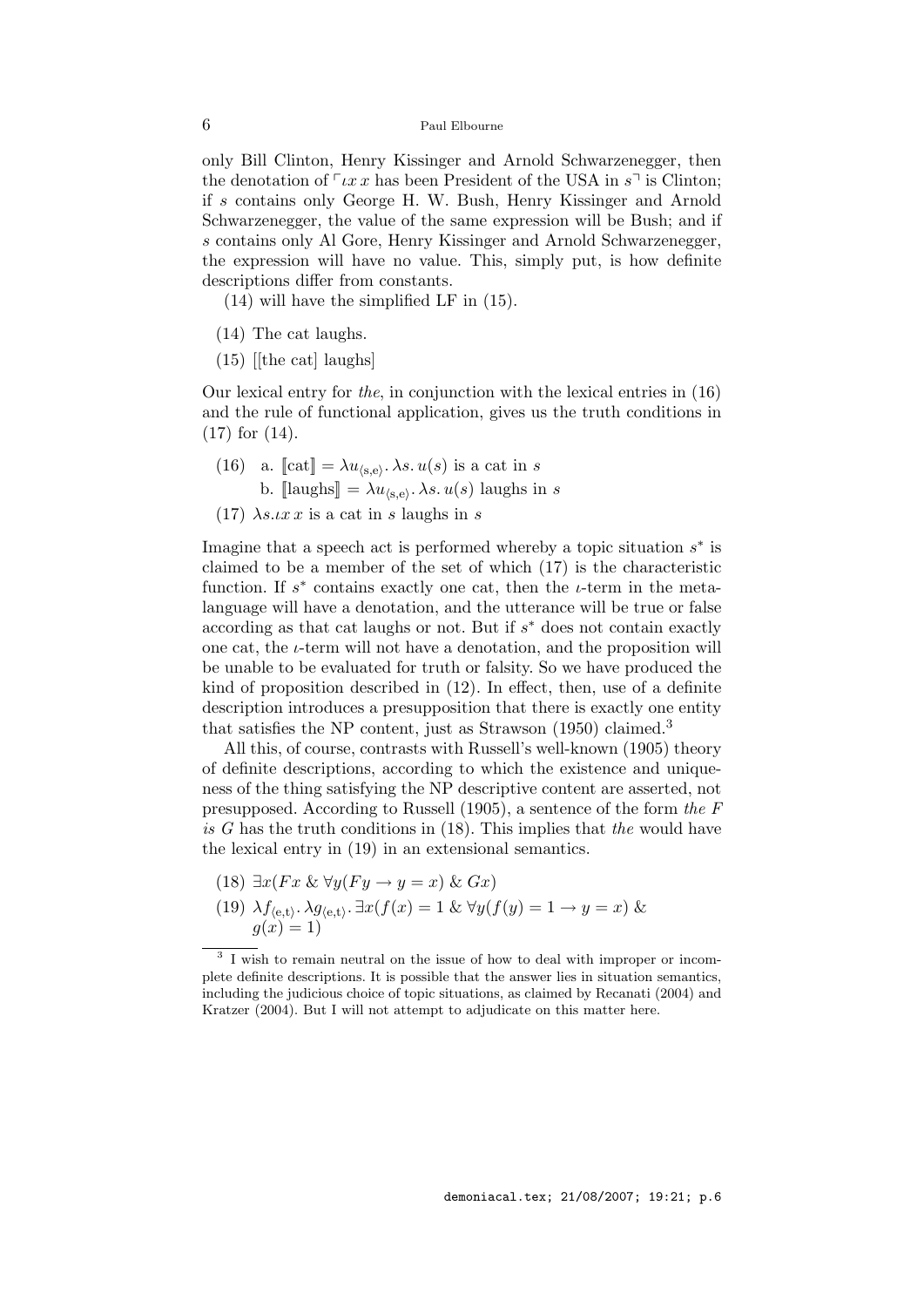In my opinion, there are considerations favoring the Frege-Strawson theory of the definite article over the Russellian theory, but I will not go into them here, since they have been detailed elsewhere: see Heim 1991, von Fintel 2004, and Elbourne 2005b.

We are now in a position to contemplate a slight revision to the view of names set out in the last section. As described in Elbourne 2005b, Chapter 6, I believe that names should quite generally be analyzed as syntactic and semantic definite descriptions of a certain kind (Burge 1973, Larson and Segal 1995, Elugardo 2002). We see this overtly in languages such as German (der Hans, dialectally), Italian (la Maria) and Classical and Modern Greek. But the descriptive condition will generally involve identity to a particular object, thus ensuring that names in general behave as rigid designators (Kripke 1972). I will assume that names come with a phonologically null definite article, as in (20):

 $(20)$  THE Mary

THE will have the same meaning as overt the. For the purposes of this article, I will assume that names just have meanings like (21):

(21) 
$$
\llbracket \text{Mary} \rrbracket = \lambda u_{\langle s, e \rangle} \cdot \lambda s \cdot u(s) = \text{Mary}
$$

So the meaning of the complex in (20) will still be (5), repeated here as (22).

(22)  $\left[\text{THE Mary}\right] = \lambda s.\text{Mary}$ 

Most of what I say will not depend on this particular theory of names, and I will not always bother to write the null definite article shown in (20); but this theory will be relevant in the discussion of referential pronouns in section 2.4.8.

#### 2.3. De re AND de dicto READINGS

I will now describe the method by which the current theory handles de re and de dicto readings of definite descriptions (Elbourne 2005b: 99– 106), since it introduces a technical device that will be useful later on. The Russellian theory of definite descriptions is supposed to be able to handle the distinction between de re and de dicto readings by means of scope (Russell 1905: 52). To take an example involving a propositional attitude predicate, we can analyze the de re and de dicto readings of (23) as in (24) and (25) (Neale 1990: 121):

(23) Mary believes that the Pope is an alien.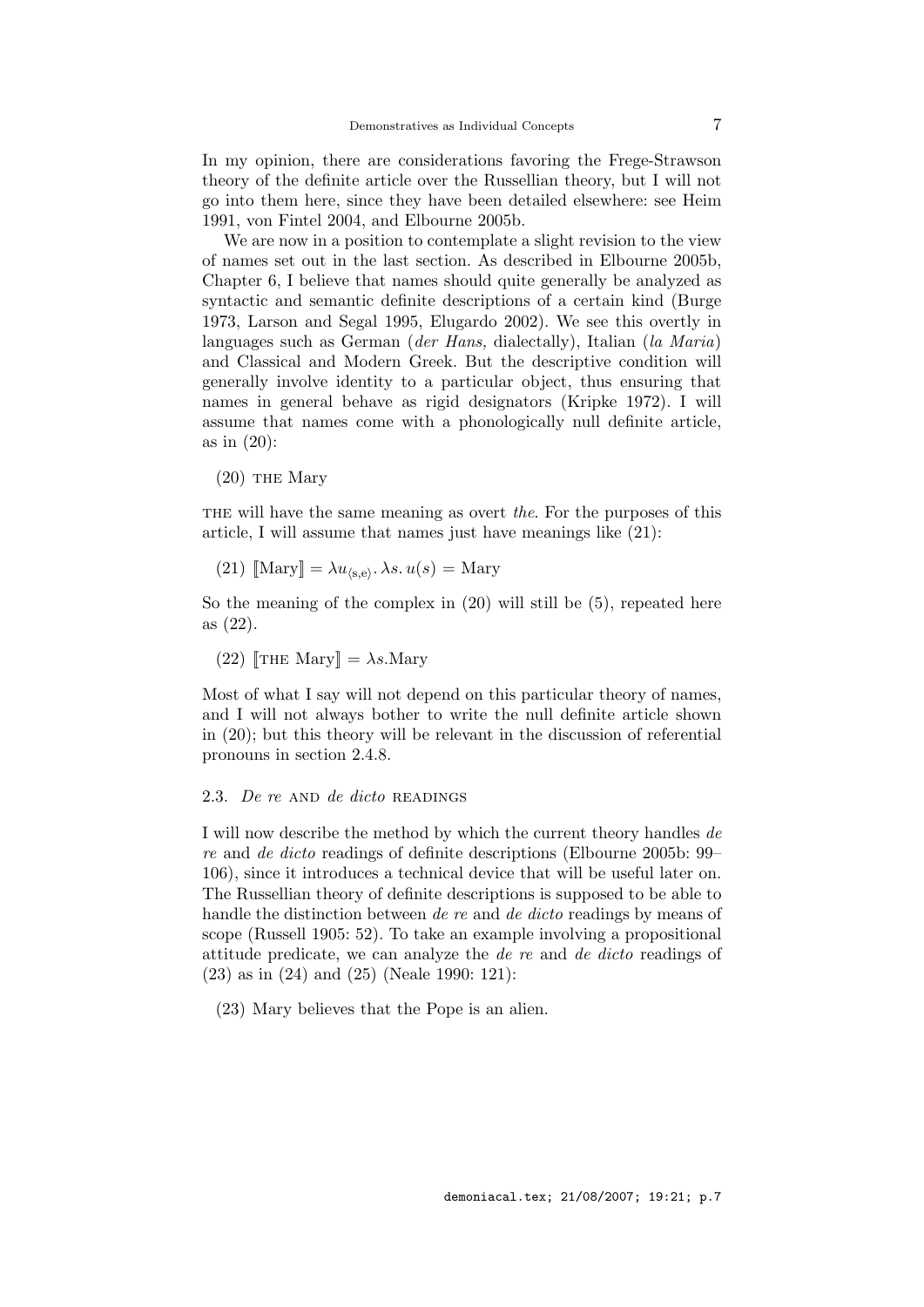(24) De dicto

"Mary believes that there is an individual  $x$  such that  $x$  is a Pope and there are no Popes but  $x$  and  $x$  is an alien."

(25) De re

"There is an individual  $x$  such that  $x$  is a Pope and there are no Popes but  $x$  and Mary believes that  $x$  is an alien."

This result, in fact, is sometimes claimed to be one of the main virtues of the Russellian theory of descriptions.

Semantic systems based on situations can reproduce this result by directly manipulating the situations with respect to which certain predicates are evaluated (Bäuerle 1983, Heim 1991, Farkas 1997, Heim, Kratzer and von Fintel 1998, Percus 2000, Elbourne 2005b). The idea is that we can account for the two readings in question by means of the following paraphrases, where  $w_0$  is the actual world:

(26) De dicto

All worlds w compatible with Mary's beliefs in  $w_0$  are such that the Pope in  $w$  is an alien in  $w$ .

(27) De re

All worlds w compatible with Mary's beliefs in  $w_0$  are such that the Pope in  $w_0$  is an alien in w.

Imagine that Mary has no particular beliefs about who the Pope is; she just thinks that the present Pope, whoever he is, is an alien. We could describe this state of affairs by means of (26). Now imagine that she has seen a figure dressed in white behaving suspiciously in Vatican City; the person she saw was in fact the current Pope, Benedict XVI, but she does not know this; she just forms a belief concerning the person she saw to the effect that he is an alien. We could describe this state of affairs by means of (27). But this, of course, is just the distinction between de dicto and de re readings.

Some theorists have advocated systems in which every predicate takes a situation variable as its first argument (Heim 1990, Percus 2000, Büring 2004). This would allow us to say that the situation variable associated with the noun *Pope* in (23) refers to  $w_0$  in the case of the de re reading, and is bound by the propositional attitude verb in the case of the de dicto reading. See Elbourne 2005b: 100–102 for further details.

It is not necessary to introduce so many situation variables into the syntax, however, in order to deal with the data at hand. In Elbourne 2005b: 103–104, I propose the following theory, which is in a certain respect more economical. We posit one additional operator in the syntax, which is shown in (28).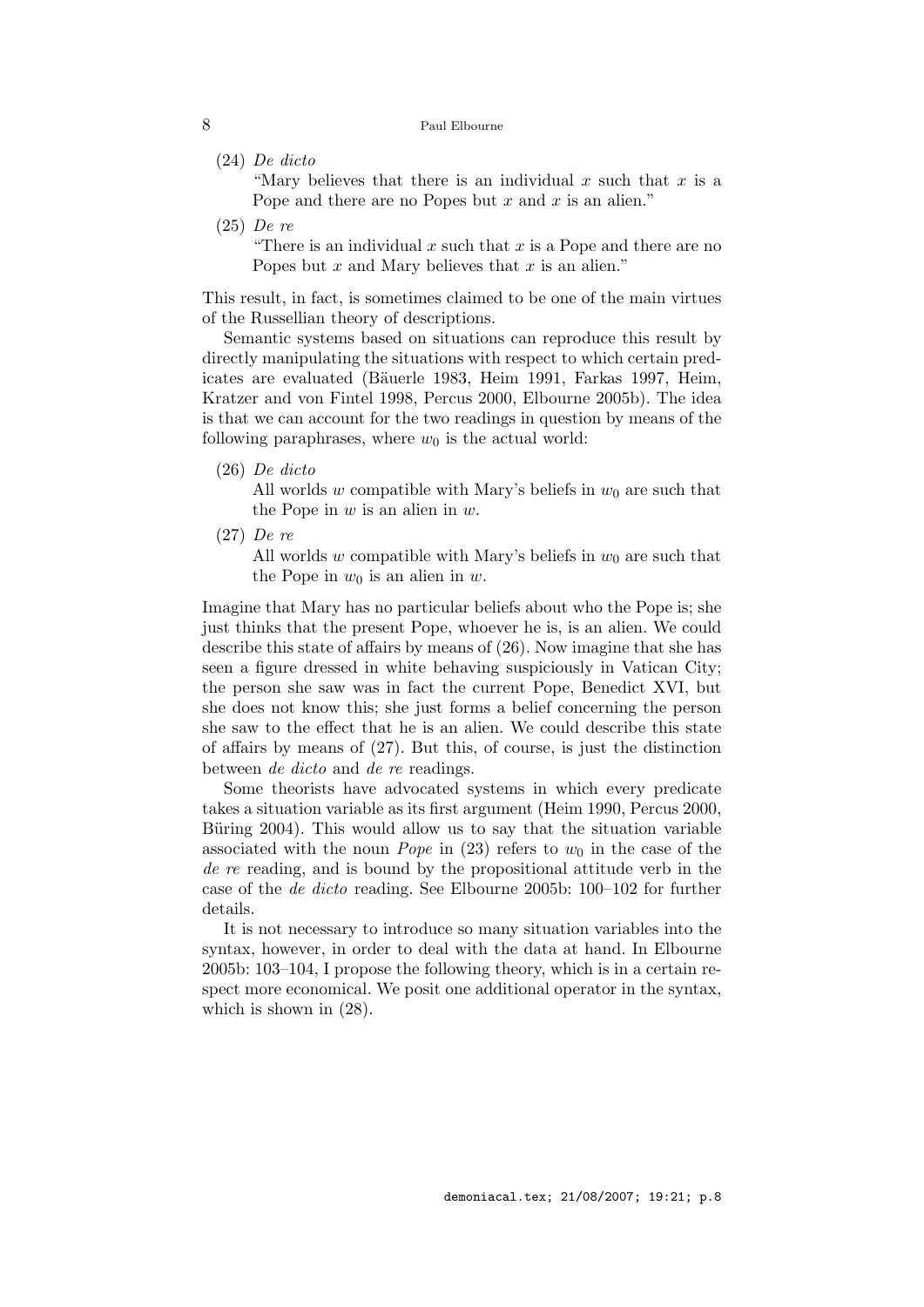(28) 
$$
[\![s_0]\!]^g = \lambda f_{\langle se, st \rangle} \cdot \lambda u_{\langle s, e \rangle} \cdot \lambda s \cdot f(u)(g(0)) = 1
$$

This is designed to take a noun or  $NP$  as argument<sup>4</sup> and give back the denotation of this nominal modified so as to take as its second argument a contextually salient situation. Here, for example, is the meaning of the noun *Pope*, with and without an accompanying  $s_0$  operator, with the operator introducing the actual world when it appears:

(29) 
$$
[\text{Pope}] = \lambda u_{\langle s, e \rangle} \cdot \lambda s u(s)
$$
 is a Pope in s

(30) [Pope s<sub>0</sub>]<sup>[0→w<sub>0</sub>] =  $\lambda u_{\langle s,e \rangle}$ .  $\lambda s. u(w_0)$  is a Pope in  $w_0$ </sup>

I take it that only actual situations can be salient.

Given the lexical entry in (13) for the definite article, repeated here as  $(31)$ , we arrive at two possible meanings for the Pope, shown in  $(32)$ and (33).

- (31)  $[\![\text{the}]\!] = \lambda f_{\langle \text{se}, \text{st} \rangle} \cdot \lambda s \cdot \iota x f(\lambda s' \cdot x)(s) = 1$
- (32) [the Pope] =  $\lambda s. \iota x \iota x$  is a Pope in s
- (33) [the [Pope s<sub>0</sub>]]<sup>[0→w<sub>0</sub>] =  $\lambda s. \iota x \iota x$  is a Pope in  $w_0$ </sup>

For the sake of convenience, we can assume that is an alien has the denotation in (34), like any other predicate.

(34) [is an alien] =  $\lambda u_{\langle s,e \rangle} \cdot \lambda s. u(s)$  is an alien in s

This means that the Pope is an alien, in our example, will have the denotation in (35) if  $s_0$  is used and the denotation in (36) if it is not.

- (35)  $\lambda s \iota x \iota x$  is a Pope in  $w_0$  is an alien in s
- (36)  $\lambda s \cdot \iota x \cdot x$  is a Pope in s is an alien in s

By means of the lexical entry in (37) for believes, we arrive at the following LFs and meanings for the de dicto and de re readings of our example.

- (37) [believes]  $= \lambda p_{\langle s,t \rangle} \cdot \lambda u_{\langle s,e \rangle} \cdot \lambda s$  all worlds w compatible with the beliefs of  $u(s)$  in s are such that  $p(w) = 1$
- (38) De dicto:
	- a. [Mary believes [the Pope is an alien]]
	- b. The proposition true of world  $w_0$  iff all worlds w compatible with Mary's beliefs in  $w_0$  are such that the unique x such that  $x$  is a Pope  $w$  is an alien in  $w$ .

<sup>&</sup>lt;sup>4</sup> It must not be able to be associated with Verb Phrases, however, as Percus 2000 makes clear. We can deal with this restriction by means of syntactic subcategorization.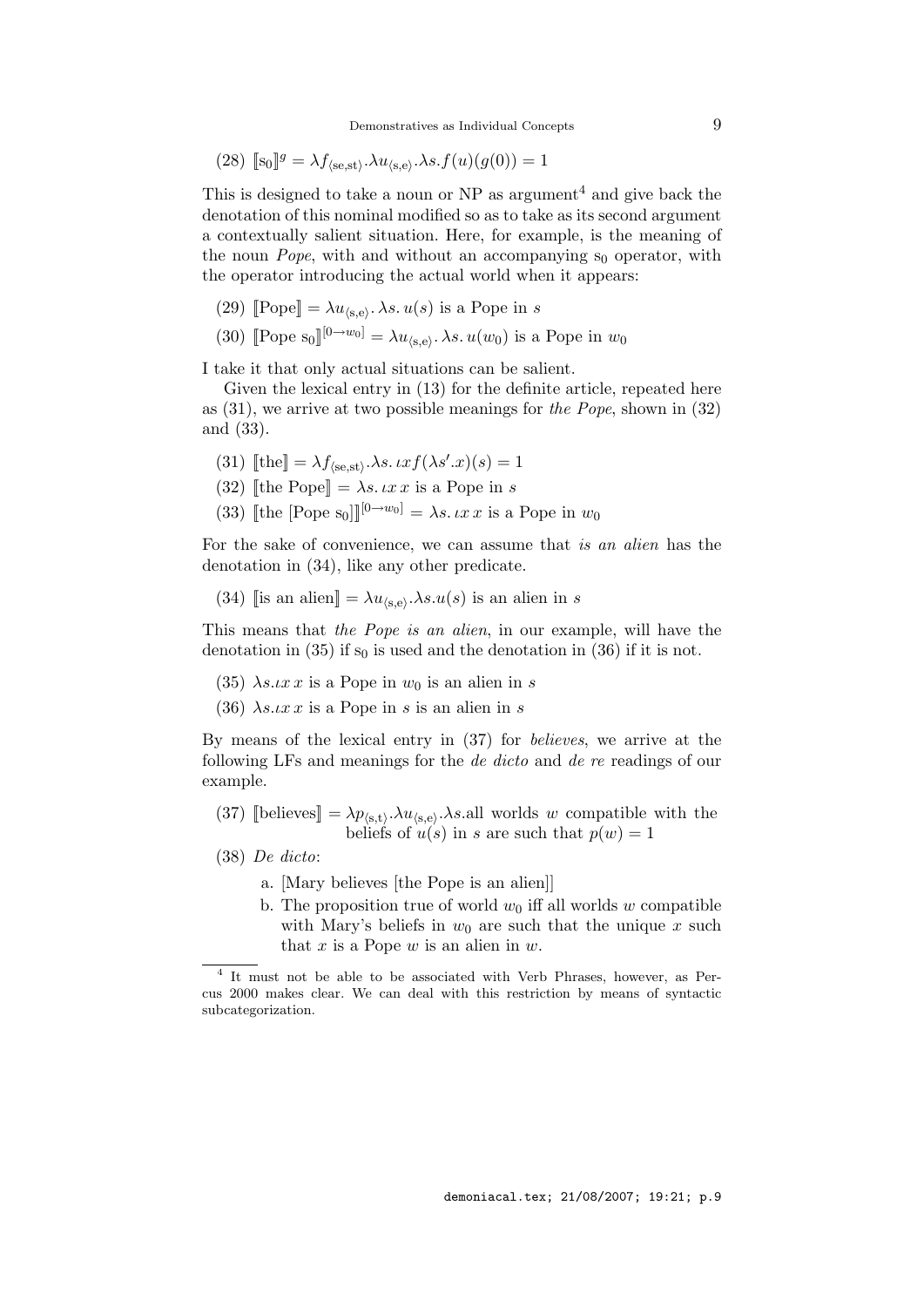- (39) De re:
	- a. [Mary believes [the Pope  $s_0$  is an alien]]
	- b. The proposition true of world  $w_0$  iff all worlds w compatible with Mary's beliefs in  $w_0$  are such that the unique x such that x is the Pope in  $w_0$  is an alien in w.

It can be seen that we have produced intuitively adequate renderings of the de dicto and de re readings of a representative example.

Moreover, there are powerful arguments to the effect that the treatment of *de dicto* and *de re* readings just described is actually empirically superior to the theory that uses scope. See Bäuerle 1983 and Elbourne 2005b: 104–106 for details.

# 2.4. Pronouns and Binding

It will be useful at this point to examine the treatment of third-person pronouns in our fragment, since they will form a useful point of comparison to demonstratives.

#### 2.4.1. Pronouns as definite descriptions

There is a substantial amount of evidence to indicate that pronouns are interpreted as definite descriptions.<sup>5</sup> I will here mention three pieces of evidence. The first relevant phenomenon is that of donkey anaphora; I have argued at length elsewhere (Elbourne 2005b) that the approach to donkey anaphora that treats donkey pronouns as definite descriptions (Cooper 1979, Heim 1990, Neale 1990, Elbourne 2001a) is the correct one.

Secondly, there is an argument by Heim (1993) to the effect that treating pronouns as descriptions helps to explain some otherwise puzzling apparent violations of Chomsky's (1981) Binding Theory. (See also Büring  $2005:156-157$  for further discussion.) Imagine a scenario in which two people are looking at a political candidate speaking on a soapbox. They cannot see the person clearly and are wondering who it is. They might speak as follows (Heim 1993):

- (40) A: Is that Zelda?
	- B: She's praising her to the skies. It must be Zelda.

 $^5\,$  To be exact, all of the phenomena I cite here constitute evidence to the effect that pronouns are sometimes interpreted as definite descriptions; the final step of concluding that they are always definite descriptions, with referential uses employing descriptive conditions like "identical to John" (Elbourne 2001b, 2005b), is made on the basis of Occam's Razor. There seems to be something more than an accidental homonymy going on here, especially when we look at other languages and see that their pronouns too seem to be ambiguous, for example, between referential, bound and donkey anaphoric uses.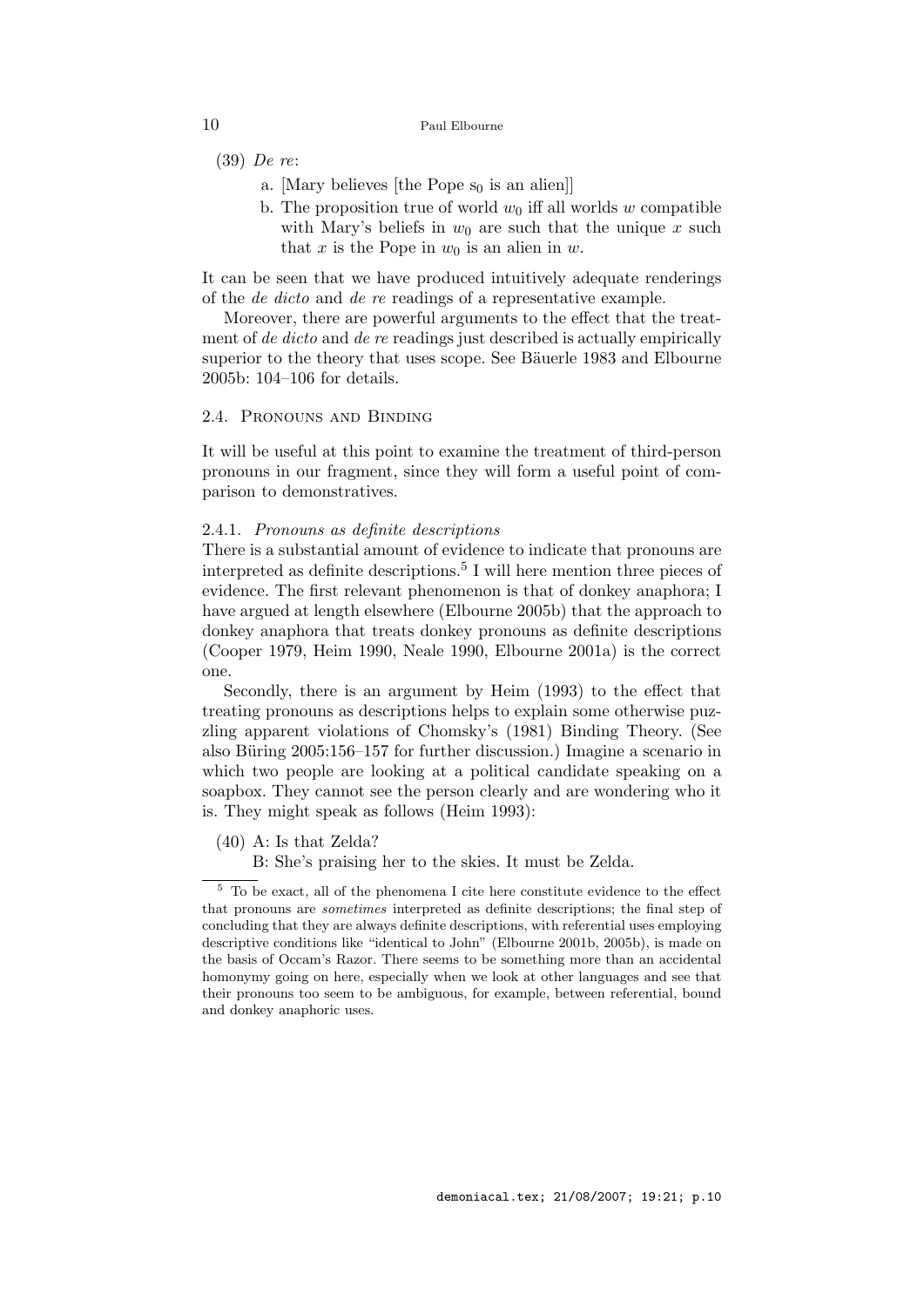B is convinced that the speaker is Zelda. We can also suppose, if we think it makes a difference, that B is correct in this conviction. We might expect, therefore, that the first sentence of B's utterance would be a violation of Chomsky's (1981) Principle B, which (among other things) prevents non-reflexive pronouns in object position from having the same referent as a subject singular term. Compare the last sentence of (41), which cannot mean "Zelda is praising herself to the skies."

- (41) A: What's Zelda doing?
	- B:  $*She_i$  is praising her<sub>i</sub> to the skies.

The last sentence of (41), on the given interpretation, is correctly ruled out by Principle B. There is no Principle B violation in the same sentence when it occurs in B's utterance in (40), however. Intuitively, what seems to be going on is the following (Heim 1993): even though the two pronouns in this utterance end up referring to the same person, they get there by different routes, as it were; the first one uses the property of being the speaker on the soapbox over there, whose identity is in question, whereas the second one refers directly to Zelda. Heim (1993) suggests that we spell out this intuition by means of individual concepts. The meaning of the first pronoun will be something like (42a) (where SB is a name of the soapbox in question), and the meaning of the second will be something like (42b).

(42) a.  $\lambda s \cdot \iota x \cdot x$  is a speaker on SB in s b. λs. Zelda

We can now explain the lack of a Principle B violation in (40) by saying that Principle B is computed over individual concepts. We might say that a Principle B violation will occur when a pronoun and another singular term in the relevant configuration are interpreted by means of the same individual concept, but will not occur when they stand for different individual concepts. The two pronouns stand for different individual concepts in (40) but this is plausibly not the case in (41), where  $[\lambda s. Zelda]$  will presumably be the value each time. Hence the difference in status. One could of course object that one could avoid a Principle B violation even in a context like (41) by imagining different individual concepts that would yield Zelda in the current evaluation situation and employing them for the two pronouns in question. In order to avoid this, we can add a natural prohibition against two singular terms standing for distinct individual concepts that are presupposed in the common ground to be coreferential when evaluated with respect to the current evaluation situation (Heim 1982, Heim 1993, Büring 2005:157). Note that in (40) there is a debate about the identity of the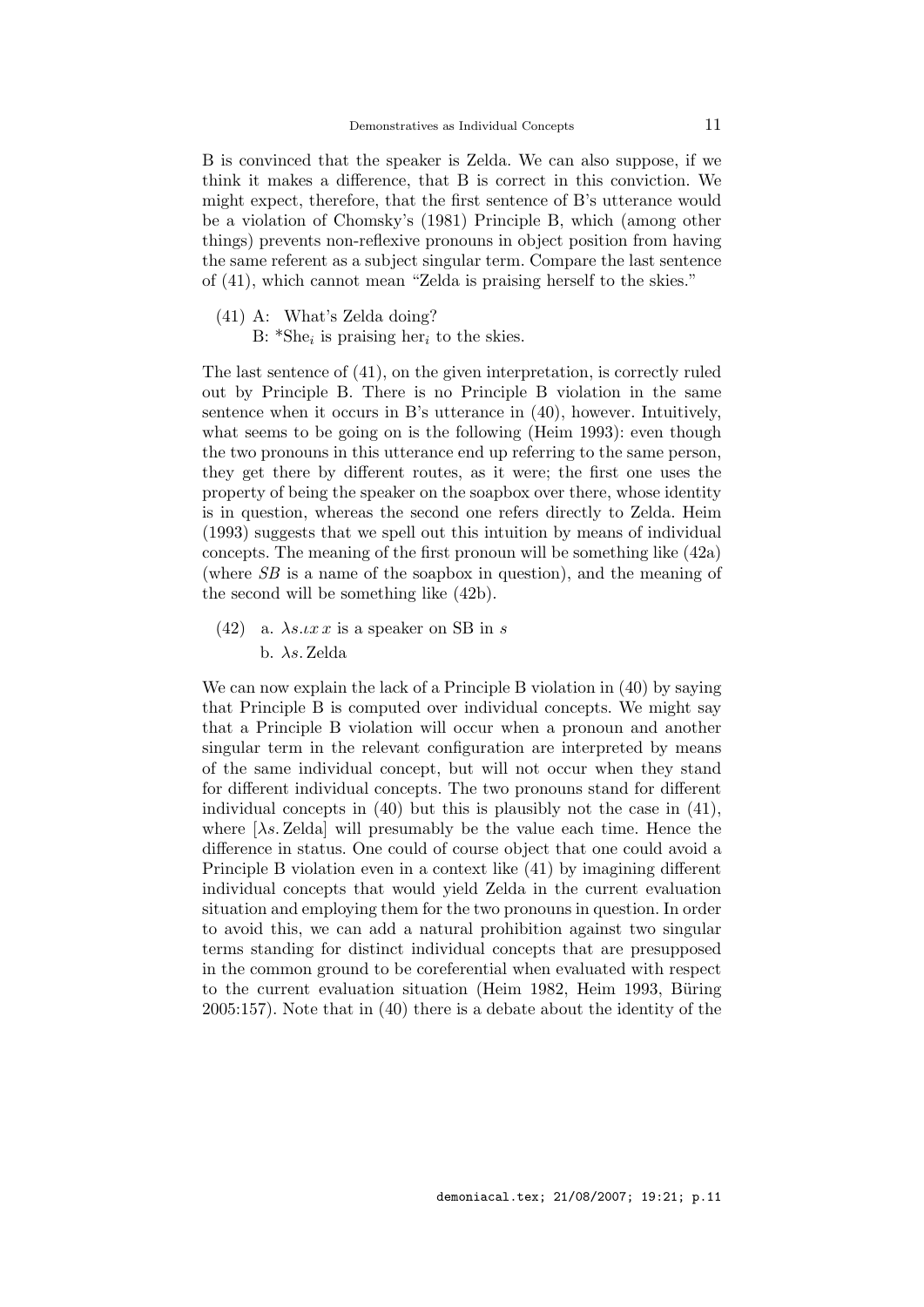political candidate, and so the common ground does not entail that she and her end up picking out the same person, given that her refers to Zelda. Interestingly, it has been argued that some of the difficulties that small children display with Binding Theory are due not to any lack of knowledge of the Binding Principles but to a lack of knowledge of this supplementary principle (Thornton and Wexler 1999).<sup>6</sup>

The third reason for thinking that pronouns are definite descriptions is the existence of the cases sometimes called descriptive indexicals (Nunberg 1993, Recanati 1993, Nunberg 2004, Recanati 2005—the term is Recanati's, but the pioneering work in this area was done by Nunberg). To adapt an example from Recanati 2005, credited to Nunberg, suppose I point at Benedict XVI and say (43):

(43) He is usually an Italian.

It is obvious that I will interpreted as saying that the Pope is usually an Italian; I will not be interpreted as saying that Benedict XVI is usually an Italian. Note that we cannot explain this example by claiming that he has Benedict XVI as its semantic value and that the meaning "The Pope is usually an Italian" is derived from this by some kind of pragmatic process; if that were the case, we would expect an utterance of (44) to have the same reading:

(44) Benedict XVI is usually an Italian.

The name Benedict XVI will presumably introduce Benedict XVI into the proposition expressed, on which basis the putative pragmatic process that is supposed to produce the meaning of (43) should surely be able to operate; but (44) cannot have the meaning of (43), causing a grave difficulty for any attempt to explain away descriptive indexicals on the basis of direct reference and pragmatics (Nunberg 1993, 2004).

#### 2.4.2. The theory of Nunberg 1993

My strategy in this section will be to produce a formalization of the theory of Nunberg 1993 in the current version of situation semantics, and to show that it can account for the three phenomena just introduced, as well as the referential and bound variable uses of pronouns. Nunberg (1993) claims that the semantics of pronouns and other indexicals involves the following four elements:

1. A deictic component, which picks out a contextually salient object called an index, on the basis of which the actual interpretation of the indexical will be computed.

 $^6\,$  But see Elbourne 2005a and Takahashi et al. 2006 for critical discussion.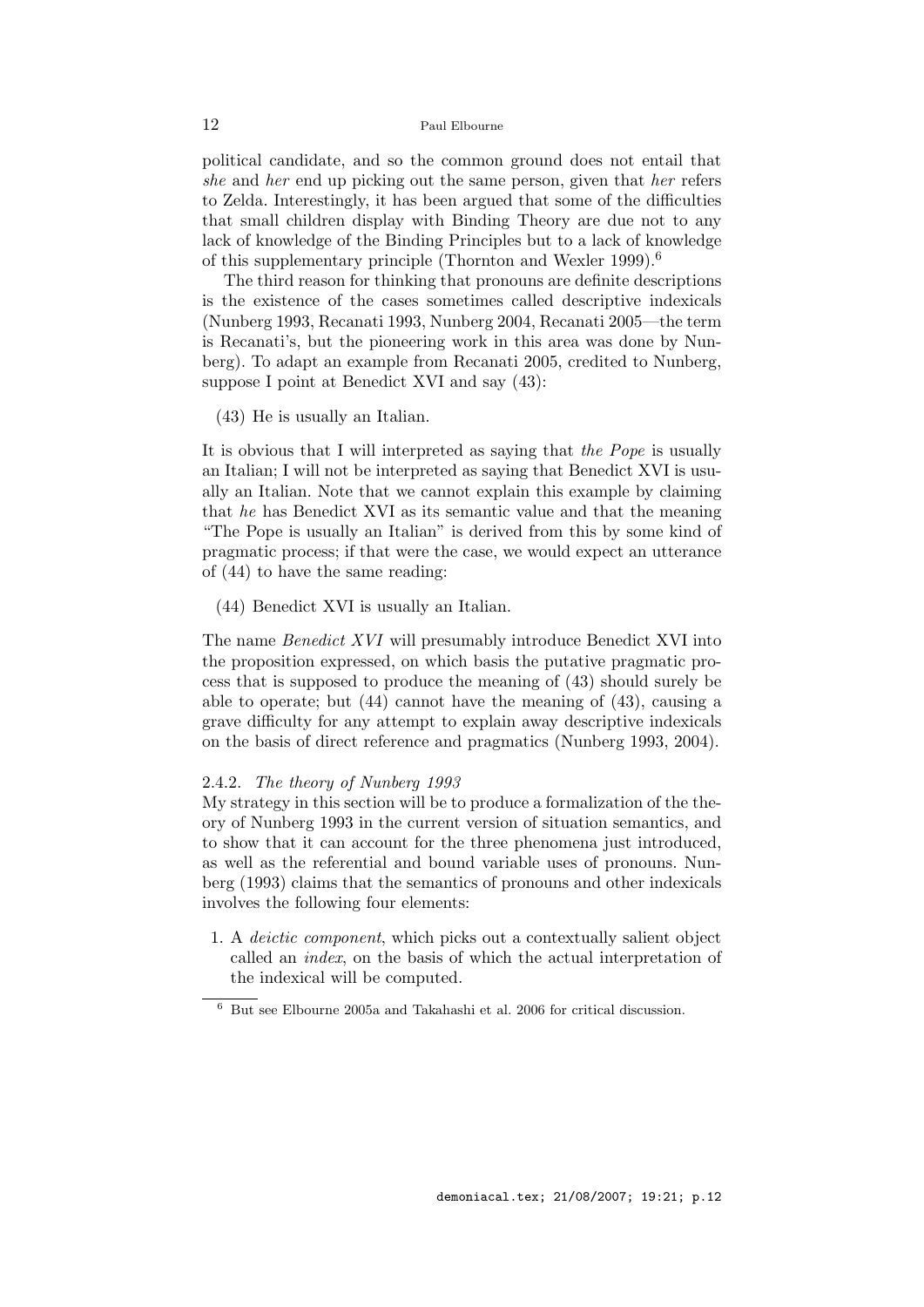- 2. A relational component, which constrains the relation that must hold between the index and the interpretation.
- 3. A *classificatory component*, including things like  $\phi$ -features, which adds further information about the interpretation.
- 4. An *interpretation*, which is an individual or definite description<sup>7</sup> contributed to the proposition expressed.

Following Nunberg's strategy in his 1993 article, I will first illustrate the theory with the example of the first-person plural pronoun we, before going on to the third-person pronouns that are my main concern.

In the case of we, then, the deictic component picks out the speaker. (The deictic component of we is identical to the deictic component of  $I$ .) The classificatory component ensures that the interpretation is plural and animate. (I cannot refer to myself and my laptop as we, unless I wish to personify the computer.) The relational component specifies that the interpretation must be either a plural individual of which the index is a part or a definite description whose actual instantiation is such that the index is a part of it.<sup>8</sup> For example, if Nunberg says  $(45)$ , referring to himself and his wife, we presumably refers to the plural individual whose parts and Nunberg and his wife (Nunberg 1993: 12, Link 1983):

(45) We can't come to dinner that night.

On the other hand, suppose that John has just been elected to the Kansas State Board of Education, a body known for changing hands between advocates of Intelligent Design and advocates of Darwinian evolution. It so happens that after this election all of the members of the Board are advocates of Intelligent Design. If John says (46) to the other members of the Board, his utterance will be ambiguous.

(46) We might have been evolutionists.

On one reading, he is saying of the actual members of the Board that they might have been evolutionists. On another reading, however, he is

<sup>7</sup> Nunberg (1993) frequently talks about indexical contributing either individuals or properties, but the properties generally turn up as part of definite descriptions, as in example (43) where we have "the Pope." Nunberg also points out (1993: 12) that pronouns sometimes seem to have the interpretation of bare plurals, as when a woman says We are less likely to contract the disease than men are, meaning "Women are less likely to contract the disease than men are." I follow Carlson 1977 in supposing that bare plurals refer to kinds, which are a complex sort of individual.

<sup>8</sup> This is my own summary of the relational component of we, based on examples given by Nunberg (1993). I follow Link 1983 in supposing that plural pronouns often refer to plural individuals, that is individuals that have other individuals as parts.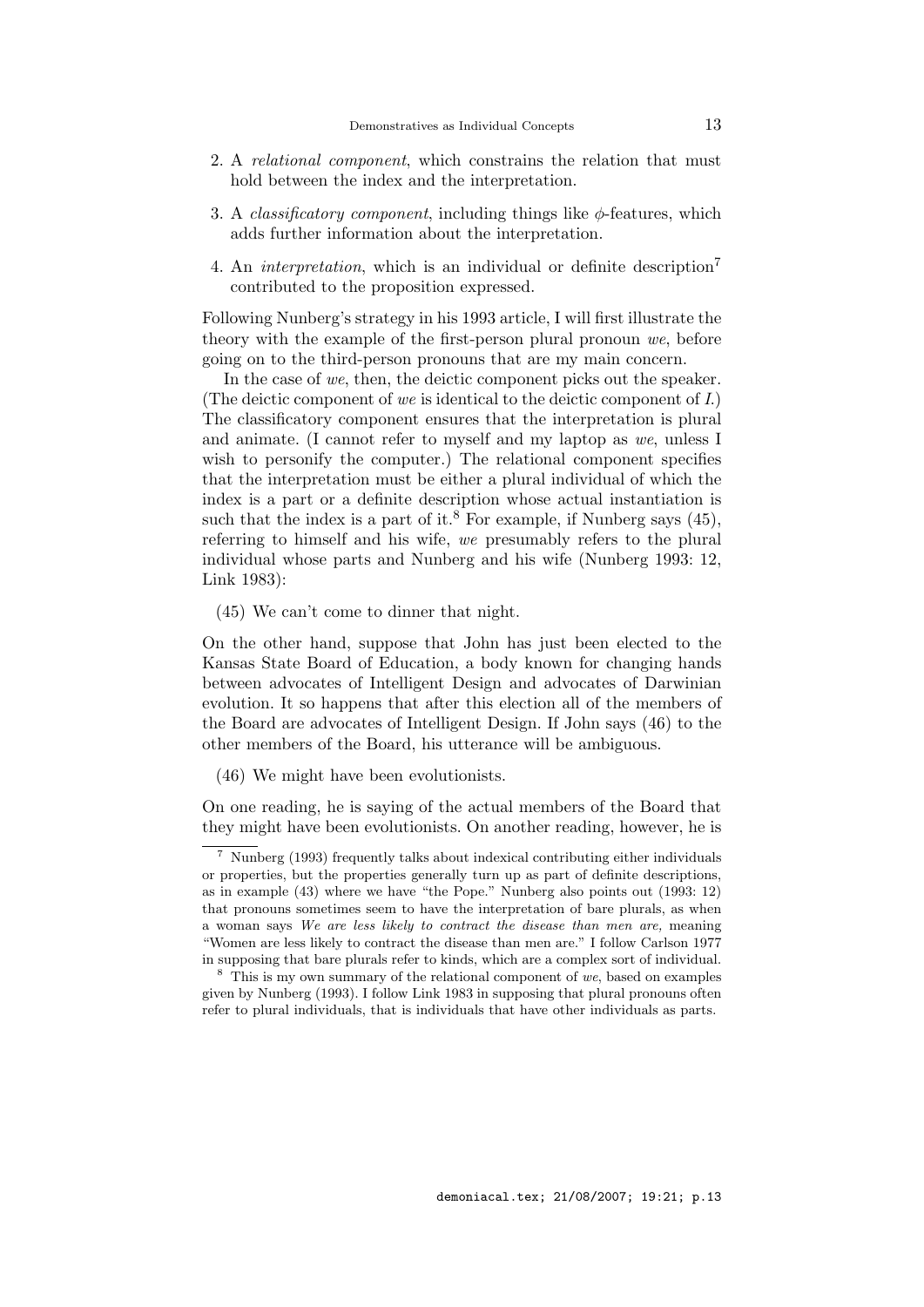saying that there might have been other, more Darwin-friendly, people elected to the Board. This last reading, at least, seems to require we to be synonymous with the definite description the current members of the Kansas State Board of Education (Nunberg 1993: 13–14). Compare the two readings of (47):

(47) The members of the Board might have been evolutionists.

There is evidence, then, in favor of the contention that we can have readings equivalent to those of definite descriptions.

Third-person pronouns work similarly to we in Nunberg's (1993) theory. The differences are that the index can be any salient object, instead of having to be the speaker, and that the relational component can fix on any salient relation, within certain limits (Nunberg 1979, 1993). If I point to Benedict XVI and say he, then the index is going to be Benedict XVI.<sup>9</sup> If I mean to refer to Benedict XVI, that is if I wish Benedict XVI to be the interpretation of the pronoun, the relation in play is going to be identity. If I wish to contribute to the proposition expressed a definite description synonymous with the Pope, as in example (43), the relation is going to be something like the relation that maps people to the offices they hold.

## 2.4.3. A formalization of Nunberg 1993

I will formalize this theory in a straightforward way, positing items in the syntax corresponding to the deictic component and the relational component. The pronoun  $it$ , for example, will be as in  $(48)$ :

 $(48)$  [it [R<sub>1</sub> i<sub>2</sub>]]

In this structure, i is a variable of type e constituting the deictic component; its value will be the index, in Nunberg's terms. R is a variable of type  $\langle e, \langle se, st \rangle \rangle$  constituting the relational component. These will be the only types of variable in the current system. The value of R will, of course, map the value of i to a function of type  $\langle se, st \rangle$ ; note that this is the type of Noun Phrases in the current framework. The pronoun  $it$ , then, will be a definite article (Postal 1966, Stockwell, Schachter and Partee 1973, Abney 1987, Longobardi 1994, Uriagereka 1995, Elbourne 2001a, 2001b, 2005b, Neale 2005b). Abstracting away from  $\phi$ -features, which would be written into the denotation as presuppositions in complete treatment, perhaps in the manner advocated in Heim and Kratzer

We can suppose, with Neale 2005b, that the speaker's intentions are ultimately what determine the index and the relation selected by the relational component, but that cooperative speakers will not intend to pick out entities whose identities they think their audience would not be able to work out.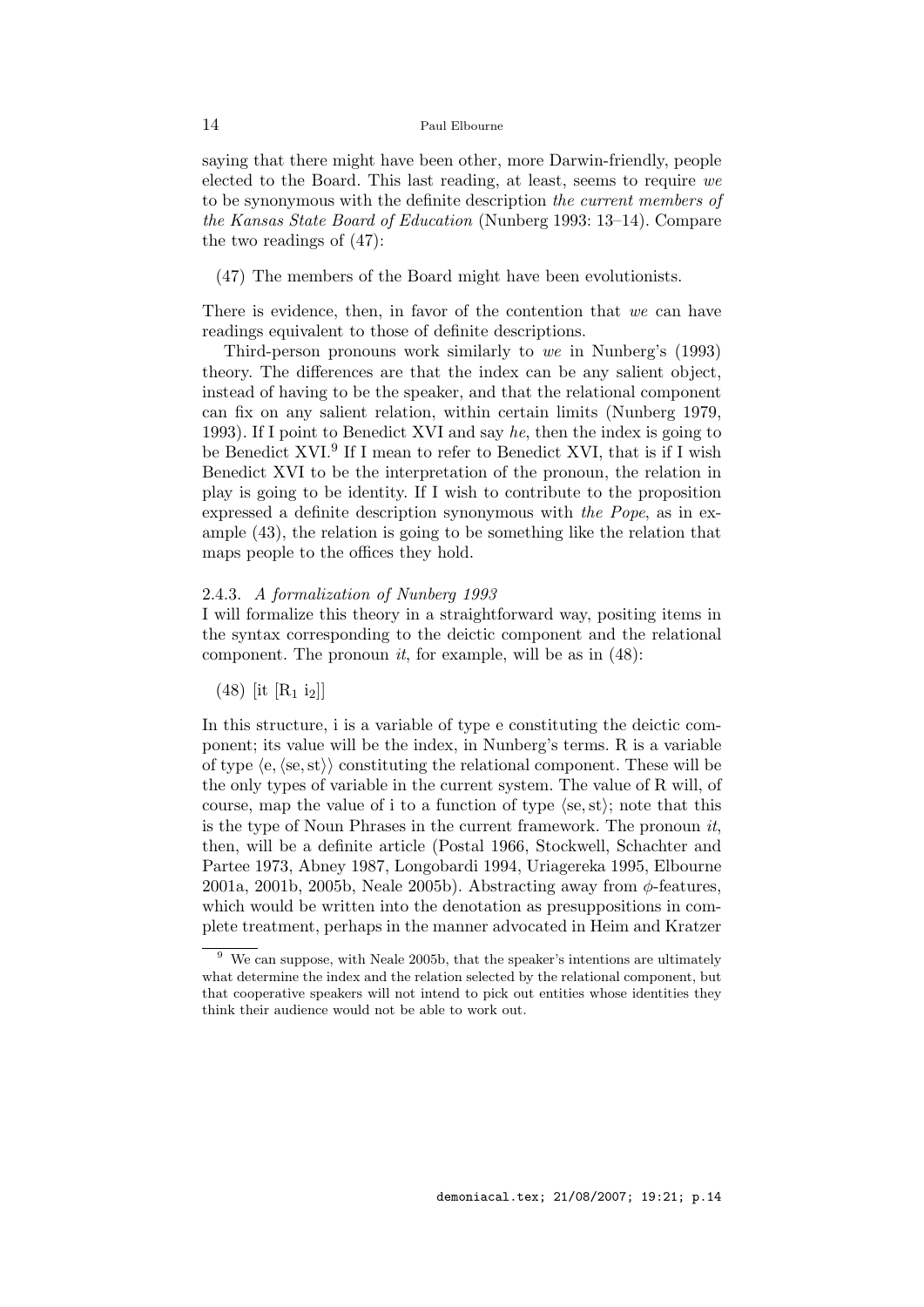1998, it and other third-person singular pronouns will mean the same as the:

(49) 
$$
[\![\text{it}]\!] = \lambda f_{\langle\text{se},\text{st}\rangle}.\lambda s.\, \iota x f(\lambda s'.x)(s) = 1
$$

Pronouns with their accompanying variables, then, will be definite descriptions.

#### 2.4.4. Descriptive Indexicals

Let us return to our descriptive indexical example  $(43)$ , repeated here as (50):

(50) He is usually an Italian.

We can now deal with (50) as follows. The pronoun he will take indexed variables as shown in (51); these variables will be interpreted by means of the rule in (52).

- $(51)$  [he [R<sub>1</sub> i<sub>2</sub>]]
- (52) Variable Interpretation For all natural numbers n and assignment functions  $g$ , if  $i_n$  is a variable with subscript  $n$ , then

$$
[\![i_n]\!]^g = g(n)
$$

provided *n* is in the domain of  $g$ ;  $\llbracket i_n \rrbracket^g$  is undefined otherwise.

The individual variable i will have Benedict XVI as its semantic value. Suppose the utterance is made in world  $w_0$  at time  $t_0$ . The relation variable R would then have as its value the relation in (53):

(53)  $\lambda x.\lambda u_{(s,e)}.\lambda s.u(s)$  holds in s the office held in  $w_0$  at  $t_0$  by x

The word he, as mentioned, will be interpreted as a definite article. This means that the semantic value of the DP as a whole will be as follows:

(54)  $\lambda s. \iota x \iota x$  holds in s the office held in  $w_0$  at  $t_0$  by Benedict XVI

Since Benedict XVI is, we can assume, the Pope in  $w_0$  at  $t_0$ , this formula is equivalent to the following:

(55)  $\lambda s. \iota x \iota x$  is the Pope in s

The sentence He is an Italian, with the pronoun interpreted in the way just indicated, will have the semantic value in (56):

(56)  $\lambda s. \iota x \iota x$  is the Pope in s is an Italian in s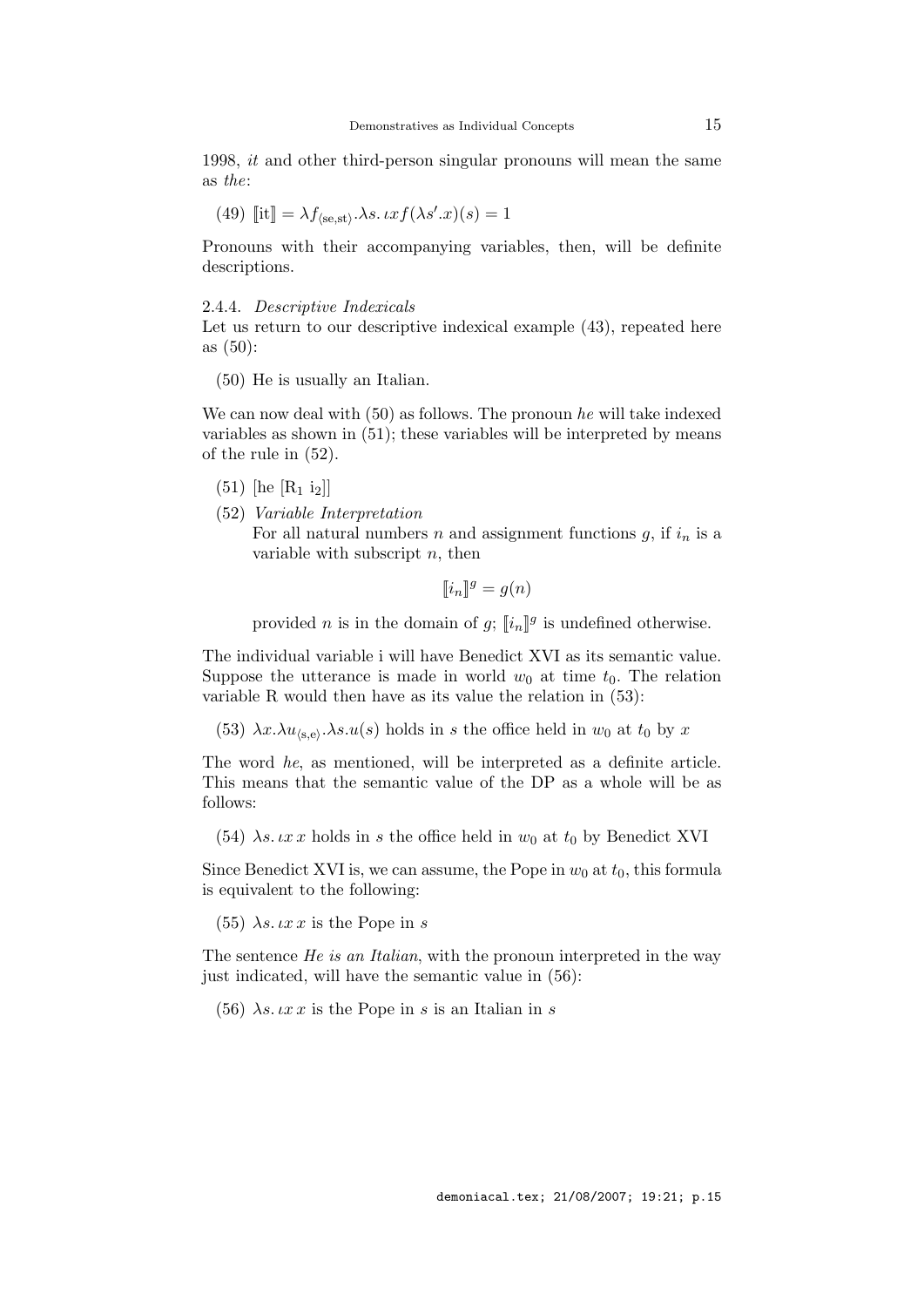We can now follow Berman 1987, Heim 1990 and Elbourne 2005b in supposing that quantificational adverbs like *usually* quantify over situations. The idea is that usually says that most situations of a certain kind are members of the set of situations that is the denotation of the matrix clause. We can further assume that, when no restrictor is given explicitly by means of an if -clause or when-clause, the restrictor is tacitly formulated by the speaker and constructed on the fly by the audience, in their best guess at the speaker's intentions. Let us assume for the present example that the speaker intends to quantify over papal reigns. The speaker of (43) would be claiming, then, that for most situations s such that s is a papal reign, the unique Pope in s is an Italian in s. This seems to be intuitively adequate.

### 2.4.5. Referential pronouns

Let us now turn to the referential case, in which I point to Benedict XVI and mean to contribute him, not the property of being Pope, to the proposition expressed. The variables i and R will have the values in (57). This gives the value in (58) for the combination of pronoun and variables.

- $(57)$  a.  $\|\mathbf{i}\| = \text{Benedict XVI}$ b.  $[\mathbb{R}] = \lambda x. \lambda u_{\langle s, e \rangle} \cdot \lambda s. u(s) = x$
- (58)  $\lambda s$ . Benedict XVI

We could take it that wishing to talk about the actual index is so universal and natural that the relation of identity is generally salient in such cases. There is also, in fact, a certain amount of evidence to the effect that the language faculty contains a type-shifting procedure that takes individuals and returns, for each individual, the property of being identical to it (Partee and Rooth 1983, von Fintel 1993, van Benthem 1995); in other words, it may well be the case that the function postulated as the value of R in (57b) is actually a built-in part of the language faculty and hence always available. See section 3.5 for further discussion.

#### 2.4.6. Bound pronouns and traces

In order to analyze bound pronouns, we will need to have a theory about the basics of binding, which I will introduce with an example that does not use pronouns. Consider (59):

(59) John, Mary likes.

And suppose, as is plausible, that this sentence results from *John* moving from object position and leaving a trace. Then the LF of this example will be approximately as in (60):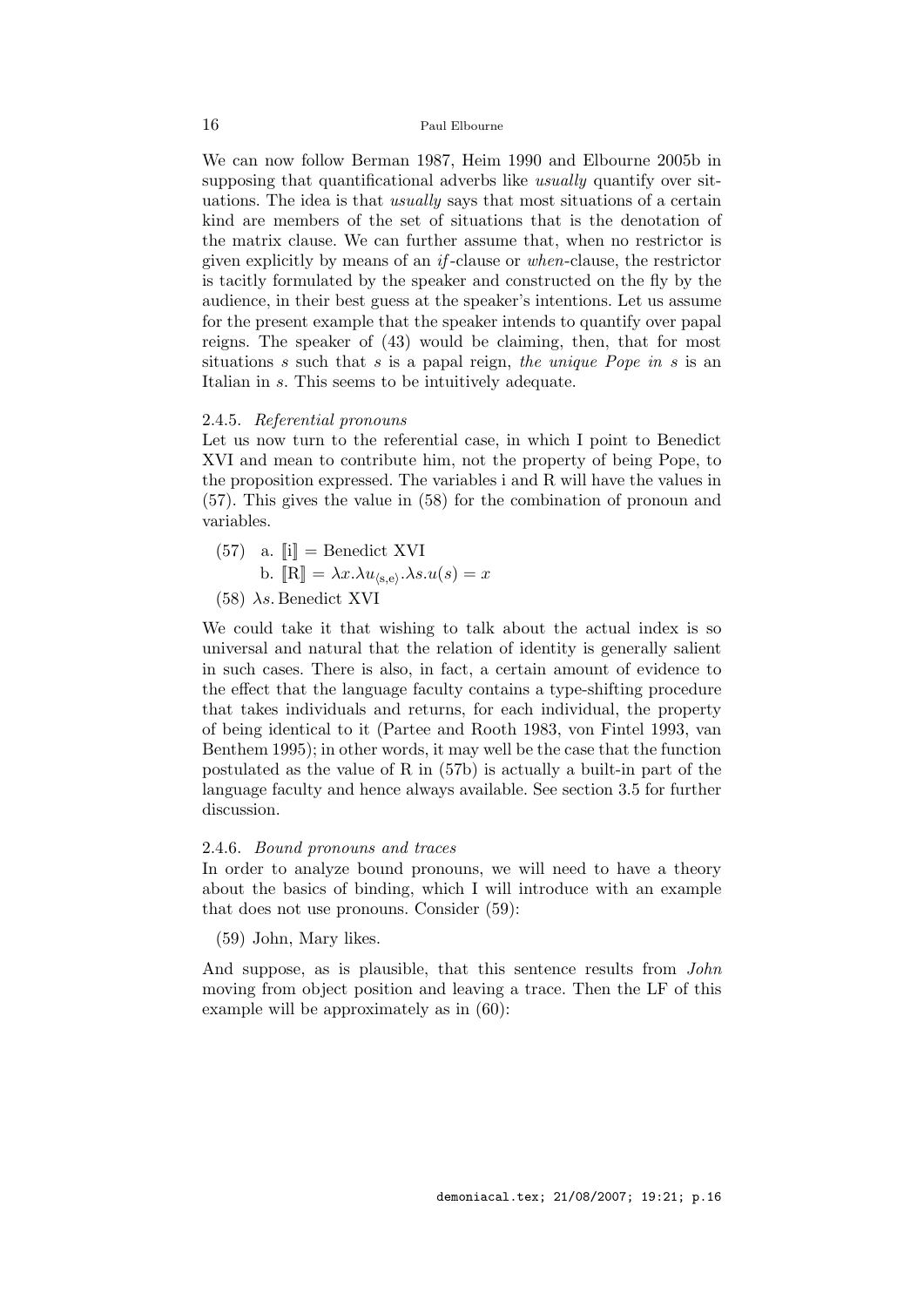(60) [John  $\lambda_2$ [Mary [likes [THE R<sub>2</sub> i<sub>1</sub>]]]]

I follow Heim 1993 and Heim and Kratzer 1998 in positing a λ-abstractor in the syntax. The idea is that every movement inserts a  $\lambda$ -abstractor just below the landing-site of the moved item and obligatorily coindexes it with the trace. In the current theory, traces are complexes consisting of a phonologically null definite article, represented by the, and indexed variables of type we have seen before. the has the same meaning as overt the.<sup>10</sup>

We now need some help in interpreting this structure. The following rule, based distantly on the corresponding one in Heim and Kratzer 1998, will do the job:

(61) Predicate Abstraction

For all indices  $i$  and assignments  $g$ ,

$$
[\![\lambda_i \, \alpha]\!]^g = \lambda u_{\langle \mathbf{s}, \mathbf{e} \rangle}. [\![\alpha]\!]^{g^{\mathrm{ident}(u)/i}}
$$

(62) 
$$
ident(u) =_{def} \lambda x. \lambda v_{(s,e)}.\lambda s. v(s) = u(s)
$$

 $g^{\text{ident}(u)/i}$  is the variable assignment that is exactly like g except that it maps i to ident(u).

Note that the relation variable R is bound, not the individual variable. (The reasons for this will be given below.) The individual variable, in fact, will never be bound in this system. Predicate Abstraction will be the only rule that allows anything to be bound. When there is no obvious index to be the semantic value of the deictic component i, we could assume that it takes on a default value  $\bot$ , where  $\bot$  is a specially designated individual whose only role in life is to be manipulated by external forces and then quietly vanish. Another possibility, however, is that, when R is bound by a binder  $\lambda$ , i refers to the individual referred to (or the group of individuals quantified over) by the DP that has moved and created  $\lambda$ . See section 3.7 for evidence in favor of this latter possibility.

The combination of THE and  $[R i]$  in the trace will have the following meaning:

(63)  $[\lambda f_{\langle s e, s t \rangle} \cdot \lambda s. \iota x f(\lambda s' \cdot x)(s) = 1](\lambda v \cdot \lambda s. v(s) = u(s))$ 

This reduces down to (64), which in turn is equivalent to (65):

<sup>&</sup>lt;sup>10</sup> This treatment of traces is in fact only a simplified version of what research has shown to be advisable. If Chomsky's (1993) copy theory of movement is correct, we will ultimately want something like Fox's (2002) theory of "trace conversion." In the terms used above, this would mean that a copy of the moved item is left in the trace position, its determiner is replaced by the and [R i] is adjoined to the predicate material.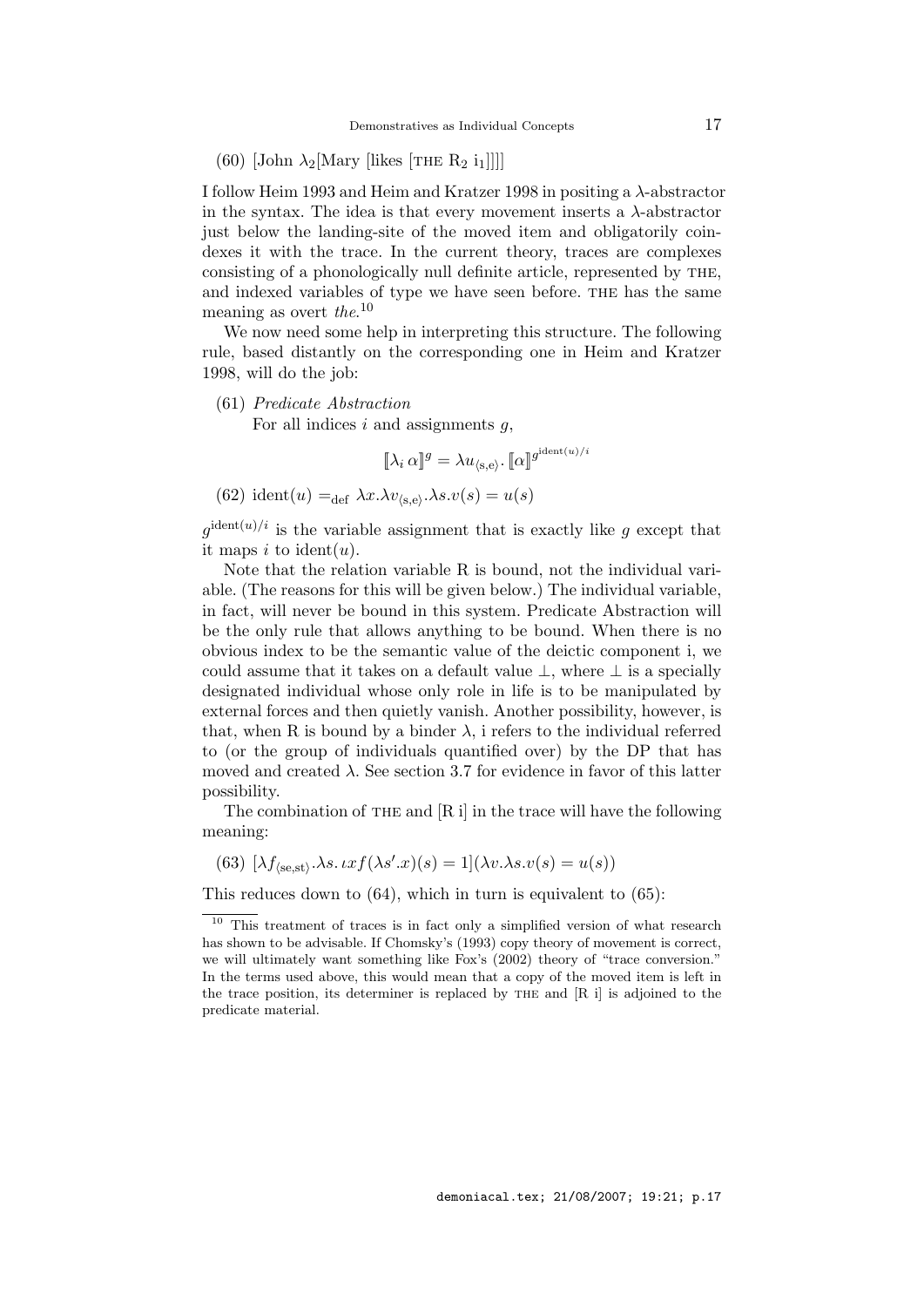(64)  $\lambda s. \iota x \, x = u(s)$ 

 $(65) u$ 

So, informally speaking, the combination of  $\lambda$ -abstractor and coindexed trace sets up a structure of the form  $\lceil \lambda u \ldots u \rceil$  in the semantics. The somewhat baroque way of achieving this is motivated by the advisability of having the same types of variables in pronouns and traces, and by the desire for ultimate compatibility with an empirically adequate theory of traces, as described in note 10.

Given the above rule and the lexical entry in (66), we achieve the result in (67), as desired.

- (66) [[likes] =  $\lambda u_{\langle s,e \rangle}$ .  $\lambda v_{\langle s,e \rangle}$ .  $\lambda s. v(s)$  likes  $u(s)$  in s
- (67)  $\llbracket$ John  $\lambda_2$ [Mary [likes THE  $R_2$  i<sub>1</sub>]] $\llbracket\emptyset \rrbracket = \lambda s$ . Mary likes John in s

 $\varnothing$  is the empty set, the assignment that does not map anything to anything.

Let us move on now to binding involving pronouns. For the purposes of this article, I will follow the hypothesis advanced in Heim and Kratzer 1998, to the effect that all binding is accomplished by means of  $\lambda$ -abstractors in the syntax and that  $\lambda$ -abstractors in the syntax are created only by movement.<sup>11</sup> Arguably, there is nothing to prevent us coindexing the variable in a pronoun with the variable in a trace left by movement. This means that for an example like (68) we might have an LF something like (69):

- (68) Every diver attacked the shark next to him.
- (69) [every diver  $\lambda_2$ [[THE R<sub>2</sub> i<sub>3</sub>] attacked the shark next to [him R<sub>2</sub>  $[i_3]]$

In (69), the constituent [THE  $R_2$  i<sub>3</sub>] is the trace left by the raised subject. The subject could have been raised either by Quantifier Raising (May 1977, 1985) or by movement to the canonical subject position from a VP- (or vP-)internal subject position (Kitagawa 1986). Be that as it may, the constituent below the moved subject will end up with the denotation in (70) by means of the rules of Variable Interpretation and Predicate Abstraction given in (52) and (61).

(70)  $\lambda u.\lambda s. u(s)$  attacked the shark next to  $u(s)$ 

Thus the pronoun ends up as a bound individual concept variable, as desired.

 $\overline{11}$  I do not, however, mean to be seen as opposing proposals like that in Büring 2004, where there are separate syntactic binders for pronouns and traces.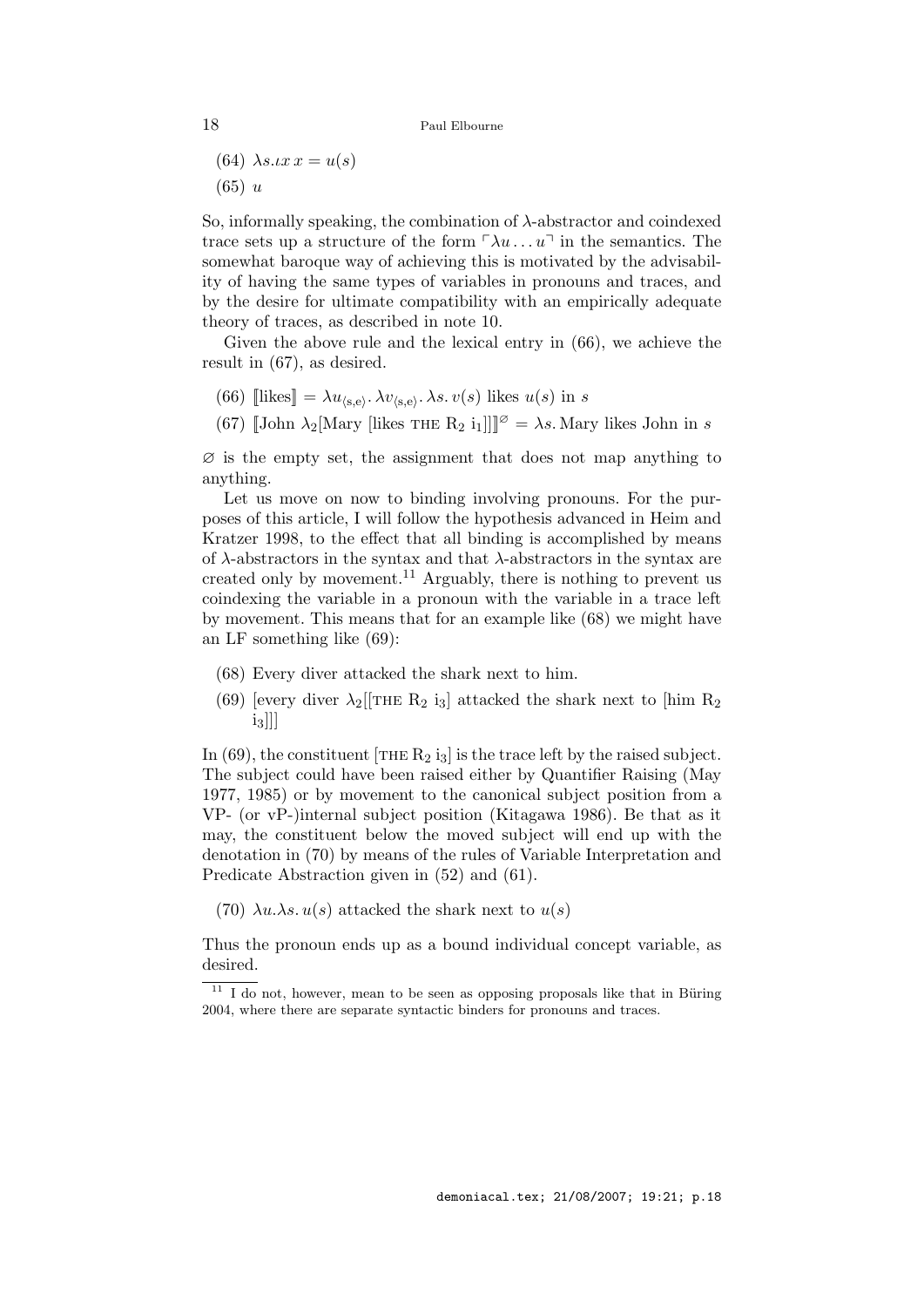# 2.4.7. Donkey pronouns

Let us move on to analyze donkey anaphora in the current framework. The classic example (71), will involve a pronoun and variable assignment as in  $(72)$  and  $(73)$ . The semantic value of it with its accompanying variables will be (74).

- (71) Every man who owns a donkey beats it.
- $(72)$  [it [R<sub>2</sub> i<sub>1</sub>]]
- $(73)$   $\begin{bmatrix} 1 \rightarrow \text{ donkey} \\ 2 \rightarrow \mathbb{I} \end{bmatrix}$
- (74)  $\lambda s$ .  $\iota x \, x$  is a donkey in s

In (73), donkey is either an occurrence of the word donkey or the word donkey itself, whatever it is that the interpretation function works on.  $\llbracket \cdot \rrbracket$  is the normal interpretation function, which, in the case of nouns, takes individuals (nouns or their occurrences) and maps them to functions of type  $\langle se, st \rangle$ ; it is of type  $\langle e, sest \rangle$ , then, as required. Since it is hard-wired into the language faculty, the interpretation function will always be available for use in resolving anaphora.<sup>12</sup>

The expression in  $(74)$  is also the denotation of it (in a donkey sentence) in Elbourne 2005b. The rest of the current account of donkey sentences is identical to the one in this earlier work, then; I will summarize it here briefly for the sake of convenience.<sup>13</sup> How does  $(71)$  come to have a covarying reading? The answer is by situation variables being bound. Situations are viewed as being composed of individuals and of properties and relations predicated of them; not all of an individual's properties need enter into a situation of which that individual is a part (Kratzer 1989). We introduce the notion of a minimal situation of a certain kind, which, informally, is a situation in which certain specified

 $12$  This use of the interpretation function is reminiscent of the *discourse deixis* of Roberts 2002, 2003, where provision is made for something very similar. See section 4.2.2 for details. But note that the current use of the interpretation function is situated within a larger framework justifying the use of relations at this point in the theory, whereas in Roberts 2002, 2003, it is more like a separate stipulation.

<sup>&</sup>lt;sup>13</sup> In fact all the argumentation in Elbourne 2005b that does not relate to the details of how (74) is arrived at still stands, as far as I concerned. In Elbourne 2001a, 2005b, I show that the recovery conditions on the descriptive content in donkey anaphora are the same as those on NP-deletion and suggest that donkey anaphora actually involves NP-deletion; but I now think that the similar recovery conditions might come about not because there has literally been NP-deletion in cases of donkey anaphora, but because in both NP-deletion and donkey anaphora the task is basically to recover descriptive material of the semantic type of a Noun Phrase. Note how the deictic and relational components in the current theory lead one inexorably to functions of type  $\langle se, st \rangle$ , the type of nouns. So the current theory is in a way only a minor variant of my previous one.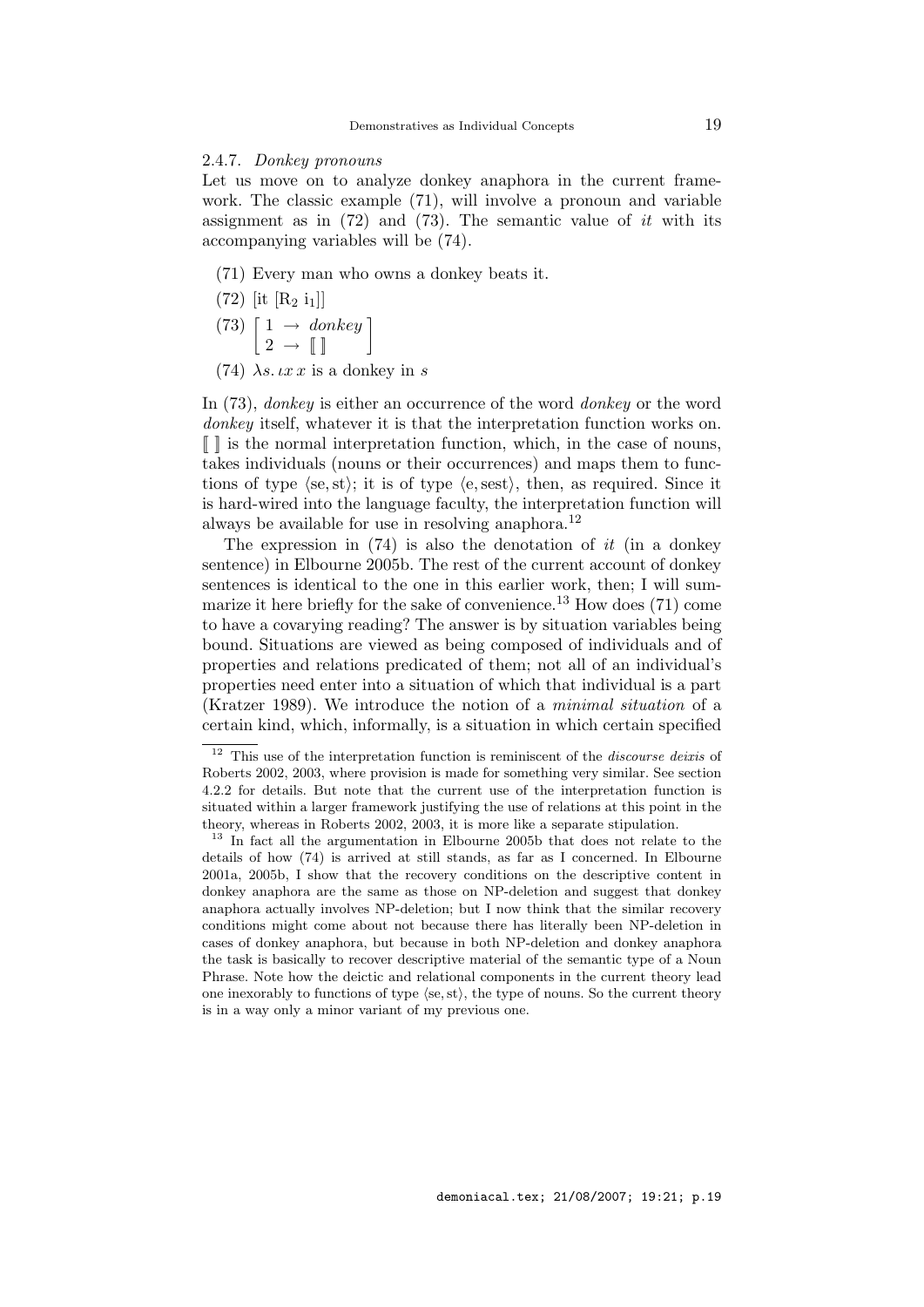conditions are fulfilled, but in which nothing else goes on (Kratzer 1989). And we introduce an ordering on the set of situations, such that a situation s is part of a situation s'  $(s \leq s')$  if and only if s' contains all the individuals and predications of properties and relations that are in s, and possibly some others too; we also say in such circumstances that  $s'$  is an extension of s (Kratzer 1989). We then define the word every as in (75):

(75)  $[\text{every}] = \lambda f_{\langle \langle s,e \rangle, \langle s,t \rangle \rangle} \cdot \lambda g_{\langle \langle s,e \rangle, \langle s,t \rangle \rangle} \cdot \lambda s$  for every individual x: for every minimal situation s' such that  $s' \leq s$  and  $f(\lambda s.x)(s') = 1$ , there is a situation s'' such that  $s'' \leq s$  and  $s''$  is a minimal situation such that  $s' \leq s''$ and  $g(\lambda s.x)(s'') = 1$ 

(In this definition, every on the right hand side of the equation is to be understood as logical ∀ or the subset relation, so there is no circularity.) Skipping the compositional details, which are given in Elbourne 2005b, Chapter 2, we posit  $(76)$  and  $(77)$  as the meanings of man who owns a donkey and beats the donkey respectively:

- (76)  $\lambda u_{\langle s,e\rangle} \cdot \lambda s \cdot u(s)$  is a man who owns a donkey in s
- (77)  $\lambda u_{\langle s,e\rangle} \cdot \lambda s \cdot u(s)$  beats in s the unique donkey in s

Given the definition of *every* in  $(75)$ , this means that  $(71)$  has the truth conditions in (78):

(78)  $\lambda s$  for every individual x: for every minimal situation s' such that  $s' \leq s$  and x is a man who owns a donkey in  $s'$ , there is a situation  $s''$  such that  $s'' \leq s$  and  $s''$  is a minimal situation such that  $s' \leq s''$  and x beats in  $s''$  the unique donkey in  $s''$ 

These truth conditions are intuitively adequate. In a less formal paraphrase, they state that our example is true if and only if, for every pair of an individual x and a minimal situation  $s'$  in which x is a man who owns a donkey, there is an extended situation  $s''$  in which x beats the donkey in  $s''$ . Since the situations  $s''$  are extensions of the situations  $s'$ , which already contain donkeys, "the donkey" in  $s''$  in each case must be identical to the donkey in the smaller situation  $s'$ , since if it were different there would be two donkeys in  $s''$  and the uniqueness presuppositions of the definite article (or the  $i$ -operator) would not be fulfilled. So each man beats his own donkey, as desired. See Elbourne 2005b, Chapter 2, for extensive discussion.

This completes the discussion of the basics of the theory of pronouns and binding that I will adopt in this article. Demonstrative determiners, to look ahead briefly, will turn out to be extremely similar to pronouns;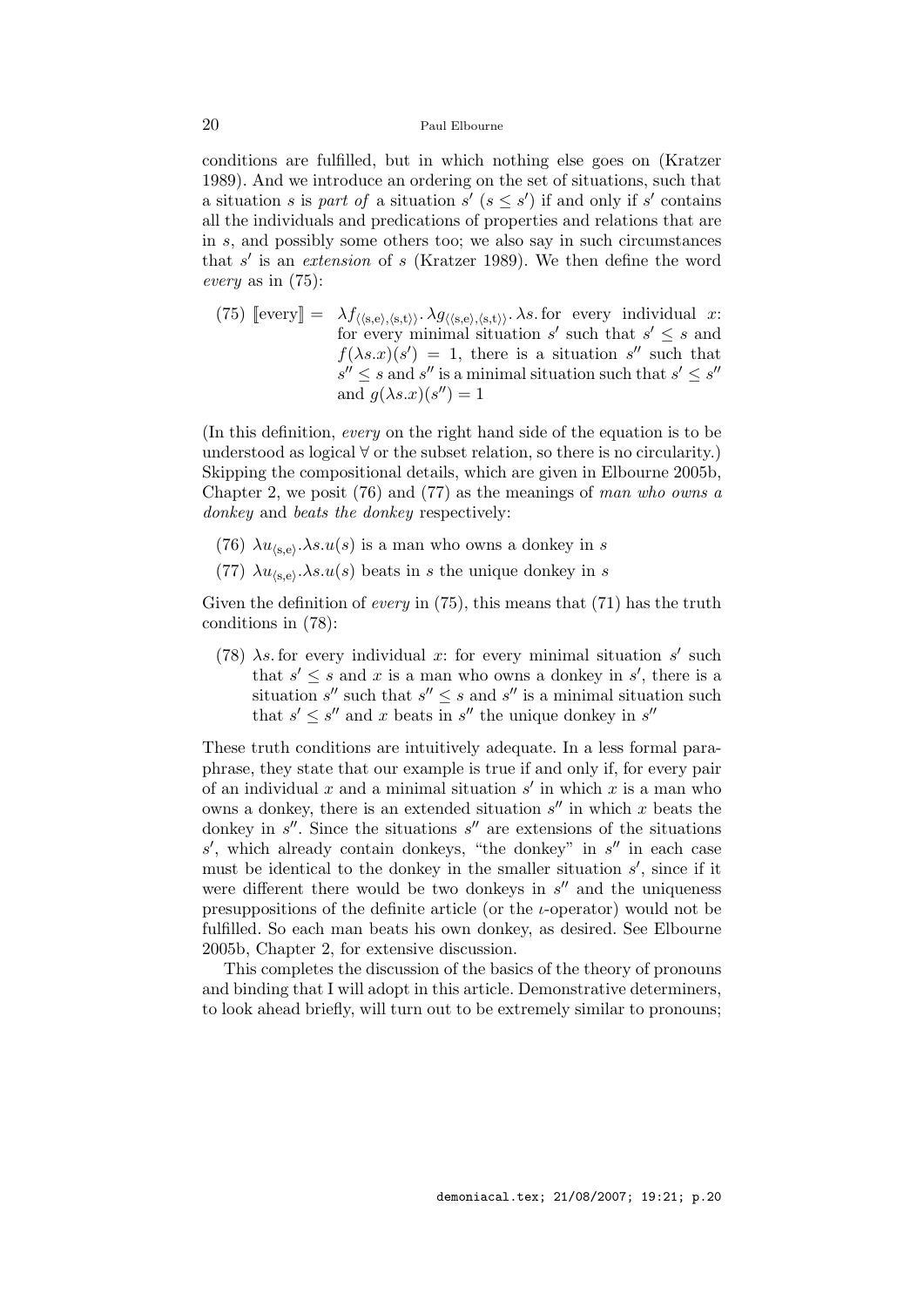in fact one might call them pronouns that also take Noun Phrases as arguments.

## 2.4.8. Some loose ends

But there are a couple of loose ends to tie up. In the remainder of this section, I will describe the following: an additional mechanism that might be at work sometimes in what we would normally analyze as referential pronouns; and the reason why the rule of Predicate Abstraction binds the relation variable and not the individual variable.

An observation underlies the first suggestion just referred to. It involves the traditional notion of anaphora. Let us use the term anaphora for cases where a pronoun or demonstrative is associated with a linguistic antecedent that plays a semantic role in its interpretation.<sup>14</sup> By this definition, bound variable pronouns and donkey pronouns involve anaphora on the theory just sketched. In the bound variable case, the most directly involved antecedent is the  $\lambda$ -abstractor that binds the pronoun; the DP that moves and creates the  $λ$ -abstractor can also be seen as the binder or antecedent in an extended sense (Heim and Kratzer 1998). In donkey anaphora, on the current theory, the antecedent would be the noun donkey that directly provides the interpretation of the donkey pronoun. Traditionally, referential pronouns too have been said to involve anaphora. In a case like (79), he would be said to be anaphoric on Bill.

(79) Everyone who has met Bill<sub>i</sub> thinks he<sub>i</sub> is smart.

It is not certain that such a case involves anaphora, however. It seems perfectly possible to say that the mention of Bill makes Bill salient, and that he then just refers directly to Bill, without any further role for the word Bill. We might say in a case like this that Bill plays a pragmatic rather than a semantic role in the interpretation of he.

Now for the observation. The observation is that the literature on the processing of anaphora, using lexical decision tasks, eye-tracking experiments and other methods, makes an overwhelming case for the mental representation of the antecedent becoming activated during the parsing of the anaphoric element (Shillcock 1982, McElree and Beaver 1989, Garnham et al. 1995, Cacciari et al. 1997, Carminati et al. 2002, van Gompel et al. 2004). For example, processing a pronoun anaphoric to a DP significantly quickens reaction times on the task of deciding whether or not an adjective that had appeared in the DP is a word (McElree and Beaver 1989). The reactivation effect obtains in cases

<sup>&</sup>lt;sup>14</sup> Antecedents need not literally come before the pronouns with which they are associated. I am not, that is to say, making the traditional distinction between anaphora and cataphora. A linguistic antecedent is just some item in the syntax.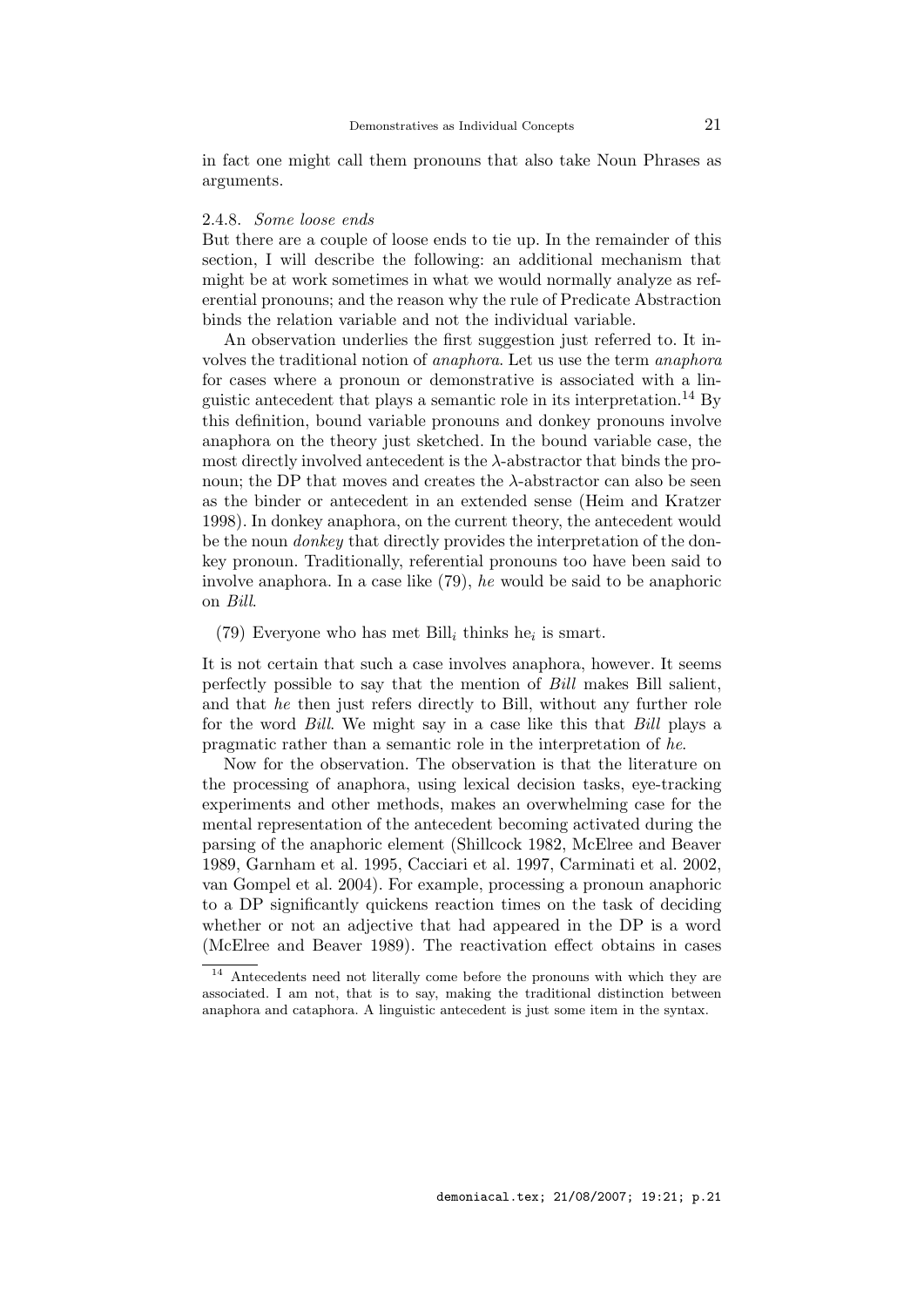where the pronoun could be referential as well as in cases that are certainly bound variable anaphora.<sup>15</sup>

For the case of pronouns that we would normally analyze as referential, this suggests the following. Recall the theory of proper names outlined in (22), repeated here as (80).

(80)  $\left[\text{THE Mary}\right] = \lambda s.\text{Mary}$ 

If proper names in fact involve a definite description structure, as in (80), an example like (79), where a name is followed by a coreferential pronoun, could possibly involve the same mechanism as that which obtains in donkey anaphora according to the above theory. In (79), that is, we could have the pronoun in (81) and the variable assignment in (82). This would give the value in (83) for pronoun plus variables.

 $(81)$  THE Bill... [he [R<sub>2</sub> i<sub>1</sub>]]

$$
\begin{array}{c}\n(82) \left[ \begin{array}{ccc} 1 \ \rightarrow \ \text{Bill} \\ 2 \ \rightarrow \ \llbracket \ \rrbracket \end{array} \right]\n\end{array}
$$

 $(83)$   $\lambda s$ . Bill

Since the mechanism in (83) is already available for donkey anaphora, it would take an undesirable stipulation to prevent it being available for pronouns coreferential with proper names, given the independently fruitful theory that names are definite descriptions. It will naturally also be available for pronouns anaphoric to overt definite descriptions. It is also one way of making sense of the finding in the processing literature that people pay renewed attention to the antecedent even when processing a pronoun that might be referential.

I will now turn to the reasons why the Predicate Abstraction rule in (61) binds the relation variable in pronouns and not the individual variable. This might strike some as a strange way to go about things. After all, one might think that one could have a neater theory by having the rule of Predicate Abstraction bind the individual variable and having the relation in such cases be identity, as in the case of the referential pronoun illustrated in (57). Why not do this?

Firstly, we should note a technical difficulty. The current system is set up in such a way that predicates take individual concepts as their arguments, not individuals.<sup>16</sup> This means that Predicate Abstraction

 $^{15}\,$  Most of the processing literature seems to deal with cases that are assumed to be referential. Carminati et al. 2002 is the only study known to me that sets out to test bound variable anaphora.

<sup>&</sup>lt;sup>16</sup> This in turn is necessitated by the need to have a situation structure rich enough to support a lexical entry like (75) for every, which in turn is necessary for analyzing donkey anaphora in terms of situations and definite descriptions, which in turn is arguably necessary because of the reasons reviewed in Elbourne 2005b.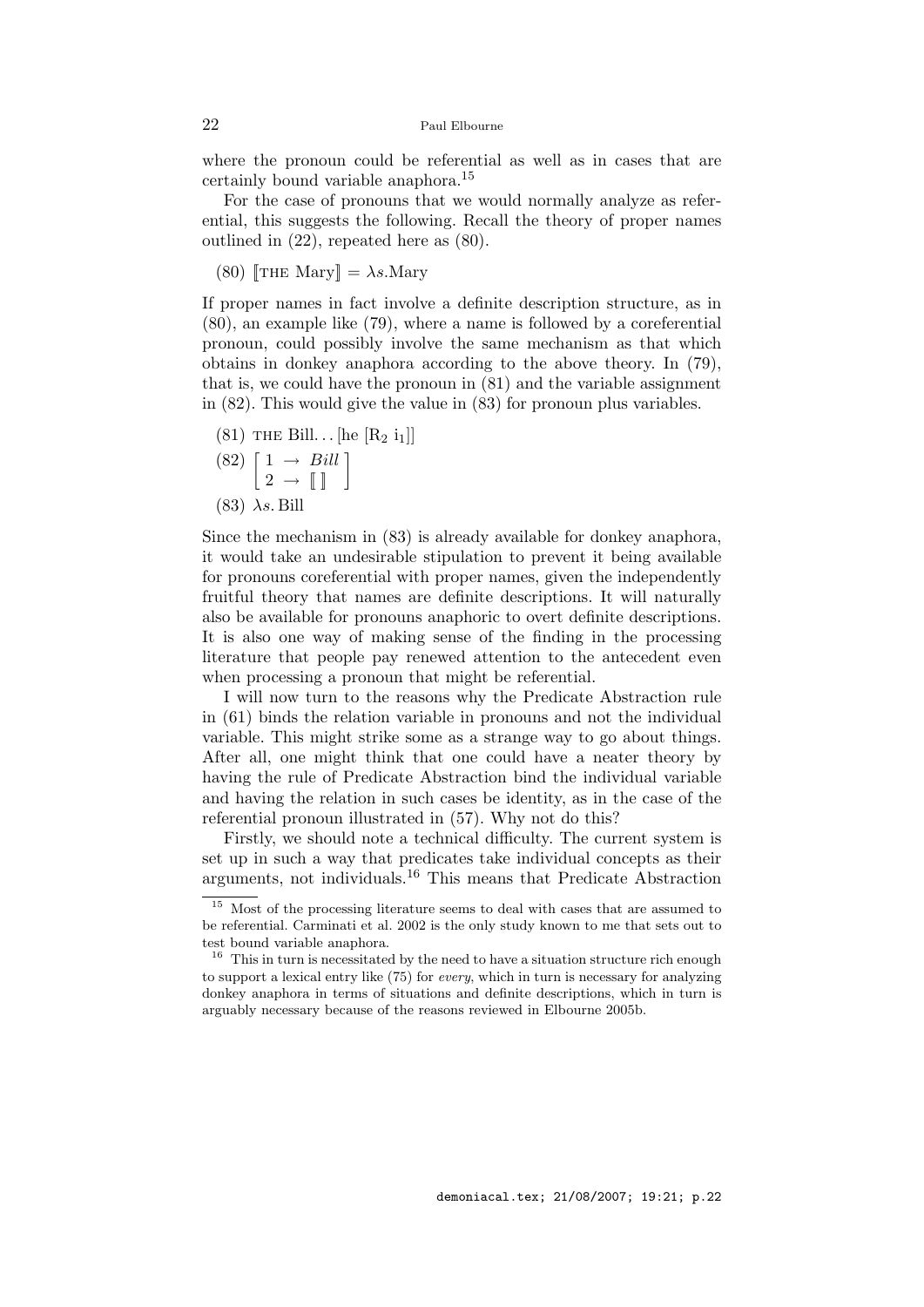has to bind individual concept variables, not individual variables. So altering the current system so as to bind the individual variable but leave everything else the same would not work. The only alternative that suggests itself is to alter the system to make the deictic component pick out an individual concept. But then we would be faced with the unnatural scenario of the index in a scenario where a speaker refers to Benedict XVI being not Benedict XVI but  $[\lambda s]$ . Benedict XVI. We might even need [ $\lambda s$ .  $\perp$ ]. Such a system would not be impossible, but any alleged gain in naturalness that would come from directly binding the individual concept variable associated with the deictic component would be counterbalanced by the new system of individual concept indexes.

Secondly, there are also more substantive reasons to avoid a system in which pronouns contain bindable individual variables (or individual concept variables) paired with relation variables. Such a system would presumably be one in which it was possible to have the individual variable bound and the relation variable free. In fact Cooper (1979) advocates a system like this for the analysis of donkey anaphora. And, as discussed in detail in Elbourne 2005b, Chapter 2, such a system encounters difficulties with examples like (84) and (85).

- (84) a. In this town, every farmer who owns a donkey beats it, and the priest beats it too.
	- b. In this town, every farmer who owns a donkey beats the donkey he owns, and the priest beats the donkey he owns too.
- (85) a. Every man who has a wife is sitting next to her. b. ??Every married man is sitting next to her.

A system like the one we are considering would allow it in (84a) to be analyzed "the donkey-owned-by  $x$ ," with  $x$  an individual variable bound by the subject and "'donkey-owned by" the value, informally speaking, of the free relation variable (Cooper 1979, Heim and Kratzer 1998). In idiomatic English, the nearest thing would be the donkey he owns, with he bound, as in (84b). But then we would predict that (84a) would have a sloppy reading, in which the priest beats his own donkey, as (84b) does, and this is emphatically not the case (Elbourne 2001a, 2005b). In (85), meanwhile, a system in which we have to look for a salient relation has difficulty explaining the difference in acceptability between (85a) and (85b), since the potential antecedents wife and married are about equally far from providing a suitable relation (Kadmon 1987, Heim 1990): they are arguably both two-place relations that are being forced by syntactic circumstances in our examples into behaving as one-place predicates.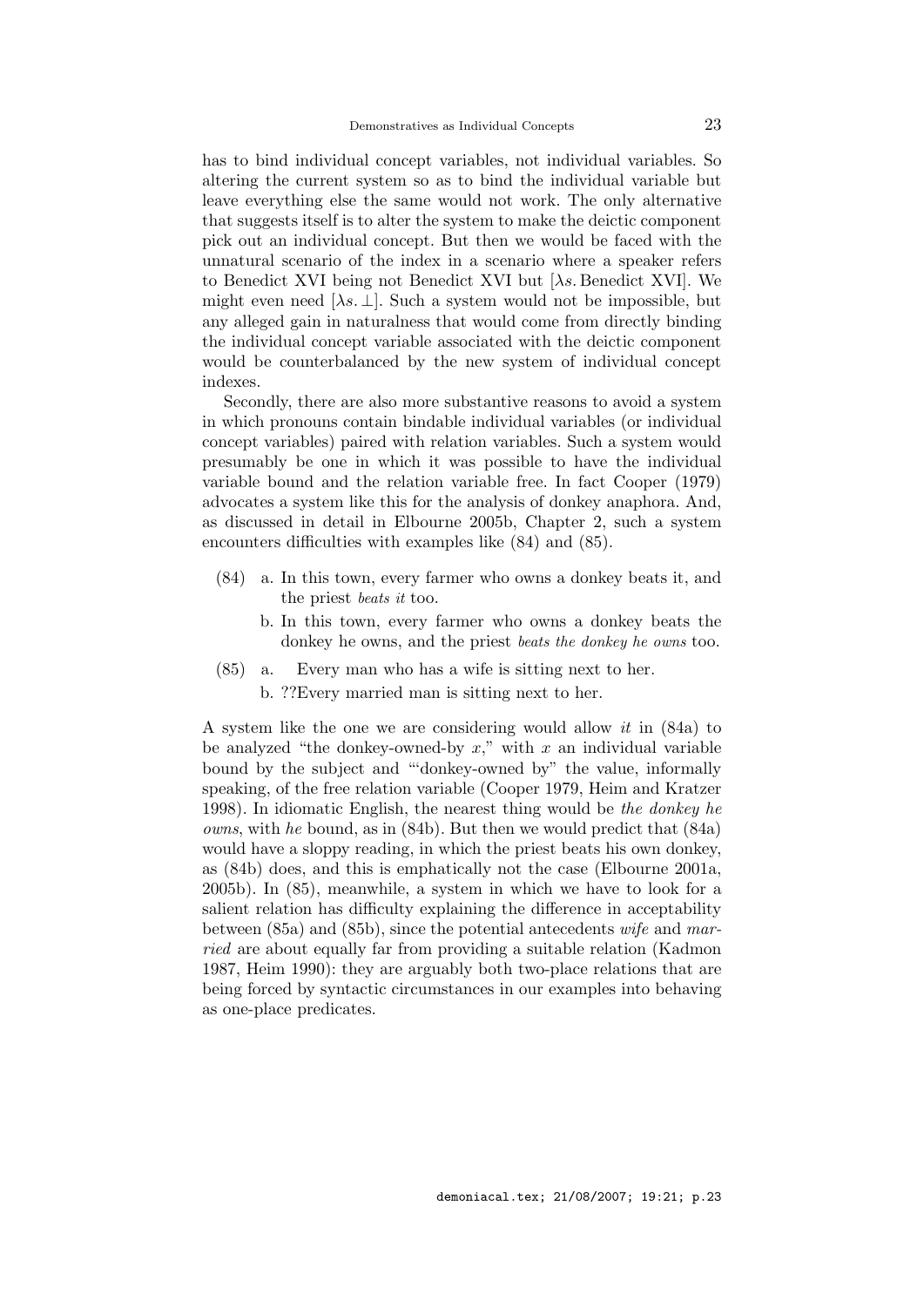So a system that would allow a bindable individual variable combined with a free relation variable encounters empirical difficulties with some examples of donkey anaphora. The system advocated in this article, however, does better with these examples. The advocated analysis of donkey anaphora brings it about that we end up with descriptive material of the type of a Noun Phrase in the donkey pronoun. For (85a) we arrive at the following paraphrase: for every pair of an individual  $x$ and a minimal situation  $s'$  such that x is a man in  $s'$  and there is an individual y such that y is a wife of x in  $s'$  (treating a as an existential quantifier, as is traditional), there is an extended situation  $s''$  in which x sits next to the unique wife in  $s''$  (i.e. the unique wife in  $s'$ , since the situations  $s'$  already contain wives and the ones in the situations  $s''$ have to be unique there). For  $(85b)$ , however, the best we could arrive at would be the following paraphrase: for every pair of an individual  $x$ and a minimal situation  $s'$  such that x is a married man in  $s'$ , there is an extended situation  $s''$  in which x sits next to the unique married person in  $s''$  (i.e. in  $s'$ ). The married men end up sitting next to themselves then, and also being presupposed to be female.

As for (84), (74), the denotation of a donkey pronoun on the current theory, repeated here as (86), is also the denotation of the overt definite description the donkey. The prediction, then, is that the basic donkey sentence (71) will mean the same as (87) and that (84a) will behave the same as (88):

- (86)  $\lambda s. \iota x \iota x$  is a donkey in s
- (87) Every man who owns a donkey beats the donkey.
- (88) In this town, every farmer who owns a donkey beats the donkey, and the priest beats donkey too.

Both of these predictions are fulfilled. (87) seems to have the same truth conditions as (71), and (88) lacks a sloppy reading, just like (84a). See Elbourne 2005b, Chapter 2, for more detailed discussion.

This might seem like a lot of material on pronouns for an article ostensibly about demonstratives. But I hope to show that, once pronouns are correctly understood, demonstratives are just pronouns provided with some extra descriptive content in the form of Noun Phrases.<sup>17</sup>

<sup>&</sup>lt;sup>17</sup> More precisely, demonstratives in English are pronouns with the addition of NPs and proximal or distal features. But some demonstratives in other languages, like French ce, do not have proximal or distal features, and are hence plausibly just pronouns with nouns stuck on them.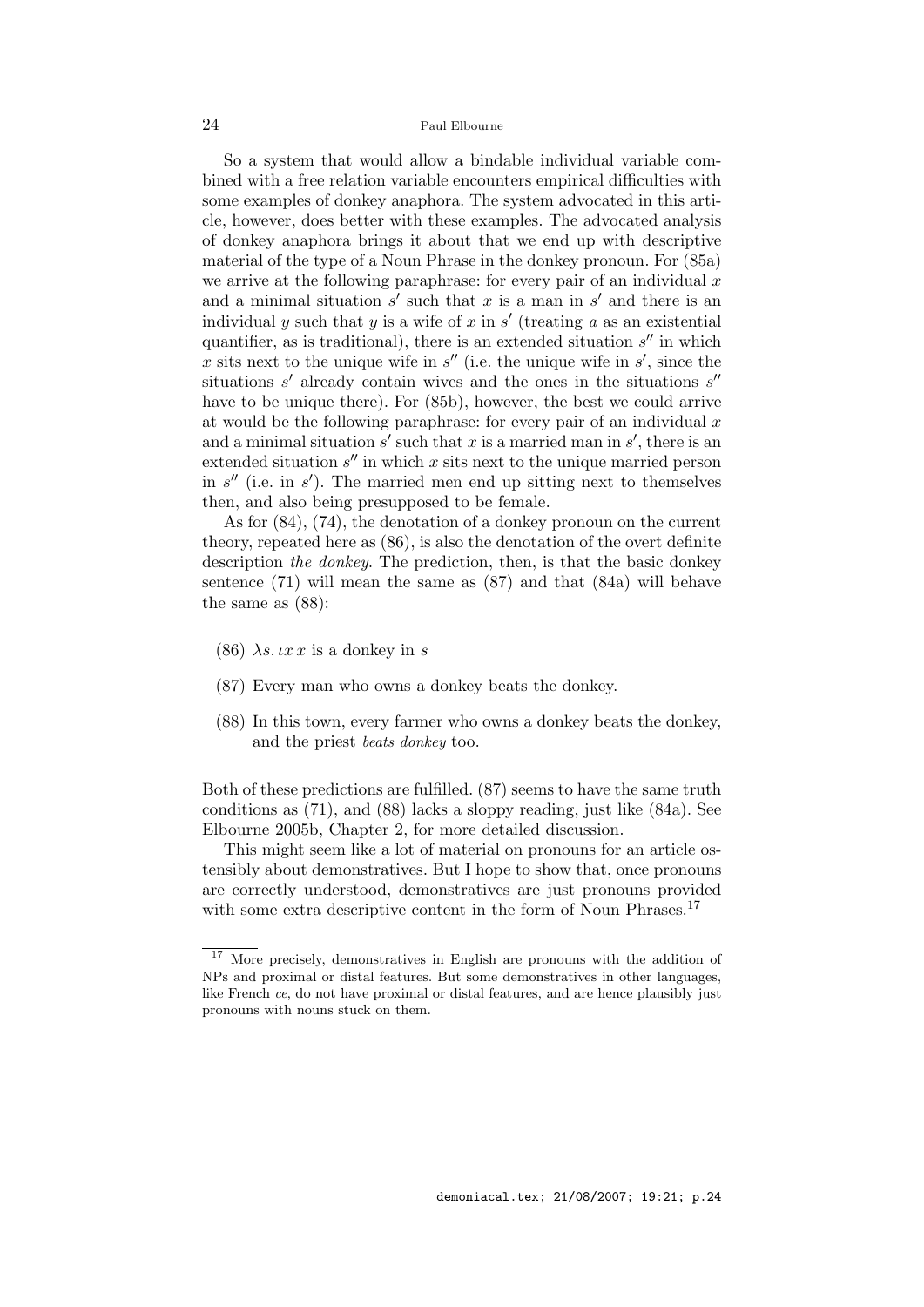# 3. A Theory of Demonstrative Determiners

#### 3.1. Lexical Entries for the Demonstrative Determiners

Without further ado, let me set out the lexical entries that I assume for the English demonstrative determiners:

(89) 
$$
\llbracket \text{that} \rrbracket^{w,h,a,t} = \lambda x. \lambda f_{\langle e, \text{sest} \rangle} \cdot \lambda g_{\langle \text{se,st} \rangle} \cdot \lambda s. \iota z(f(x)(\lambda s'.z)(s) = 1 \& g(\lambda s'.z)(s) = 1 \& \text{distal}(x, w, a, t))
$$

(90) 
$$
\llbracket \text{this} \rrbracket^{w,h,a,t} = \lambda x. \lambda f_{\langle e, \text{sest} \rangle} \cdot \lambda g_{\langle \text{se,st} \rangle} \cdot \lambda s. \iota z(f(x)(\lambda s'.z)(s) = 1 \& g(\lambda s'.z)(s) = 1 \& \text{proximal}(x, w, a, t))
$$

Since these are slightly complicated formulas, I will explain them in a number of steps. First note that the first and second arguments of each of these determiners are to be understood to be individual and relation variables of the kind that we have already seen in connection with pronouns—Nunberg's (1993) deictic and relational components. The third argument is the following NP. So we will have configurations like (91).

 $(91)$  [<sub>DP</sub> [[that i] R] NP]

We can assume that that and this syntactically subcategorize for the relevant variables and NPs in these positions. Note that R and i do not form a constituent in the case of demonstratives, unlike in the case of pronouns; this is because it will be useful to have direct access to the index in order to deal with proximal and distal features, as described below.

LFs in this system are officially interpreted with respect to a possible world  $w$  (the world in which the speech act in question occurs), an agent  $\alpha$  (the originator of the speech act in question), a time  $t$  (the time at which the speech act occurs) and a variable assignment  $h^{18}$ At a first pass, then, we see that the determiner this, for example, takes as arguments an individual (the index), a relation (the relational component) and a property (the value of the NP), and maps them to an individual concept of a particular kind, which will be the value of the whole DP. To be precise, the individual concept is the smallest function that takes a situation  $s$  and maps it to the unique individual  $z$  (if there is such an individual) such that  $z$  satisfies the NP-property

<sup>&</sup>lt;sup>18</sup> I follow Kripke 1972 in assuming, at least for the purposes of linguistic analysis, that entities in the actual world can show up in other possible worlds. On the other hand, if Lewis's (1968) counterpart theory is correct for semantics, identifying an agent is ipso facto identifying a world, and we would be able to dispense with the parameter w.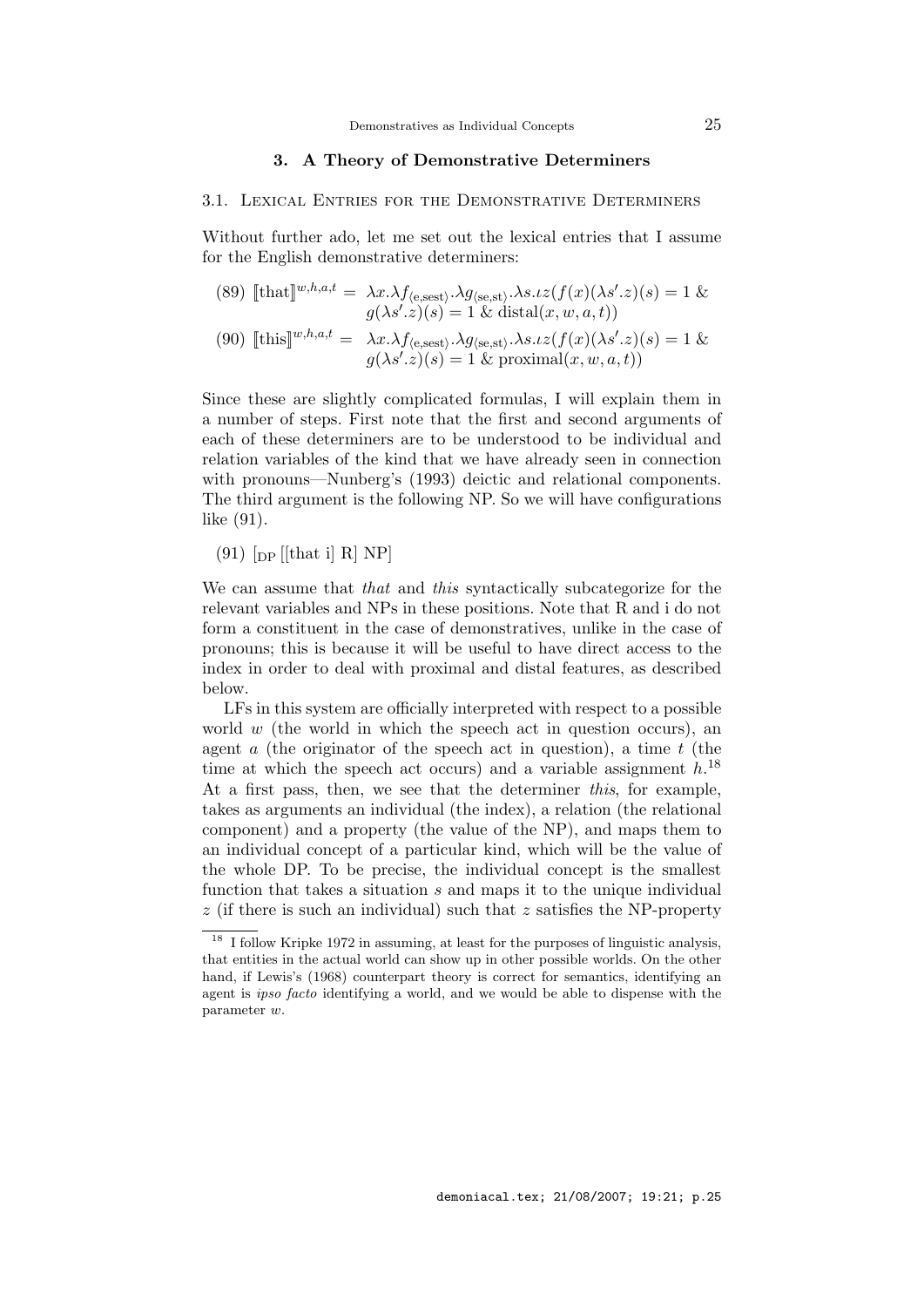in s and also satisfies in s the property obtained by composing the relational component with the index, and which is also such that a yet to be explained condition about being proximal is fulfilled; if there is no such unique individual at the circumstance of evaluation, the whole DP will receive no denotation there, as explained earlier in section 2.2. Overall, then, complex demonstratives are individual concepts, just like definite descriptions and pronouns. In fact demonstratives turn out to be combinations, as it were, of definite descriptions and pronouns, in that they take both an NP, like a definite description, and a pair of an index and a relational component, like a pronoun.

This leaves the treatment of proximal and distal features to be explained. To a first approximation, adopted from traditional grammar, the proximal and distal features of this and that are the features that indicate that the referent of this is near the speaker and the referent of that is, at least comparatively, distant from the speaker. This is only a first approximation for a couple of reasons. If bare and complex demonstratives are indeed individual concepts (as I maintain) or quantifiers (as King (2001) maintains), then there will not always be anything that can be called the referent of these phrases anyway. (Strictly speaking, in fact, there will not ever be such a thing.) But in the current system it will frequently happen (to look ahead slightly) that the property derived from i and R will be the property of being identical to a particular person or thing, so that the same person or thing will be the value of the demonstrative (when it has a value) whatever evaluation situation is considered. In these circumstances, we could speak loosely of the "referent" of the demonstrative, meaning the entity so contributed. For example, if I point at Flossy the donkey I can refer to her with the phrase that donkey, where, if the current theory is on the right lines, the variables i and R jointly contribute the property of being identical to Flossy and the noun contributes the property of being a donkey; simplifying slightly, the whole phrase will then have as its semantic value the function from situations to the unique entity in them that is identical to Flossy and is a donkey. Whenever this function is given an evaluation situation that allows it to return an individual at all, that individual is going to be Flossy. In a case like this, then we might be tempted to say that Flossy has a privileged status, just explicated, that we can dignify with the term referent, and that this or that will be chosen by speakers according as they conceive of Flossy as being near to them or far from them, respectively. In other words, we might be tempted to link the choice of proximal and distal features with the status of the referent, when there is such a thing.

This is on the wrong track, however, as Nunberg (1993) has shown. In his terms, it is not the *interpretation* (the referent, in special cases)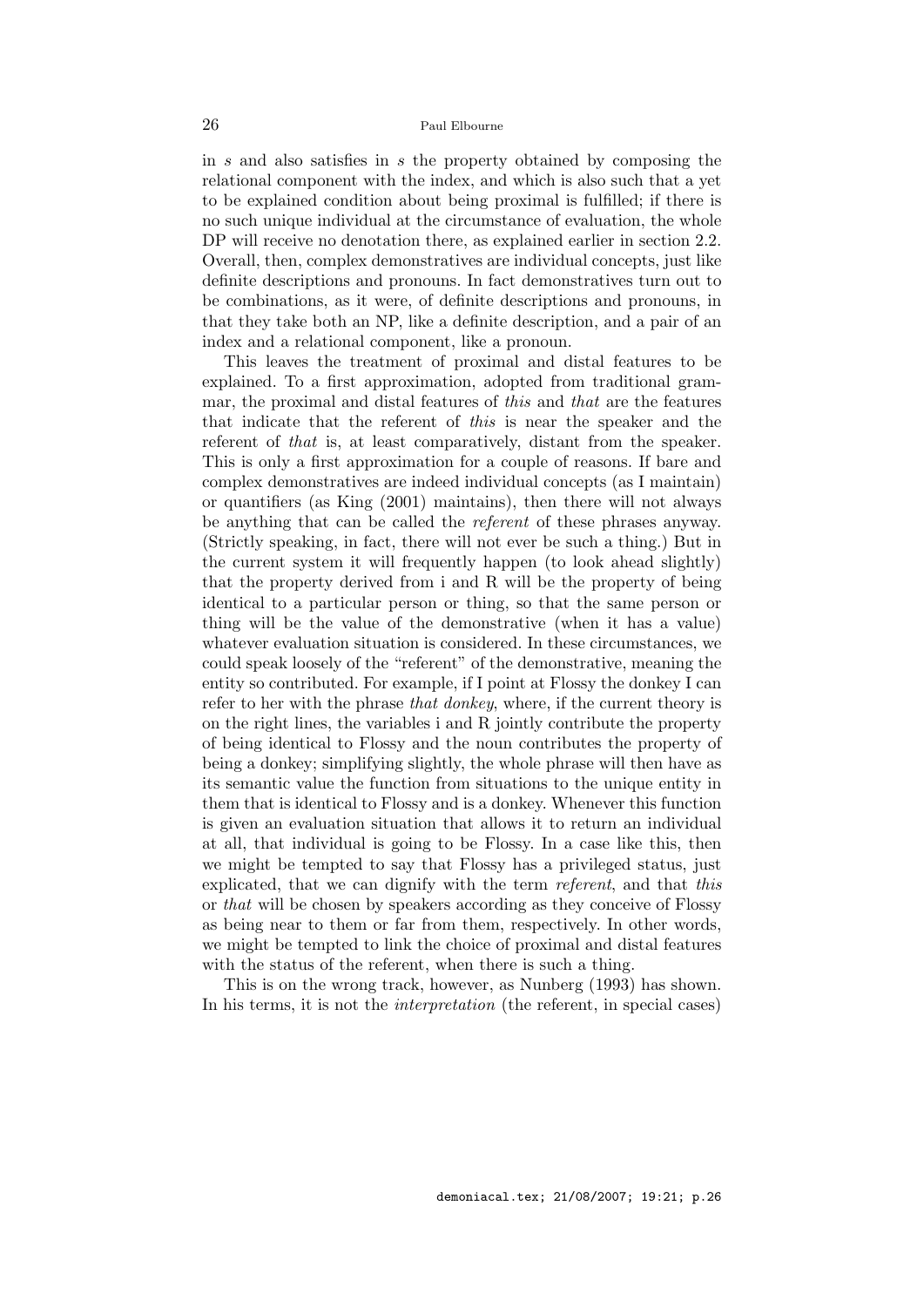but the index that determines the choice of proximal and distal features. Imagine the following scenario. Immediately in front of us is Field A, and beyond that, at some considerable distance, is Field B. We know that one donkey is kept in A and another donkey is kept in B, but it so happens that neither donkey is in its field today. Perhaps they are at the vet. Nevertheless, despite the total absence of donkeys, I can point at Fields A and B in turn and say (92):

 $(92)$  This donkey [GESTURE AT FIELD A] is healthier than that donkey *GESTURE AT FIELD B.* 

The choice of this versus that seems to be determined by the fact that Field A is close to us and Field B is far away. The donkeys themselves do not come into it; we do not have to have any idea about their relative distances from us in order for (92) to be felicitous. Field A is the index, in Nunberg's terminology, that brings to mind the donkey that resides in it; and likewise Field B for its regular inhabitant. It is even possible to engineer scenarios where the positions of indexes and interpretations impose conflicting requirements on proximal and distal features. In these cases, as Nunberg (1993: 23) says, the index always wins. In Nunberg's own example, we are to imagine him pointing in turn at two sample plates in his china shop. The first one is right in front of him, but the second is across the room. He says the following:

(93) These [GESTURE AT THE NEARBY PLATE] are over at the warehouse, but those [GESTURE AT THE DISTANT PLATE] I have in stock here.

As Nunberg says, if he had "really" been pointing at the referents of these and those, it would have made more sense to have reversed them (Nunberg 1993: 24).

For this reason, the demonstrative determiners in (89) and (90) take the index as a separate argument, and it appears in the final conditions "distal $(x, a, t, w)$ " and "proximal $(x, a, t, w)$ ." These are to be read "x" is distal with respect to  $a$  at  $t$  in  $w$ " and " $x$  is proximal with respect to  $a$  at  $t$  in  $w$ ," where *distal* and *proximal* boil down to "distant" and "near." Some work remains to be done on the explication of the terms distal and *proximal*. It is evident that what a speaker counts as being near to them, in the relevant sense, can be influenced by all kinds of things, including their emotional attitudes to the objects in question and how recently the objects were mentioned. I will offer occasional commentary on this question in the discussion of examples below, but I will not attempt to come up with a comprehensive theory.

Before we leave the subject of proximal and distal features, however, I would like to comment on one more characteristic of them, which is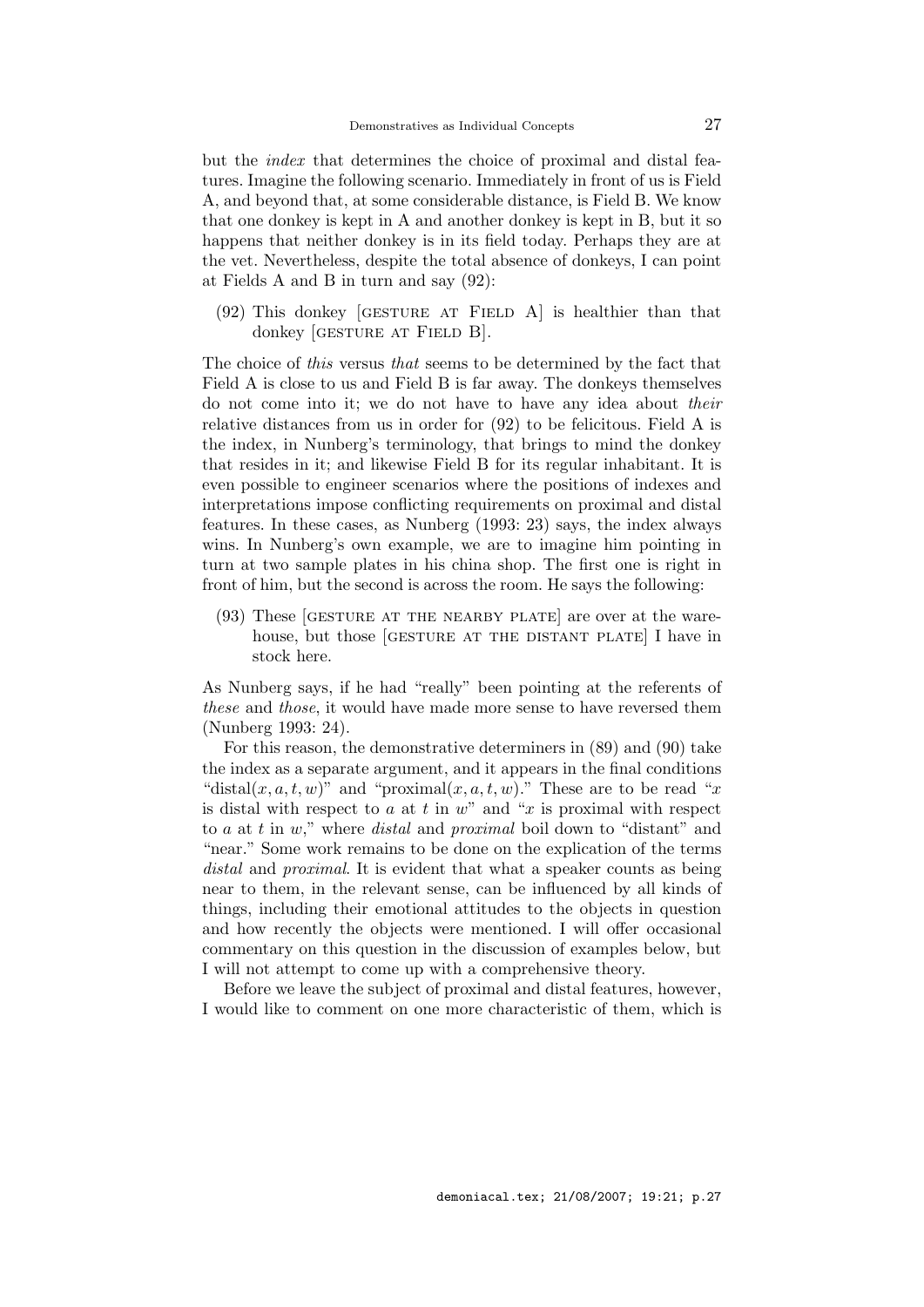theoretically quite interesting. An interesting quirk of these features is that they seem to be justified not only with respect to the point of view of the speaker but also with respect to the point of view of subjects of propositional attitude reports. For example, we have the contrasts in (94).

- (94) a. Mary talked to no senator without declaring afterwards that that senator (?this senator) was the one who would cosponsor her bill.
	- b. Mary talked to no senator without thinking at the time that this senator (?that senator) was the one who would cosponsor her bill.

One might have expected distal features to be justified only by distance of the relevant entities from the speaker, that is to say the utterer of the whole token that contains the demonstrative and the propositional attitude report or reported speech act (and similarly with proximal features). But (94) surely shows us that these features can refer back to the point of view of an agent of a speech act reported by the speaker of the whole token. Mary's discussions with senators can be equally far away from the speaker in (94a) and (94b); instead, that and this indicate relative proximity (in temporal terms, in these examples) to Mary, the reported thinker. Of course, that senator and this senator in these examples can also receive readings in which the distal and proximal features are evaluated with respect to the speaker of the whole token; the sentences are ambiguous in this respect.<sup>19</sup> These examples, then, are reminiscent of the following example from Schlenker 2003 (slightly adapted from his (44b)):

(95) John has told me repeatedly that he was sick two days ago.

In (95), two days ago can be understood either with respect to the context of the utterance of the whole token, which would perhaps require John to have repeated his message several times within the last few hours, or with respect to various speech acts of John's, possibly spread out over a number of years. The parallel with the interpretation of the distal and proximal features in (94) is striking. Schlenker uses (95) and similar examples to argue for the existence of monsters, that is operators which operate on contexts, making indexicals be interpreted with respect to contexts introduced within the sentence; and he argues

 $\frac{19}{19}$  In (94b), the question mark in front of *that senator* refers only to the reading whereby the distal feature is justified from Mary's point of view. The index in these examples is evidently the group of senators that Mary spoke to, as suggested in section 2.4.6. See section 3.7 for further discussion.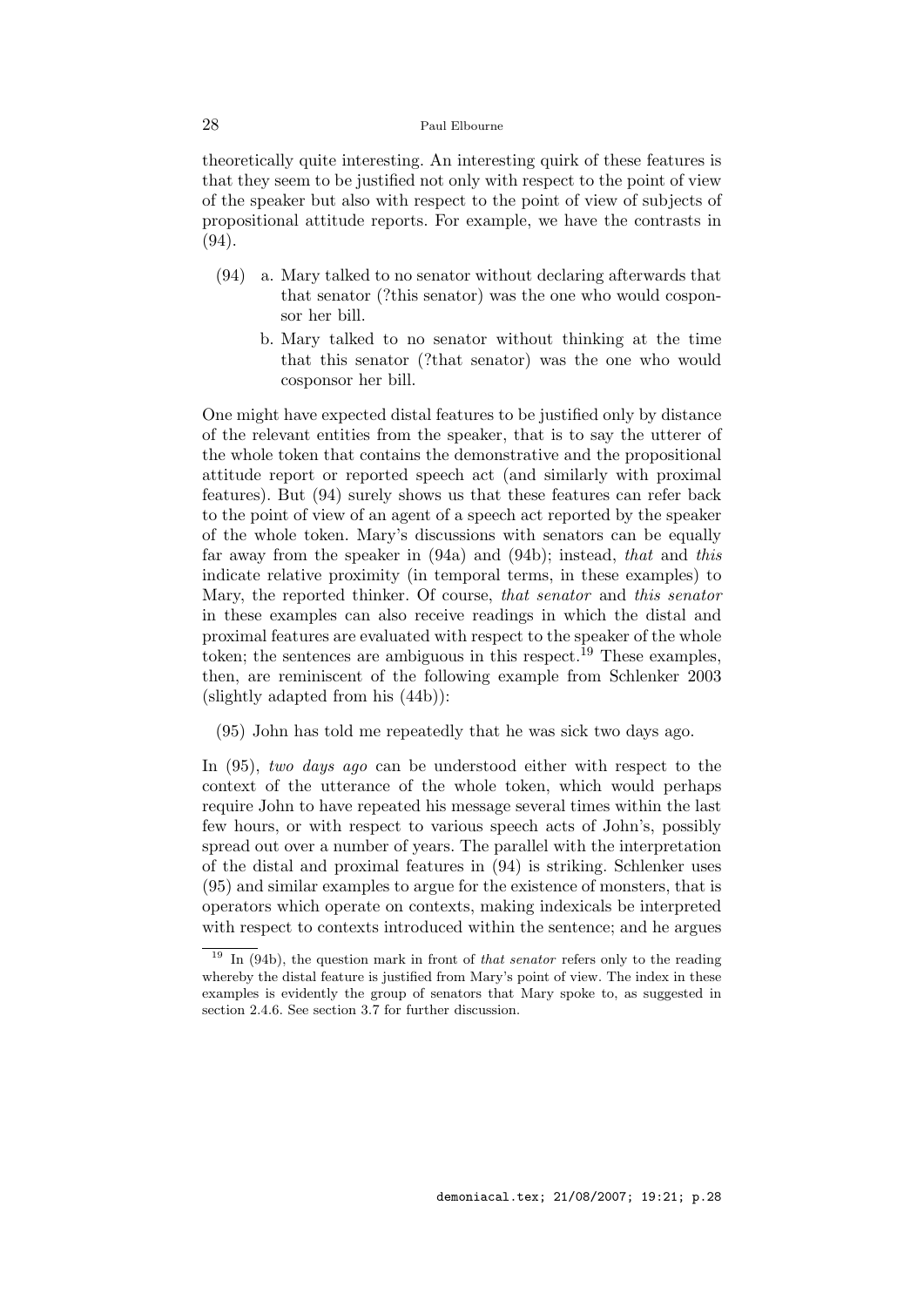that propositional attitude verbs quite generally are monsters. Note that it is much harder to use this in a similar example in which the demonstrative is not in the scope of a propositional attitude verb:

- (96) a. ??Mary talked to no senator without this senator thinking she was crazy.
	- b. Mary talked to no senator without that senator thinking she was crazy.

The that in (96b) is evidently justified from the perspective of the speaker of the whole token. It is plausible, then, that (94) is another example of Schlenker's monstrousness.

Having explained the elements that appear in the lexical entries of the demonstrative determiners, I will now review the data thrown up when we ask how demonstratives are actually used and show how these lexical entries deal with them.

#### 3.2. Canonically Referring Complex Demonstratives

Let us start with sentences in which the determiners take overt NP complements, and the DPs in question can be taken to refer (loosely speaking) to a perceptible referent in the environment. I will refer to DPs like this as canonically referring complex demonstratives. Some simple examples are in (97).

 $(97)$  a. That cat [GESTURE AT FELIX] laughs. b. This cat [gesture at Felix] laughs.

On the current theory, one simplified LF available for (97a) is that in (98):

(98) [[[[that i<sub>1</sub>] R<sub>2</sub>] cat] laughs]

In this case, the index will be Felix himself, and the relational component will be identity, as illustrated in (99).

 $(99)$  a.  $\|\mathbf{i}\| = \text{Felix}$ b.  $[\mathbb{R}] = \lambda x. \lambda u_{\langle s, e \rangle} \cdot \lambda s. u(s) = x$ 

This is exactly as in (57), the case of the referential pronoun.

Given this value for i and R, and the rules and lexical entries we have previously introduced (see (100) for a reminder of some relevant lexical entries), it can be seen that the denotation of the complex demonstrative in (98) is predicted to be (101), when it is interpreted with respect to a world  $w$ , an agent  $a$  and a time  $t$ ; and the denotation of (98) as a whole is (102).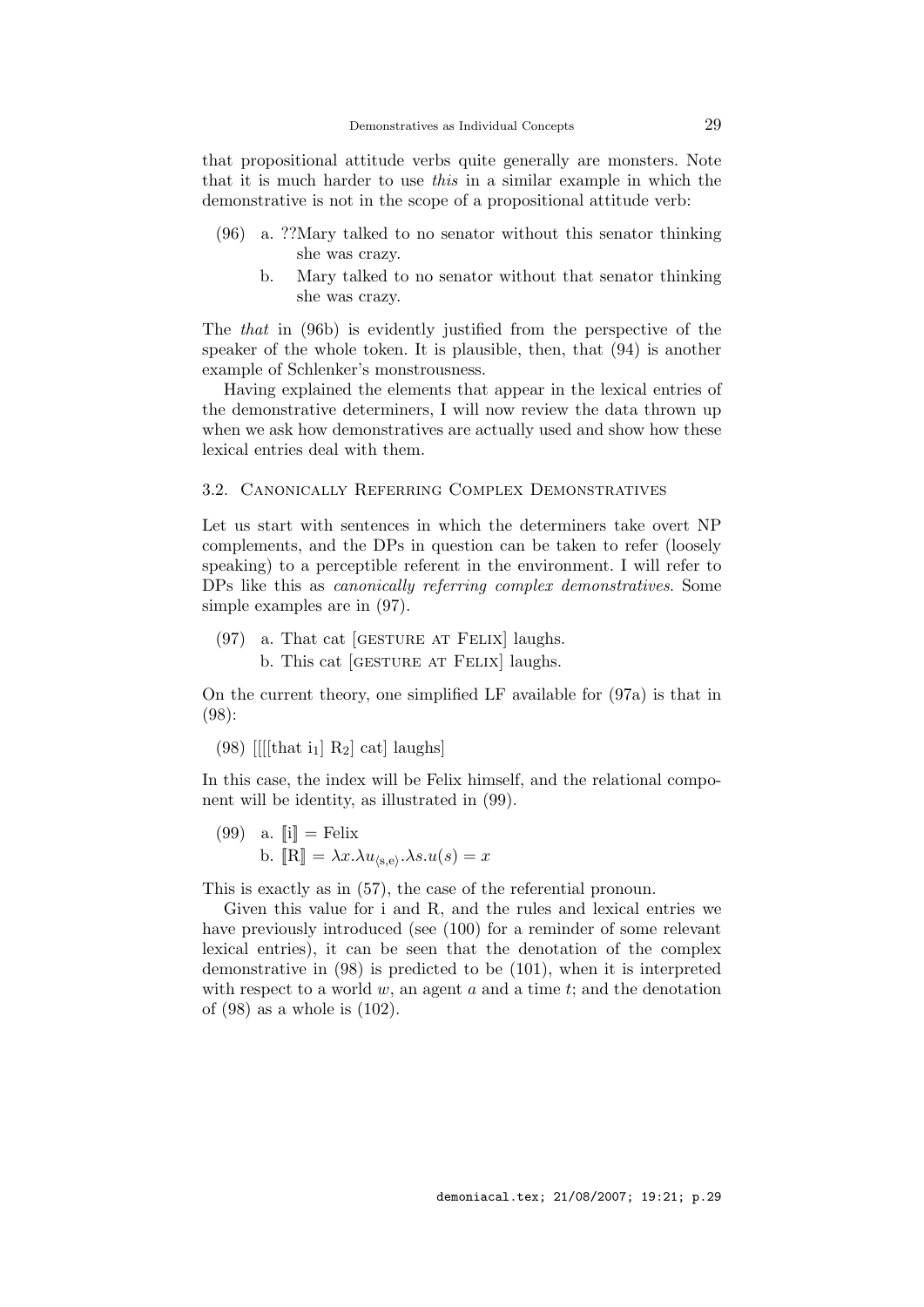- (100) a.  $[\text{cat}] = \lambda u_{\langle s,e \rangle}$ .  $\lambda s. u(s)$  is a cat in s b.  $[\text{laughs}] = \lambda u_{\langle s,e \rangle}$ .  $\lambda s. u(s)$  laughs in s
- (101)  $\lambda s.iz(z = \text{Felix} \& z \text{ is a cat in } s \& \text{ distal(Felix}, a, t, w))$
- (102)  $\lambda s.tz(z) = \text{Felix} \& z \text{ is a cat in } s \& \text{ distal}( \text{Felix}, a, t, w) )$  laughs in s

Given the iota notation, this latter function divides up the set of possible situations into three. Given a topic situation  $s^*$ , the utterance will be true if there is exactly one distal cat identical to Felix in  $s^*$  and this cat laughs in  $s^*$ ; it will be false if there is exactly one distal cat identical to Felix in  $s^*$  and this cat does not laugh in  $s^*$ ; and it will receive no truth value if there is not exactly one distal cat identical to Felix in  $s^*$ . Recall the discussion in section 2.2.

In (102), the predicates are all relativized to the same situation variable s, the one abstracted over at the start of the formula. This meant that Felix had to be a cat in the evaluation situation  $s^*$ . No problems were caused by this, since we took  $s^*$  to be a situation in which Felix was, in fact, a cat. But it is conceivable that there should be examples in which we would not want the descriptive content in the NP to have to characterize the referent in the evaluation situation. One good candidate, suggested by an anonymous reviewer, is the following. Suppose I point at a man crossing the street, Glenn, and say:

(103) That man crossing the street is six feet tall.

Now suppose that we want to evaluate the proposition I expressed with respect to a situation  $s^{**}$  that contains Glenn doing something else having dinner in a nice restaurant, for example. It seems quite possible to do so, and the result is pretty clearly that what I said is true with respect to  $s^{**}$  if and only if Glenn is six feet tall in  $s^{**}$ . Glenn does not have to be crossing the street in the evaluation situation in order to be picked out by the complex demonstrative in that situation.<sup>20</sup> This means that it must not be the case that the semantic value of (103) has to be  $(104)$ .

(104)  $\lambda s. \iota x(x) = \text{Glenn} \& x \text{ is a man crossing the street in } s \& x$  $distal(Glenn, a, t, w))$  is crossing the street in s

For in s ∗∗ there is no unique appropriately distal individual identical to Glenn who is a man crossing the street. So it seems that the complex demonstrative should not be able to pick out anything when we evaluate

 $\frac{20}{1}$  T take this claim to be supported by the fact that I could say (103), wait a while, ask someone "Is what I said true now that Glenn is in a restaurant?" and receive a positive response.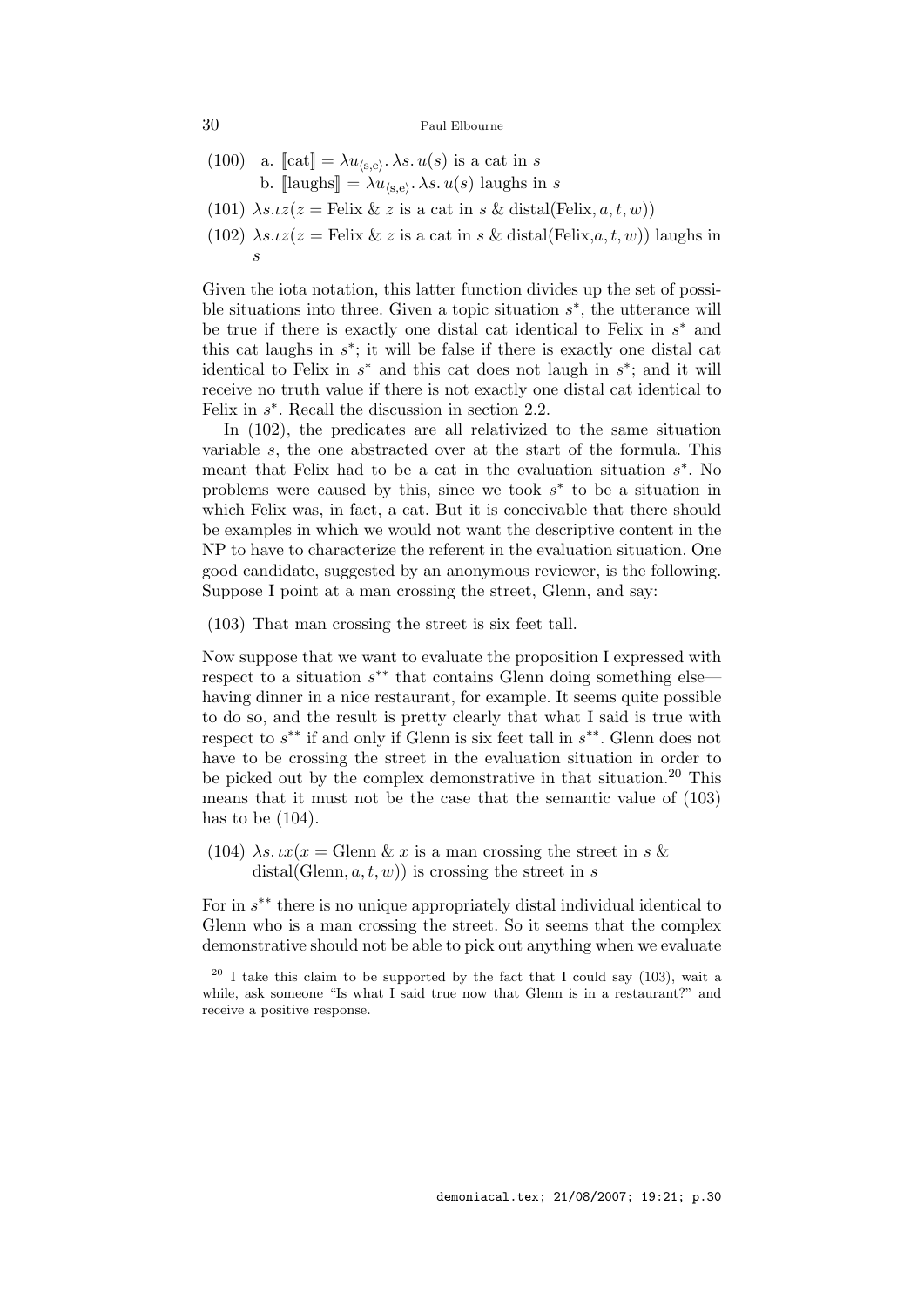it at s ∗∗, and that the proposition expressed should be neither true nor false at  $s^{**}$ . But this is not the case, as we have seen.

This sounds like a job for the operator  $s_0$  that we have already met in section 2.3 in connection with de re and de dicto readings of definite descriptions. Recall the semantics of the operator:

(105) 
$$
[\![s_0]\!]^h = \lambda f_{\langle se, st \rangle} \cdot \lambda u_{\langle s, e \rangle} \cdot \lambda s \cdot f(u)(h(0)) = 1
$$

One LF available for  $(103)$  will be the following, in which s<sub>0</sub> is adjoined to the NP man crossing the street:

(106) [[[that i<sub>1</sub> R<sub>2</sub>] [[man crossing the street] s<sub>0</sub>]] [is six feet tall]]

Suppose that I say (103) in a spatially and temporally delimited situation s ∗∗∗ that contains me speaking and Glenn crossing the road and not much else. Then I can mean something like "man crossing the street in  $s^{***}$  by the NP man crossing the street.<sup>21</sup> In current theoretical terms, the index 0 is mapped to  $s^{***}$  in the variable assignment h, and the operator  $s_0$  modifies the semantic value of man crossing the street so as to produce the desired result. Let us allow ourselves the results in  $(107):$ 

- (107) a. [man crossing the street]<sup>w,h,a,t</sup> =  $\lambda u_{\langle s, e \rangle} \cdot \lambda s. u(s)$  is a man crossing the street in s
	- b. [[is six feet tall] $w, h, a, t = \lambda u_{(s,e)}.$  $\lambda s. u(s)$  is six feet tall in s

The variable assignment  $h$  will be as follows:

(108) 
$$
\begin{bmatrix} 0 \to s^{***} \\ 1 \to \text{Glenn} \\ 2 \to [\lambda x. \lambda u_{\langle s, e \rangle}. \lambda s. u(s) = x] \end{bmatrix}
$$

Given this assignment, the value of the whole  $NP$  with  $s_0$  adjoined is as follows:

(109) [[man crossing the street]  $s_0]^{w,h,a,t} = \lambda u_{(s,e)} \cdot \lambda s.u(s^{***})$  is a man crossing the street in  $s^{***}$ 

This means that the semantic value of the whole sentence on this occasion is the following:

(110)  $\lambda s \cdot \iota x(x) = \text{Glenn} \& x \text{ is a man crossing the street in } s^{***} \& x$  $distal(Glenn,a, t, w))$  is six feet tall in s

 $\overline{a^{21}}$  There will of course be a certain amount of vagueness about what exactly I take s ∗∗∗ to encompass. I do not think this is problematic. See Buchanan and Ostertag 2005 for one attractive way of dealing with such cases.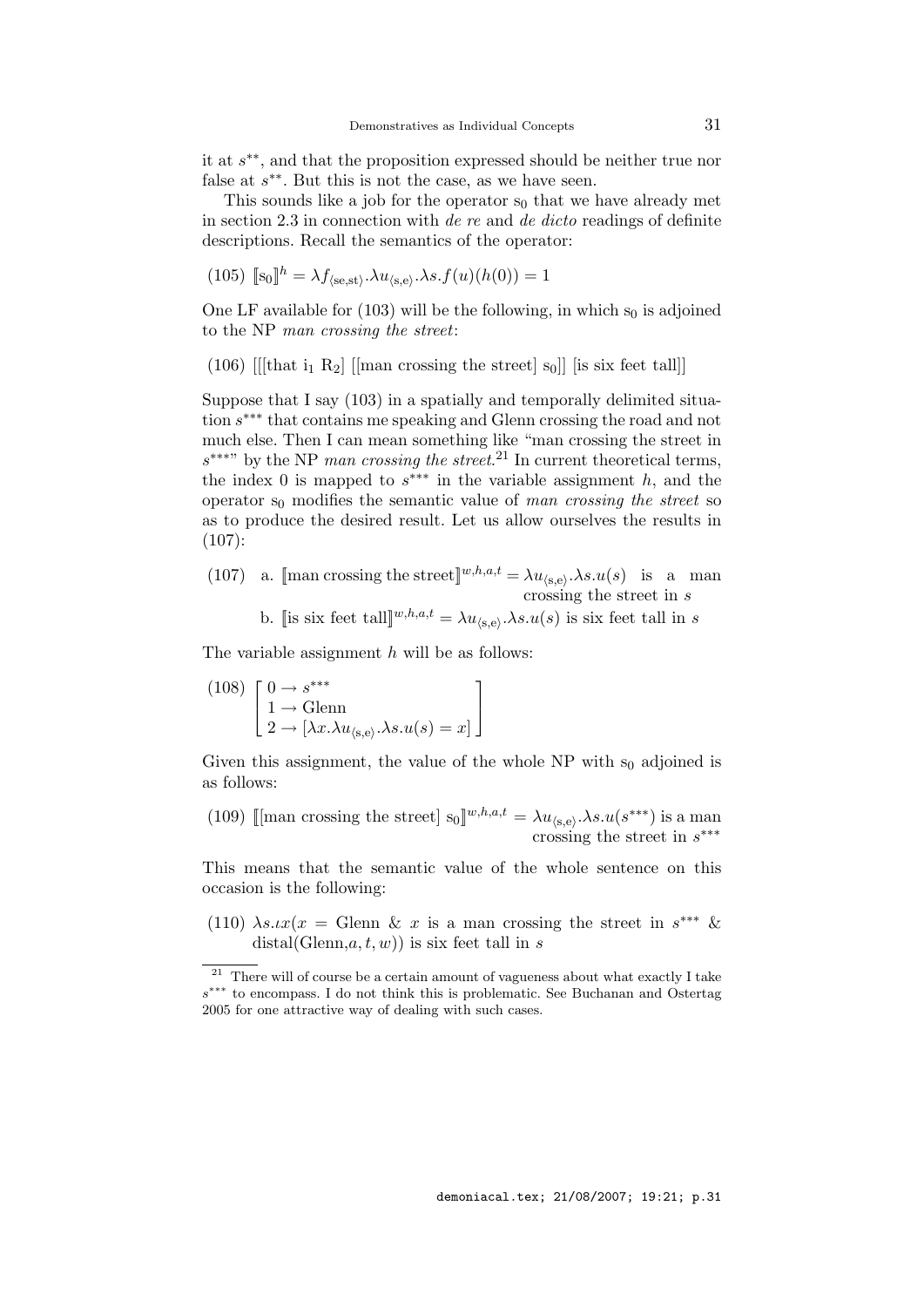This is the result we needed. If we evaluate this proposition at a situation s ∗∗ in which Glenn is having dinner in a nice restaurant we will not have to find him crossing the street in  $s^{**}$  in order to get a verdict of truth or falsity, since the property of being a man crossing the street is now relativized to  $s^{***}$ . The proposition will be true or false at  $s^{**}$ according as Glenn is six feet tall or not in  $s^{**}$ .

The current analysis of canonically referring complex demonstratives is also relevant to the question of whether or not a proposition is expressed if the object demonstrated does not satisfy the NP descriptive content. For example, is a proposition expressed by the utterance described in (111)?

# (111) That knife [gesture at the speaker's fork] is dirty.

Braun (1994), Borg (2000) and Glanzberg and Siegel (2006) have argued that no proposition is expressed in cases like this, while Larson and Segal (1995: 210–213) have argued that a proposition is in fact expressed. The basic issue, of course, is that in these cases, although the object demonstrated is misdescribed, we do nevertheless pick up propositional information quite easily, to the effect that the object demonstrated has the property contributed by the Verb Phrase. Should we say that therefore the sentence has a semantic value that is a proposition, in the normal way? Or should we rather say that the sentence does not have a proposition as a semantic value and we manage to extract propositional information from the utterance in a different way?

It is a consequence of the view I advocate that a proposition is indeed expressed in cases like this. But the exact details of what takes place will depend on whether or not the speaker actually thinks the fork in the scenario in (111) is a knife. If the speaker does think the fork is a knife (because the tines are covered by a napkin, say, or because of some defect of vision), then things are comparatively straightforward. We might have an LF like  $(112)$ . The variables i and R would contribute the property of being identical to  $a$ , where  $a$  is a name of the fork in question.

(112) [[[that  $i_1 R_2$ ] knife] [is dirty]]

This LF, in these circumstances, will produce a proposition that can be characterized as follows:

- (113) The function that:
	- $\overline{\phantom{a}}$  maps situations s to 1 if there is exactly one appropriately distal knife identical to  $a$  in  $s$  and this entity is dirty in  $s$ ;
	- maps situations  $s$  to 0 if there is exactly one appropriately distal knife identical to a in s and this entity is not dirty in s;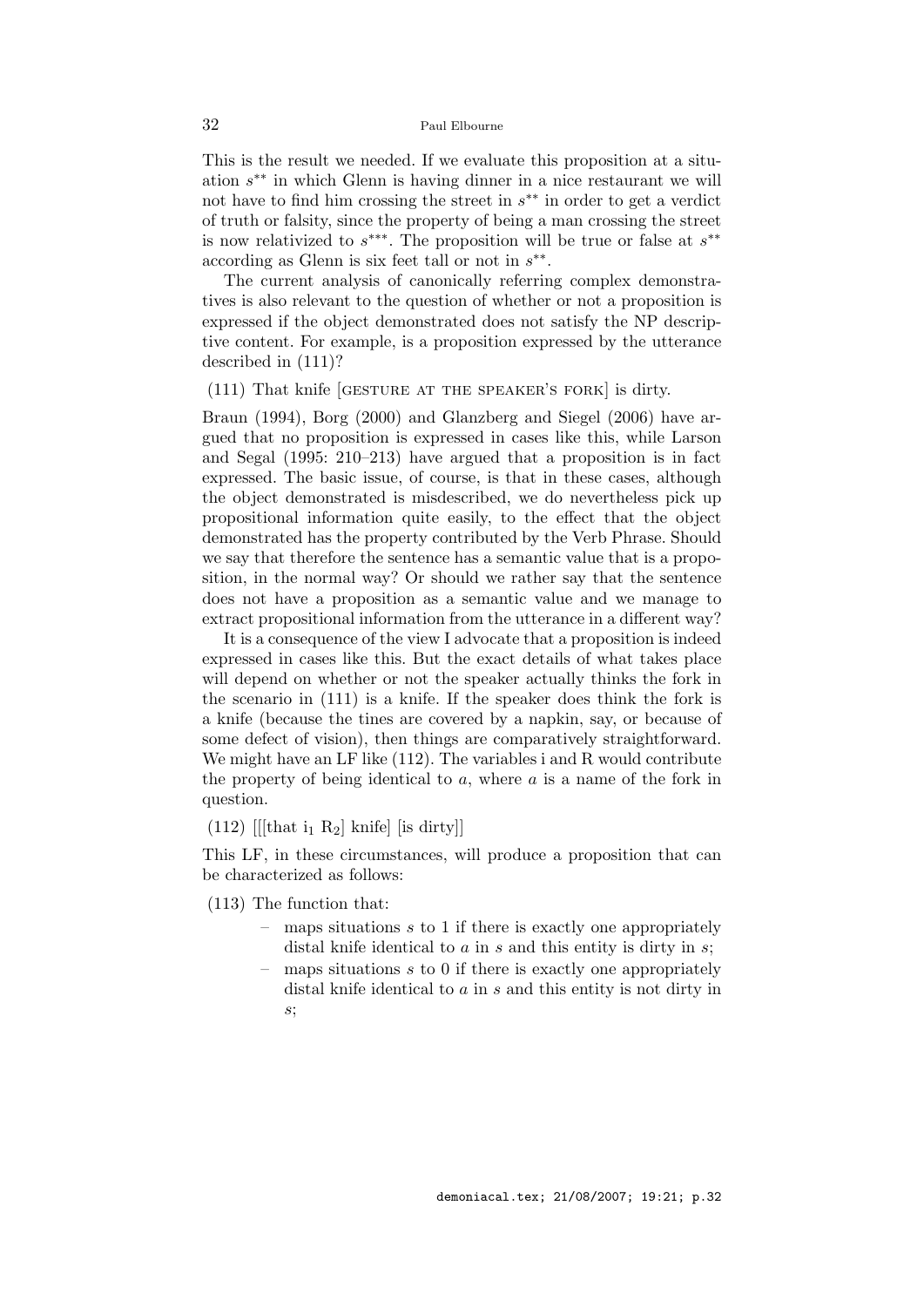$\sim$  does not map situations s to anything if there is not exactly one appropriately distal knife identical to a in s.

Since a is in fact a fork, we can imagine that on the occasion we are imagining the proposition would not map the topic situation to any truth value.

It seems to me that this prediction is entirely compatible with the facts. When we hear an utterance like (111), in circumstances like those described, we have a clear intuition that the utterance is defective in some serious way. Conversation can continue after such an utterance, if the interlocutor corrects the first speaker or just plays along; but, as Glanzberg and Siegel (2006) point out, this does not mean that the original utterance is acceptable after all. The sense of serious deficiency we feel would be well explained by the current theory, which says, in effect, that the speaker intended to make a truth-evaluable claim but failed to do so. This leaves the fact that people who hear such utterances do extract propositional information from them. But we can explain this easily by appeal to the manifest intentions of the speakers in such cases, who do, after all, wish to say something about the object they demonstrate. The charitable hearer presumably just overlooks the incorrect NP descriptive content and treats the utterance as if it just contained a demonstrative with no associated NP.

Let us move on to consider cases in which the speaker does not actually think the fork in the scenario in (111) is a knife. In this kind of case, the word knife has been used instead of fork due to a speech error. It will clarify our thinking on this possibility if we are explicit about some of the stages of speech production. Abstracting away from many details, virtually all models of speech production assume that there is a stage of conceptualization, in which a thought is formulated in some non-linguistic medium (a conceptual system or language of thought), followed by a stage of formulation of the thought in language, followed by the actual utterance of the sentence (Fromkin 1971, 1973; Garrett 1975, 1984; Dell 1986; Levelt 1989). The utterance of the sentence is accompanied by self-monitoring, a stage in which we check that our utterance matches our previous intentions (Levelt 1989). Some speech errors seem to involve a failure to select words in the linguistic formulation stage that accurately express the thought to be verbalized. For example, some errors involve uttering a semantically related word in place of the word that would accurately express the thought in question (Fromkin 1973, 1988; Garrett 1988). Example (111), if it were taken from real life, would be a typical example of this. We can imagine that the speaker is trying to talk about forks, but mistakenly chooses the semantically related word knife in order to do so. The choice of the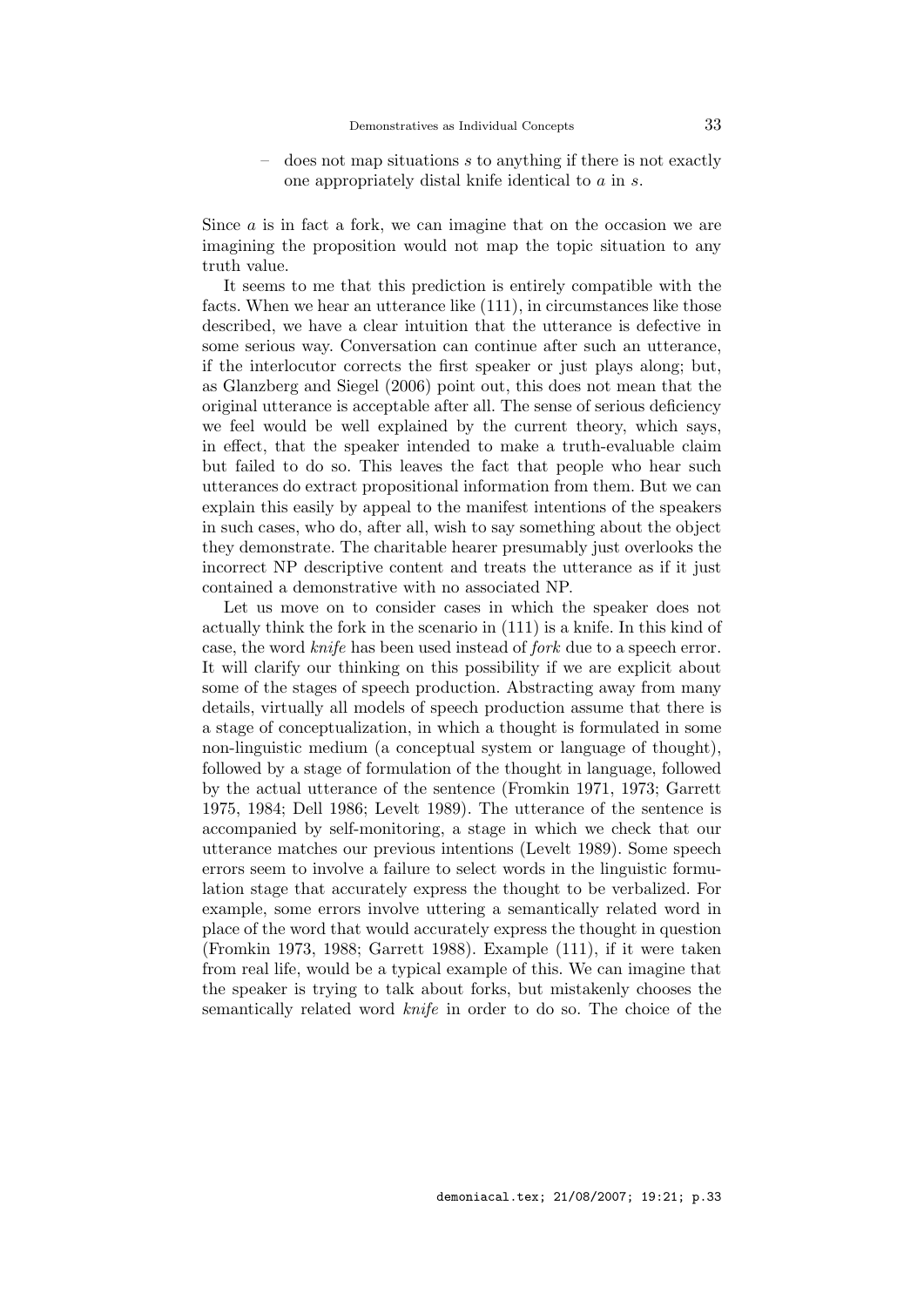wrong word results from something going wrong in an unconscious search process that normally takes just a fraction of a second; the speech production literature just cited proposes that words with similar meanings are stored in some sense "near" to each other in the mental lexicon.

Given all this, should we say that a proposition is expressed by an utterance of (111) in which the wrong word has been chosen due to a speech error? And, if so, what proposition is expressed?

In my view, this kind of case points up a certain kind of crudity in the notion of *proposition expressed* (or *what is said*). We have no difficulty describing what is going on in this scenario. I have just done so. But we have difficulty in saying what proposition, if any, was expressed. The reason, presumably, is that the notion of the proposition expressed was formulated without recognizing that there might be a discrepancy between the proposition formulated in the conceptual system or language of thought that someone tries to verbalize and the proposition yielded (via the same person's language faculty, with suitable supplementation by speaker intentions) by the LF that is used to verbalize it. But speech errors show that these two things can come apart.

I propose, therefore, that proposition expressed and what is said should no longer be terms in our theory, at least when we are considering things at this fine level. We should replace these terms with a distinction between the proposition formulated in the language of thought that we try to verbalize and the proposition yielded (via the same language faculty) by the LF constructed as a result of this effort, with accompanying speaker intentions where necessary, but using the regular lexical entries for the words used. When these two things happen to coincide, we can talk loosely of the proposition expressed or what is said. So the question of whether a proposition is expressed in the speech error version of examples like (111) cannot receive a straightforward answer, since it is based on a false presupposition. Instead, we should say that there is a proposition yielded by the LF uttered, given supplementation by speaker intentions, and that in the case under consideration it is the proposition in (113); but this proposition, we should go on to say, does not fulfill the communicative intentions of the speaker, which were presumably characterized by a different proposition formulated in the language of thought.

# 3.3. Canonically Referring Bare Demonstratives

Let us move on to consider cases where a demonstrative is used "bare," without any overt NP complement, to refer (roughly speaking) to some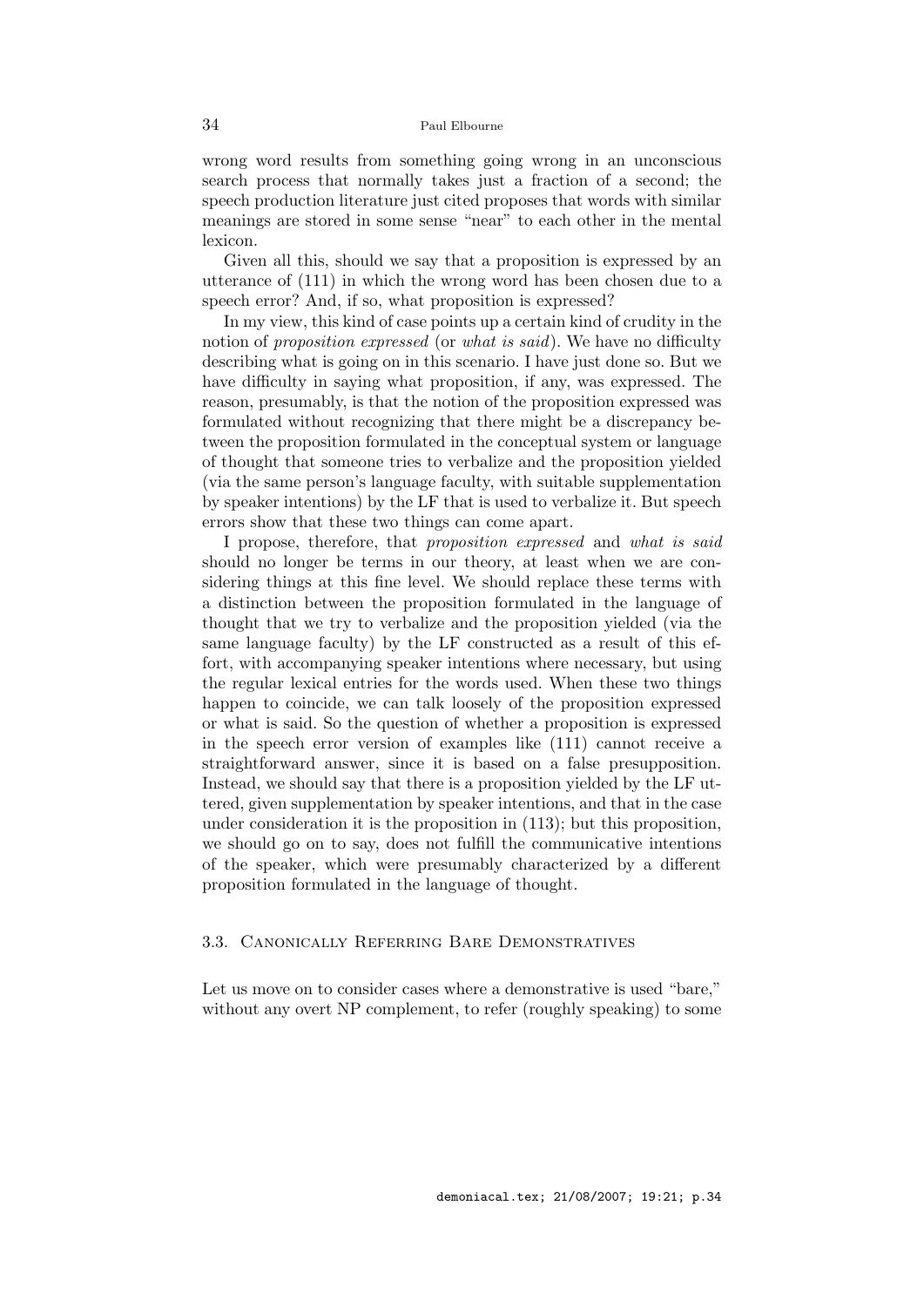perceptually salient entity. I will refer to cases like this as canonically referring bare demonstratives. They are exemplified in (114).

- (114) a. That [gesture at Flossy] is a donkey.
	- b. This [gesture at Flossy] is a donkey.

The issue raised is naturally that of unifying bare demonstratives with complex ones.

This unification can be achieved quite naturally if we suppose that a truth-conditionally trivial property is contributed to the semantics as the second argument of that in cases of bare demonstratives. A version of this idea was first suggested, I believe, by Taylor (1980: 197): within a formal language that translates That F is G as  $\lceil \text{that } x(Fx; Gx) \rceil$ , Taylor translates That is G as  $\lceil \text{that } x(x = x; Gx) \rceil$ . Since everything is identical with itself, this formulation does not add anything to the overt material that is not truth-conditionally trivial. Similarly, King (2001: 141–143) suggests that the NP node might not host lexical material in these cases, and that a bare NP node might contribute the property 'being a thing' to the semantics.<sup>22</sup> And in Elbourne 2005b I argue that there is a phonologically null noun ONE with a meaning 'is an individual, is of type e' which can be taken as an argument by demonstrative determiners. For present purposes, I will simply assume that something along these lines is correct, and will not attempt to distinguish between the views just mentioned.

#### 3.4. Descriptive Indexicals and Deferred Ostension

Nunberg (1993: 28) has already provided examples of demonstratives being used as descriptive indexicals. Here is one, with slight elaborations in the background scenario. We are in the offices of a very hierarchical company that prescribes different kinds of office furniture for employees of different ranks, with low-quality accoutrements being prescribed for low-ranked workers. Pointing at the desk of a particularly lowly employee, I say:

(115) According to the regulations, that must always be made of metal.

Here, as Nunberg (1993: 28) says, it seems that that is interpreted as an attributively used definite description, something like "the desk used by an employee of grade 10 or below."

 $\frac{22}{2}$  One should note, however, that King's proposal is not compatible with all conceptions of phrase structure. In particular, bare phrasal nodes are impossible according to the conception of phrase structure employed in contemporary Minimalist syntax (Chomsky 1995: 241–249).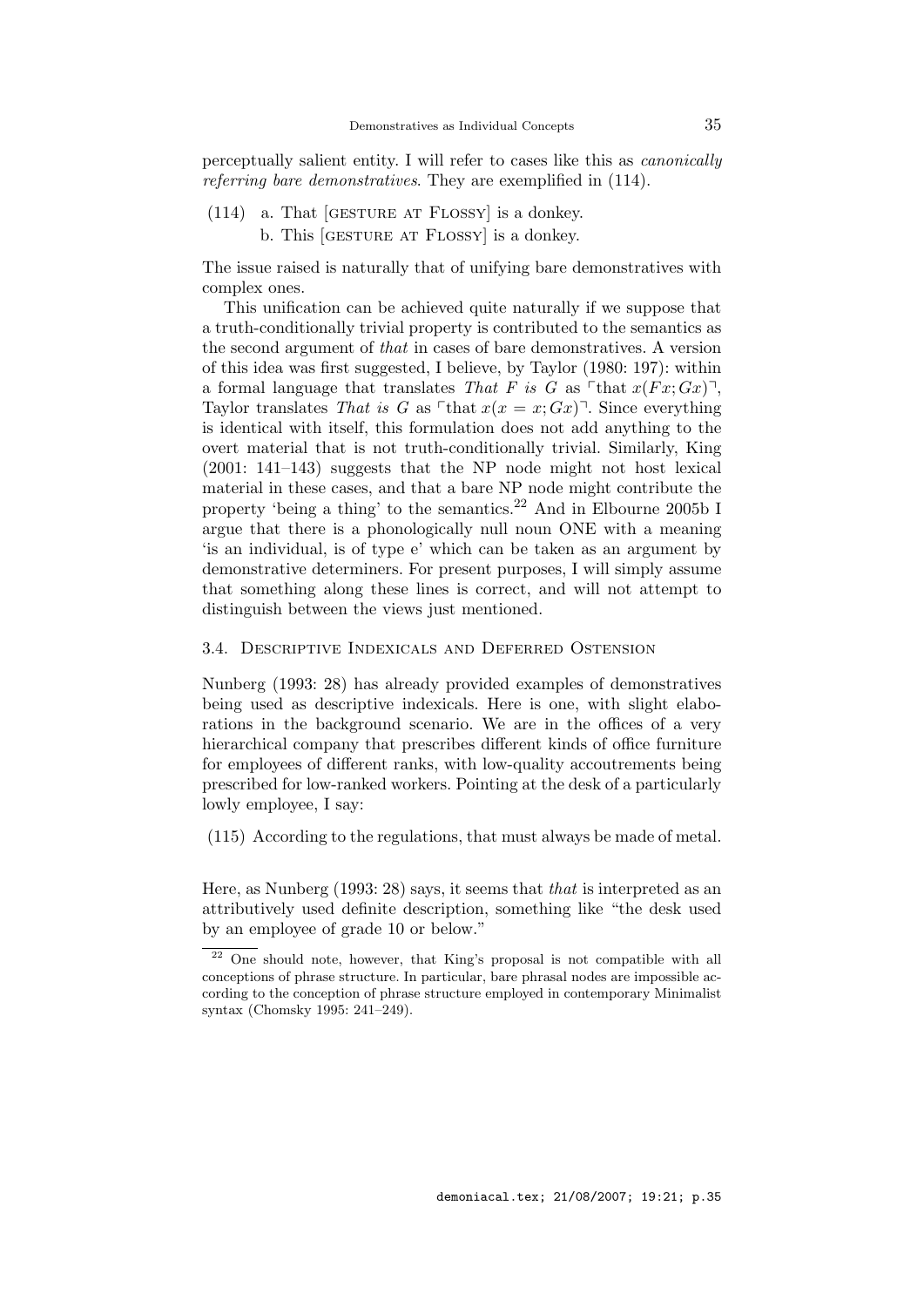Since we have enough to do without being distracted by pile-ups of intensional operators (must always), I will analyze the slightly simpler variant in (116):

(116) According to the regulations, that is always made of metal.

Assuming the phonologically null noun ONE from Elbourne 2005b to handle bare demonstratives, that here will look like this:

 $(117)$  [[that i<sub>1</sub> R<sub>2</sub>] ONE]

The index will be the desk I point to, and the relational component will be the function that will map an object to the property of having that object's function and status in the company's hierarchy of implements. This is shown in  $(118)$ , where d is a name of the desk in question.

(118) a.  $[i] = d$ b.  $[\mathbb{R}] = \lambda x . \lambda u_{\langle s,e \rangle}.u(s)$  is characterized in s by the actual function and hierarchical status of  $x$ 

The null noun ONE will contribute the property of being an individual, henceforth ignored. So the semantic value of the demonstrative in this case will be  $(119)$ . Since d is actually a desk for employees of grade 10 or below, this is equivalent to (120).

- (119)  $\lambda s.tz(z)$  is characterized in s by the actual function and hierarchical status of d & distal $(d, a, w, t)$
- (120)  $\lambda s.tz(z)$  is a desk for employees of grade 10 or lower in s &  $distal(d, a, w, t))$

The quantificational adverb *always* will, as before, quantify over situations of a certain kind, the exact kind depending on the intentions of the speaker. Here there is a clue in the phrase *according to the regulations*; we can take always to be quantifying over minimal situations that contain exactly one desk used by an employee of grade 10 or under, and in which all relevant regulations regarding the choice of the desk have been observed. In saying (116), then, I am claiming that all situations of that kind are such that the unique desk used by an employee of grade 10 or below in them is made of metal. This seems to be intuitively adequate.

This kind of account will suffice to analyze a group of related examples, King's (2001) cases of demonstratives being used with "no demonstration, no speaker reference." King (2001: 2) introduces the relevant class of uses as follows: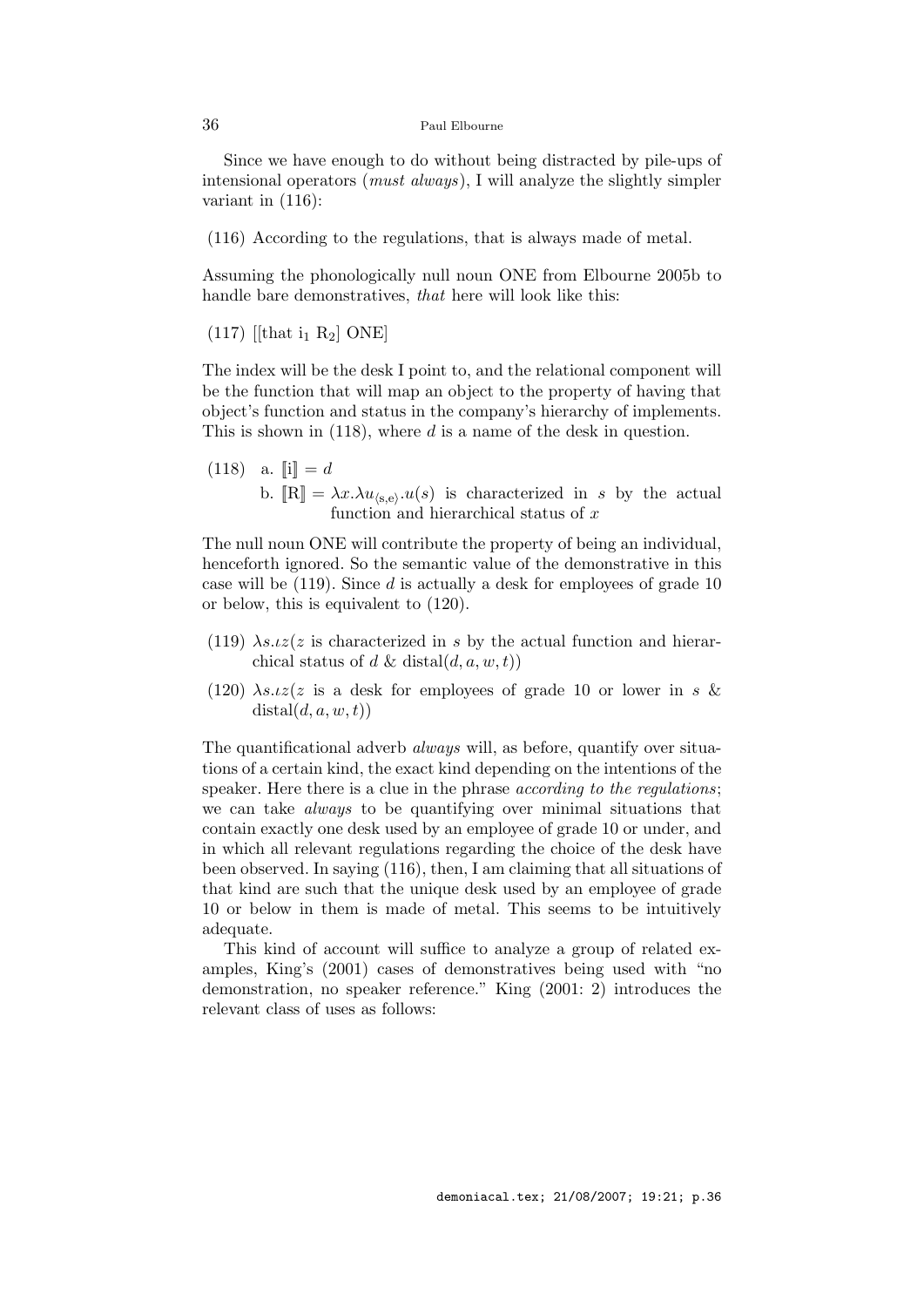there are uses of 'that' phrases in which they are not accompanied by any demonstration, need not be used to talk about something present in the physical context of utterance, and in which the speaker has no particular individual in mind as "the thing she intends to talk about by means of the 'that' phrase."

Some examples, based closely on King's, are the following.

- (121) a. (We heard a while ago that exactly one student scored 100 on the exam, but we do not know who it is.) That student who scored 100 on the exam is a genius.
	- b. (We heard a few seconds ago that exactly one student scored 100 on the exam, but we do not know who it is.) This student who scored 100 on the exam is a genius.

In my judgment, and according to the judgments of those I have consulted, both *this* and *that* are possible in these cases, and are intuitively justified with reference to how distant the event of our hearing about the brilliant student was.

This suggests that in each case we can use the utterance announcing the existence of the student who scored 100 as the index. To take an example, the complex demonstrative in (121a) would have the following form at LF:

(122) [[that  $i_1 R_2$ ] [student who scored 100 on the exam]]

Let b be a name of the utterance in which we heard about this student. The utterance b, then, will be the index. R will take on as its value the function mapping utterances to the property of having one's existence announced in them. So the two variables jointly contribute the property of having one's existence announced in b. Assume that (121a) is spoken in  $w$  at  $t$ . The semantic value of the complex demonstrative is then the function from situations s to the unique x such that  $x$ 's existence is announced in  $b$  in  $s$  and  $x$  is a student who scored 100 on the exam in s and b is distal with respect to the speaker in  $w$  at  $t$ . The whole utterance will be true of an evaluation situation  $s^*$ , such as a relevant chunk of the real world, if and only if the semantic value of the complex demonstrative maps  $s^*$  to an individual, and that individual is a genius in  $s^*$ . This seems intuitively adequate.

The presence of the deictic and relational components also accounts straightforwardly for cases of deferred ostension (Quine 1969, Nunberg 1979, 1993). These are traditionally defined as cases in which the speaker demonstrates one thing in order to refer to another; the speaker does have an object in mind to which the index and relational component are supposed to lead the hearer. We have already seen an example of this in (92) in section 3.1, repeated here as (123):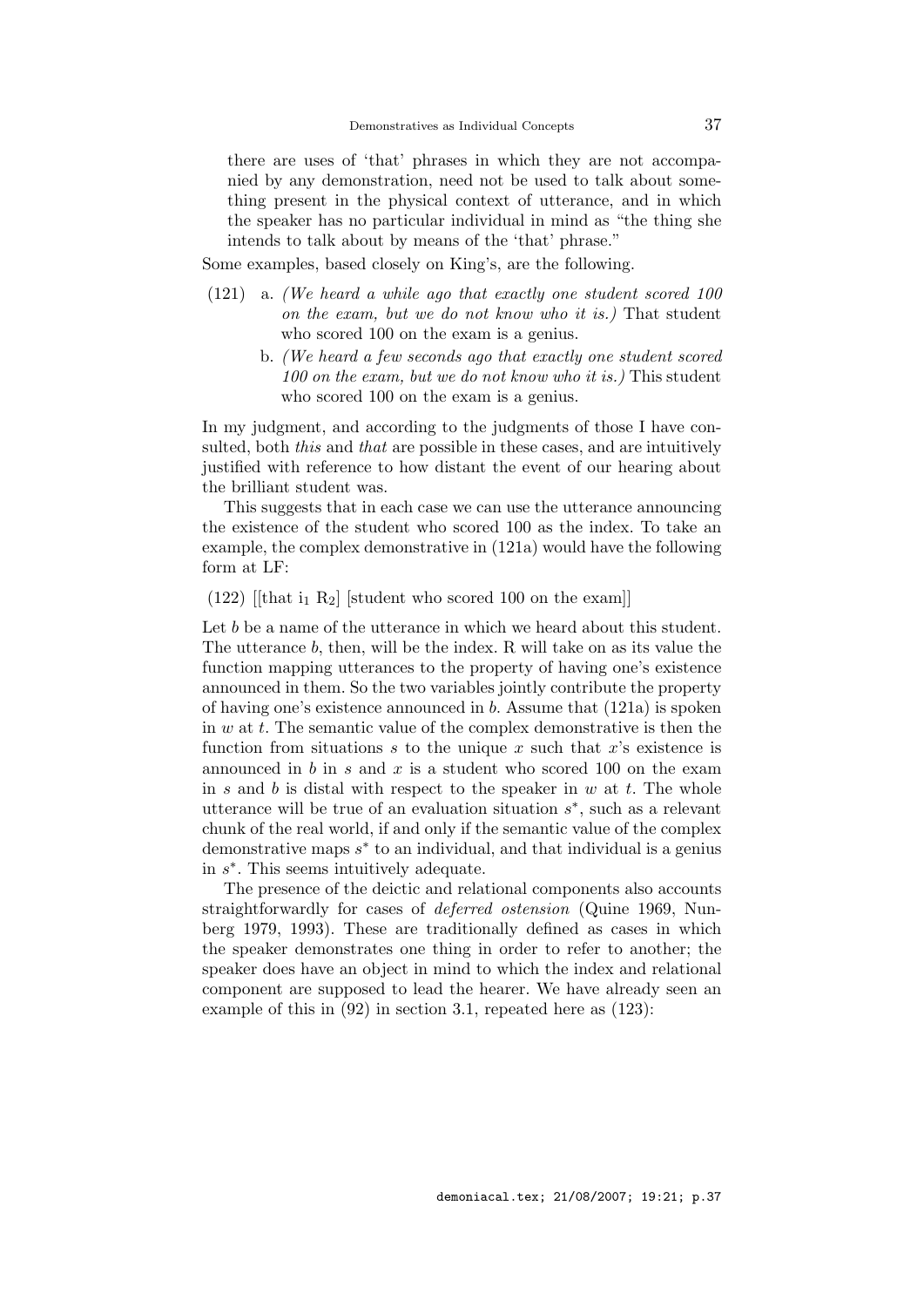$(123)$  This donkey [GESTURE AT FIELD A] is healthier than that donkey [GESTURE AT FIELD B].

The indexes are the two fields—recall that the donkeys themselves need not even be present—and the relational component in each case is the relation "is kept in." The first occurrence of this donkey, then, will mean "the unique individual x such that x is kept in Field A and x is a donkey" and Field A is suitably proximal." If we imagine that the speaker and hearer are personally acquainted with the donkeys in question, and that the speaker wishes the hearer to identify the donkeys in question by means of the occurrences of this donkey and that donkey, we would have a case of deferred ostension. But note that the actual semantics given by the current system is really no different in this case from the cases of descriptive indexicals and cases of "no demonstration, no speaker reference." We could imagine a use of (123) in which the speaker had no personal acquaintance with the two donkeys in question, and simply deduced their state of health from the state of the fields in which they were kept. The same definite description would be the immediate semantic value of the complex demonstrative in each scenario. The difference, as in the classic essay by Kripke (1979), would be that in one scenario the speaker has a particular thing in mind that the definite description is supposed to pick out, whereas in the other scenario this is not the case.

# 3.5. Canonically Referring Demonstratives—A Reprise

Kaplan (1989a) in his classic essay used contrasts like the following to argue that demonstratives were directly referential and that definite descriptions were not:

- (124) (Charles is from Charleston, West Virginia. Paul is from St. Paul, Minnesota.  $\delta$  is a pointing by the speaker in the direction of Paul, who is seated on a chair in front of the speaker.) Look over here. [THE GESTURE  $\delta$  is initiated now and held throughout the next sentence.] If Charles and Paul had changed chairs, then
	- a. the man being pointed at would be from Charleston.
	- b. this man being pointed at would be from Charleston.

It is clear, as Kaplan says, that in the circumstances indicated (124a) is true and (124b) is false. And there is great plausibility in his contention that this indicates that demonstratives are directly referential while definite descriptions are not: Paul himself would be contributed by the complex demonstrative to the proposition expressed by the utterance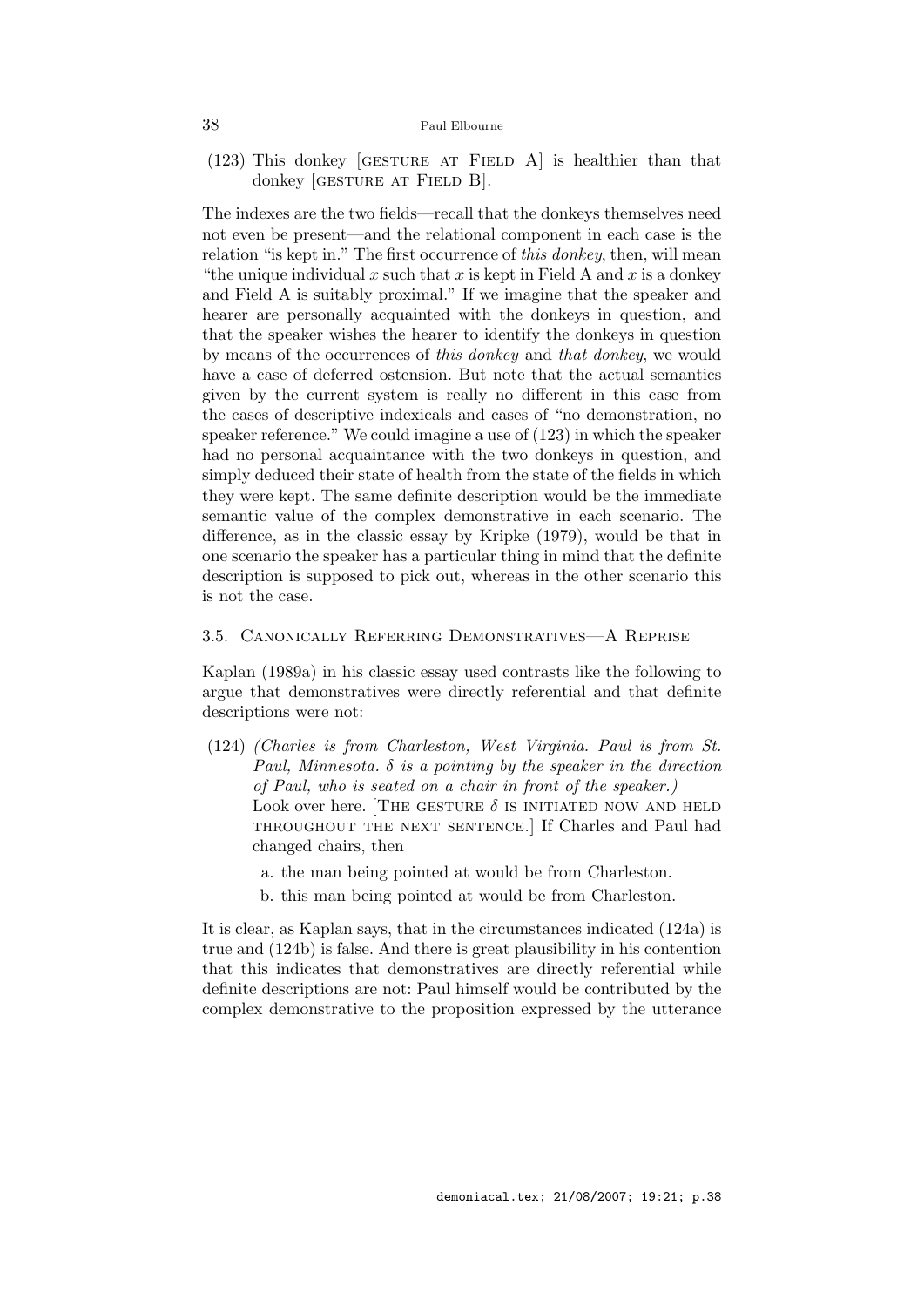of (124b), and no amount of chair-switching will make it the case that he is from Charleston.

The doctrine that demonstratives are directly referential cannot, of course, account for the examples of demonstratives as descriptive indexicals (section 3.4). Nor can it account for examples where demonstratives have covarying readings (sections 3.6–3.8). So we should not feel tempted to revert to it. But on the other hand it does seem that the devices we have introduced to deal with the cases of descriptive indexicals and deferred ostension might have the unwelcome effect of making the current theory predict that (124b) will have a true reading in the given scenario. In the complex demonstrative this man being pointed at in (124b), the index must presumably be Paul, since he is, after all, being pointed at. But what is to prevent the relational component being something like "has swapped chairs with," which would presumably be a salient relation given the antecedent of the conditional? Then the complex demonstrative would presumably mean something like "the unique x such that x has swapped chairs with Paul and x is a man being pointed at and Paul is near the speaker." In other words, it looks like the complex demonstrative should be able to be a definite description picking out Charles in the counterfactual circumstances introduced in the antecedent, just like the regular definite description in (124a).

We must ask, then, why the complex demonstrative in  $(124b)$  must be canonically referring and cannot have a deferred use, where by deferred use I mean a use other than canonically referring without being covarying, such as a use as a descriptive indexical or for purposes of deferred ostension. As a first step towards answering this question, let me propose the following descriptive generalization for cases involving complex demonstratives:

(125) When the index satisfies the NP descriptive content, the index (or rather the constant individual concept mapping situations to it) must be the interpretation. Stated otherwise, when the index satisfies the NP descriptive content, the relational component must be identity.

Deferred uses of complex demonstratives, like (123), typically involve demonstrating something that does not satisfy the NP descriptive content. If we try to come up with a minimal variant of (123) where the indexes do satisfy the NP descriptive content, we find that the demonstratives in it no longer have deferred uses. Suppose that we both know that Flossy always shares a field with Esmerelda, and Rupert always shares a field with Aloysius, and that we can distinguish these four donkeys infallibly by sight. Suppose further that Esmerelda and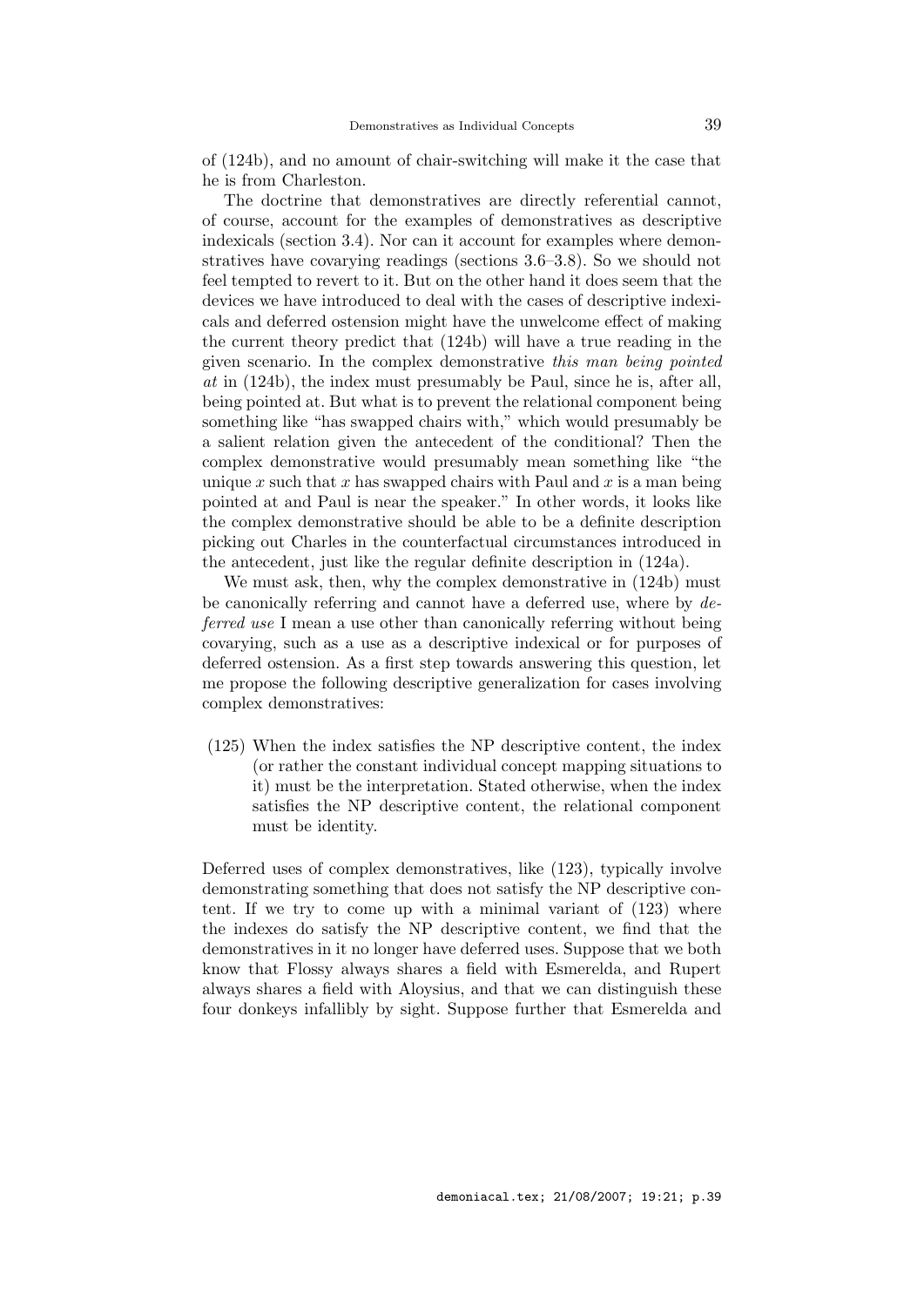Aloysius are absent, being attended to by a vet, but we can see Flossy and Rupert in a farmyard.<sup>23</sup> I then say  $(126)$ :

(126) This donkey [GESTURE AT FLOSSY] is healthier than that donkey [GESTURE AT RUPERT].

As long as it is clear that I am gesturing at Flossy and Rupert, I absolutely cannot mean by this that Esmerelda is healthier than Aloysius. This is so even if I have just explicitly drawn attention to the necessary relational component by saying something like You know that Flossy always shares a field with Esmerelda, and Rupert always shares a field with Aloysius. I must mean that Flossy is healthier than Rupert, even though the health of Esmerelda and Aloysius is arguably more salient, given that they are receiving veterinary care.

I know of only one type of apparent counterexample to the generalization in (125), and the examples in question are in fact exceptions that prove the rule. Consider (127), a variant of Kaplan's (124b):

(127) If Charles and Paul were disguising themselves as each other, this man [GESTURE AT PAUL] would be from Charleston.

Unlike (124b), this has both a true and a false reading. We can account for the true reading by supposing that the mention of disguise has made salient what we might think of as the outer shell or appearance of people. We obtain a true reading, then, by interpreting the index not as being Paul but as being the outer shell or appearance of Paul, which we can call a. The complex demonstrative, on the true reading, then means something like "the unique individual  $x$  such that  $x$  has appearance  $a$ and  $x$  is a man and  $a$  is near the speaker." Provided that we imagine the disguises to be good ones, this would indeed pick out Charles in the counterfactual circumstances introduced by the antecedent. Since the outer shell or appearance of Paul is not in itself a man, there is no transgression of the principle in (125).

We can account for Kaplan's datum in (124b), then, by pointing out that the index satisfies the NP descriptive content and hence, by (125), the relational component has to be identity. But we would ideally like to go deeper into the matter than this. Why should (125) hold? As it happens, Nunberg (1979) has already provided a plausible answer. Using demonstratum for his later term index, and referring function or RF for the relation between demonstrata and interpretations carried out partly by the relational component in the current system, he writes as follows (1979: 160):

 $\overline{\hspace{2cm}}$  23 I stipulate this latter detail in order to prevent the gestures at Flossy and Rupert in the example being reinterpreted as gestures towards the fields where they live or the general space that they inhabit.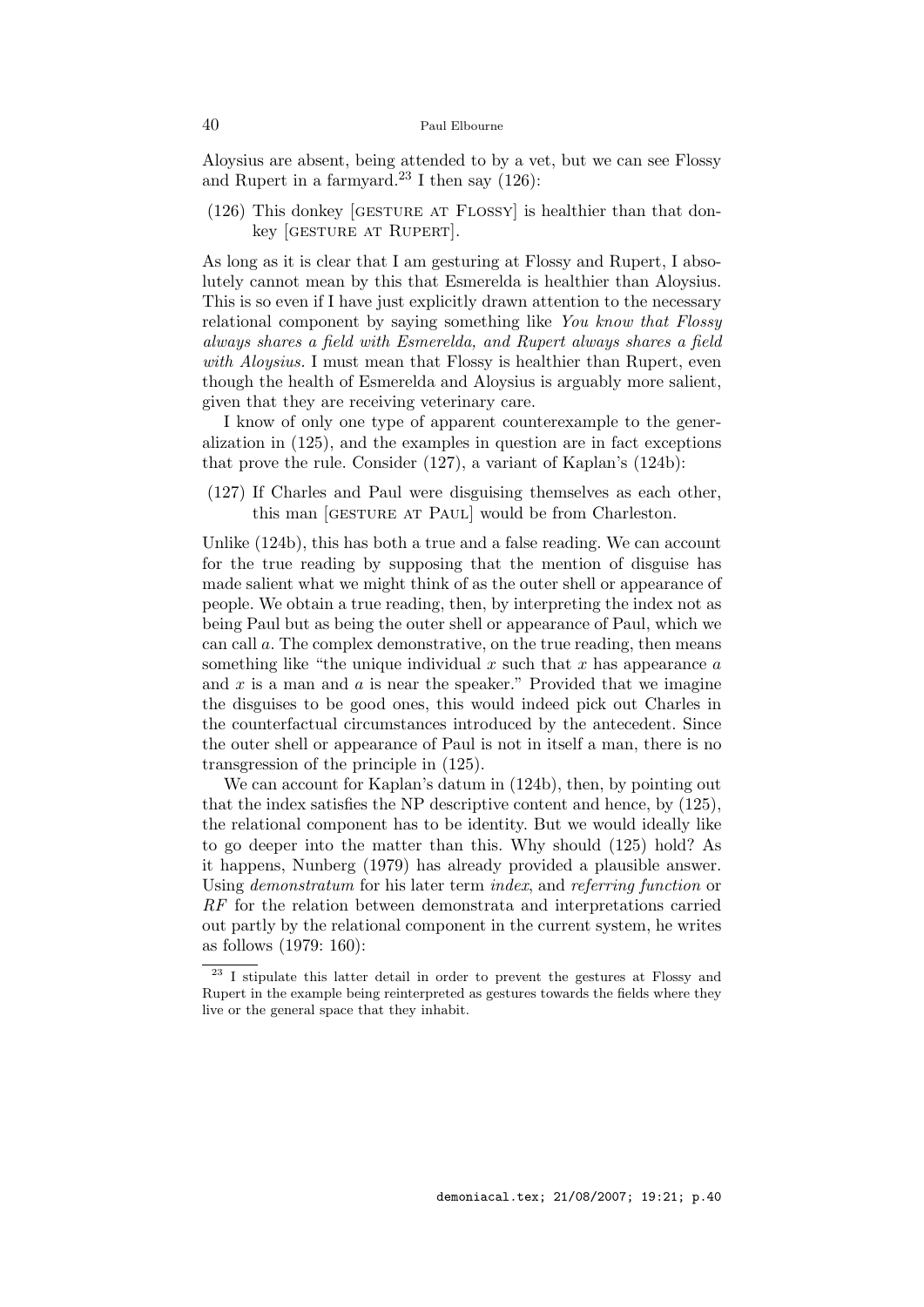Allow me to borrow the psychologists' notion of 'cue-validity' to refer to the probability with which a given referent  $b$  can be identified as being the value of a certain function  $f$  at a demonstratum  $a$ , or more generally, to the relative usefulness of a given description for purposes of identification. All things being equal, we will assume that given an array of possible RF's which take a demonstratum into a range of reference, a rational speaker will intend that his hearer should select that function that has the highest cue-validity for its referent. In other words, when a demonstratum stands uniquely in several different relations to several members of a range of reference, and there is no reason for assuming that any one of these members is a more likely candidate for reference than another, we will assume that the intended referent is that member which is most easily identified in terms of its relation to the demonstratum. [. . . ] [T]he reader may have noticed that we did not define the range of reference above in such a way as to exclude the possibility that the demonstratum was itself a member of the range. Thus, if I point at a hat and say, 'That is a derby,' we would normally understand the range of possible referents as including the hat itself. And under these circumstances, the hat itself would be the only thing that I could actually be referring to, if I am being rational. The general point is this: when the demonstratum could be the referent, it must be the referent.  $[...]$  [T]his principle follows from the more general observation about cue-validity that we made above. The identity is a function too, after all, and it is the only function whose value is trivially computable for all arguments in all domains. So where the identity could be the referring function, its cue-validity must be higher than that of any other possible RF, and it must be chosen.

The identity function that Nunberg had in mind was of course  $[\lambda x.x]$ . In the system in the current article, the same effect is achieved by having the relational component be  $(128)$ , as in  $(57)$  and  $(99)$ :

(128)  $\lambda x.\lambda u_{\langle s,e \rangle}.\lambda s.u(s) = x$ 

This combines with the index and an iota-operator, whether in a pronoun or a demonstrative, to give the index back as the interpretation or, strictly speaking, the constant function mapping situations to the index. Exactly the same rationale envisaged by Nunberg in 1979, then, can apply to the system in the present article. Basically, the kind of constant function just mentioned is always going to be trivially derivable from any index by means of a trivial and universally available relational component. (This relational component may even be an inbuilt type-shifting mechanism in the language faculty, as I pointed out below (57).) This kind of constant function is, in a sense, going to be the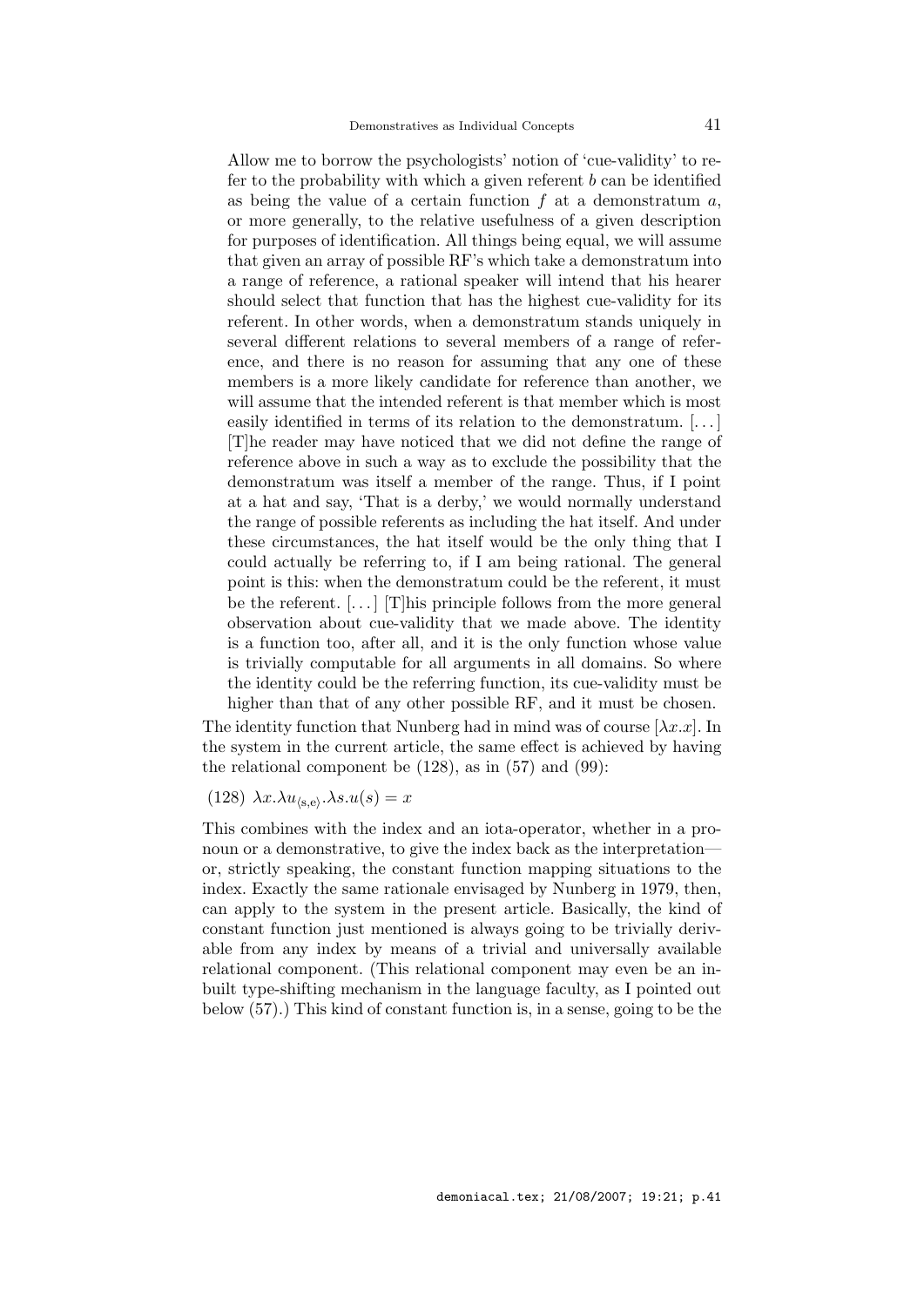easiest thing to arrive at. Since a cooperative speaker will intend that the interpretation be the one that is "most easily identified in terms of its relation to the demonstratum," this kind of interpretation will always win out, unless there are obvious reasons to make it impossible, such as the NP-descriptive content being incompatible with the index.

Note that Nunberg's (1979) reasoning here has very much the flavor of Relevance Theory (Sperber and Wilson 1986) and could easily be recast explicitly in terms of that theory.

# 3.6. Quantifying In

One of the central planks in King's (2001) argument against a direct reference account of complex demonstratives is the existence of examples of quantifying in. These examples involve a pronoun in the matrix of a complex demonstrative being bound by a quantifier phrase outside, generally producing covarying readings.<sup>24</sup> King  $(2001: 10, 74, 173)$  gives the examples in (129); (129a) occurred first in Neale 1993, where it is attributed to Jamie Tappenden.

- (129) a. Every man eagerly looks forward to that day when he retires.
	- b. Every father dreads that moment when his eldest child leaves home.
	- c. Most avid snow skiers remember that first black diamond run they attempted to ski.
	- d. Every professor cherishes that publication of his.

In the case of (129d), which might seem awkward in isolation, King (2001: 74) suggests that we imagine it to be spoken while the speaker nods in the direction of a screen showing a scene from a film in which a professor is fondly perusing his finest piece of published work; it is supposed to mean something like "Every professor cherishes his finest publication."

I think it is evident that the current theory will face no particular problems with this kind of sentence. In the case of (129d), for example, we can imagine that the index is the scene towards which the speaker gestures, which we can call s, and the relational component is something like "has the qualities depicted in." Translating into extensional terms

<sup>&</sup>lt;sup>24</sup> I believe it is possible to have quantifying in without a covarying reading, however. Suppose that all the boys in a Scout troupe were told to clean the floor of a cabin were they were staying, but all of them forgot. We could say Every boy forgot to clean that floor he was supposed to clean. We have quantifying in, but the floor that was supposed to be cleaned is the same for every boy, and hence there is no covariation. The deictic and relational components would work as they do in canonically referring examples in this case.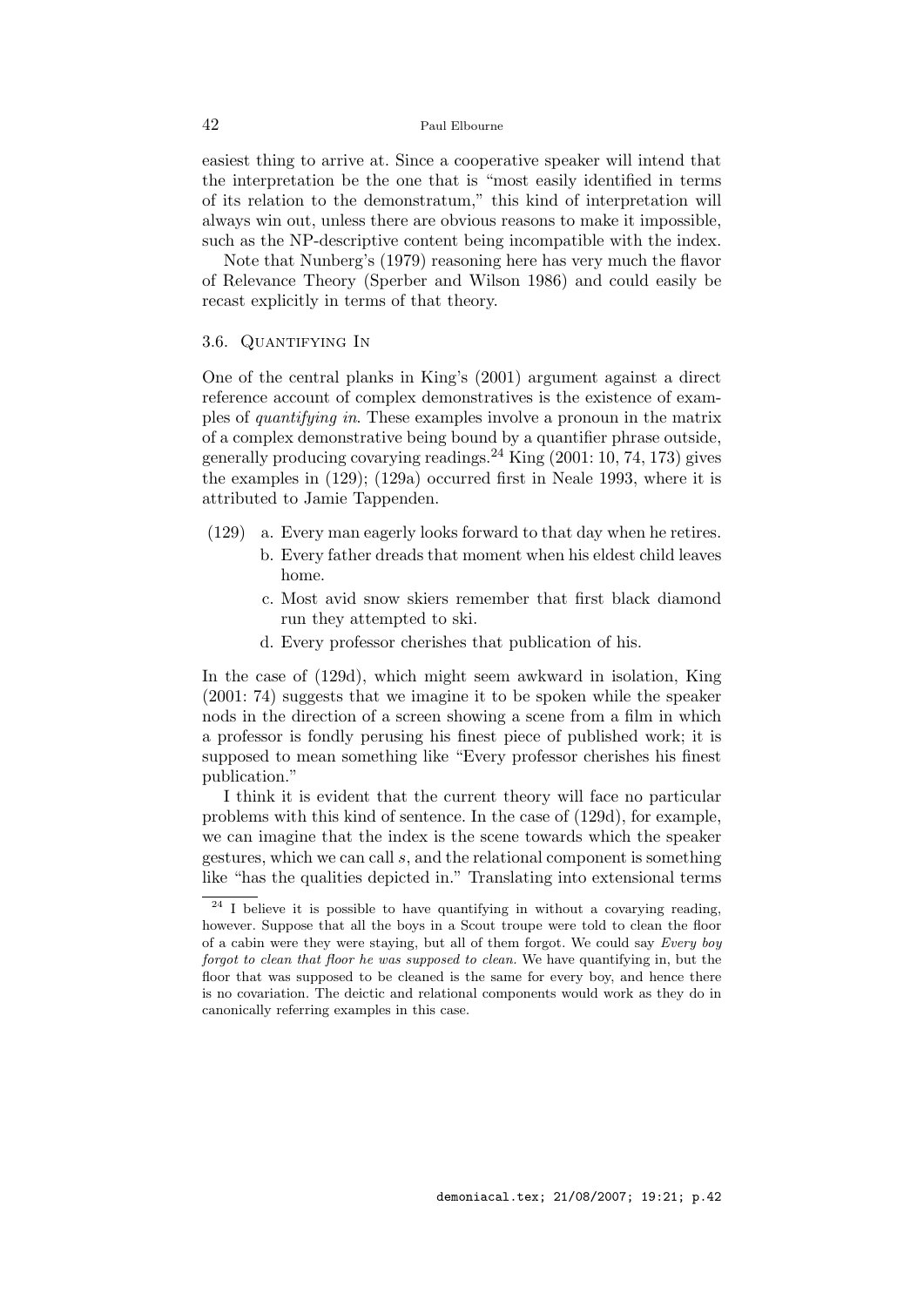for the sake of simplicity, we obtain the truth conditions in (130) for (129d):

(130) Every professor x cherishes the unique individual y such that y is a publication of x and y has the qualities depicted in s and s is suitably distal.

Since the piece of work in  $s$  is depicted as the finest publication of the professor in question, this is equivalent to saying that every professor cherishes his finest publication, as desired.

It is notable that the other three examples of quantifying in in King  $(2001)$ ,  $(129a)$ – $(129c)$ , all involve intensional transitive verbs and all seem to introduce a presupposition to the effect that the kind of event or object they talk about (retiring, eldest children leaving home, black diamond runs skied for the first time) is somehow familiar. I speculate that the reason for this is as follows. Since we are presented with these examples out of the blue, as it were, with no scenario provided in which we are to imagine them being said, the deictic component cannot zero in on any obvious visual clue, as it does in the case of (129d); and since we are dealing with covariation, the index cannot be the interpretation, as it is in the case of referential readings. This leaves the deictic and relational components with limited room to maneuver, and we hence settle on something like the concept or idea of retiring, or having one's eldest child leave home, for the index; the relational component is then something like "exemplified by." The rough truth conditions for (129b), then, are something like those in (131):

(131) Every father x dreads the unique individual y such that y is a day when  $x$ 's eldest child leaves home and  $y$  exemplifies the idea of eldest children leaving home and the idea of eldest children leaving home is suitably distal.

This explains the feeling we get when we hear examples like (129b) that the speaker is making reference to a kind of event with which we are expected to be familiar.

# 3.7. Bound Demonstratives

As already noted in (94), repeated here as (132), complex demonstratives seem to be able to be bound themselves. Simple ones do too, although they are perhaps slightly more awkward in bound readings than complex ones. Witness the following examples.

(132) a. Mary talked to no senator without declaring afterwards that that senator was the one who would cosponsor her bill.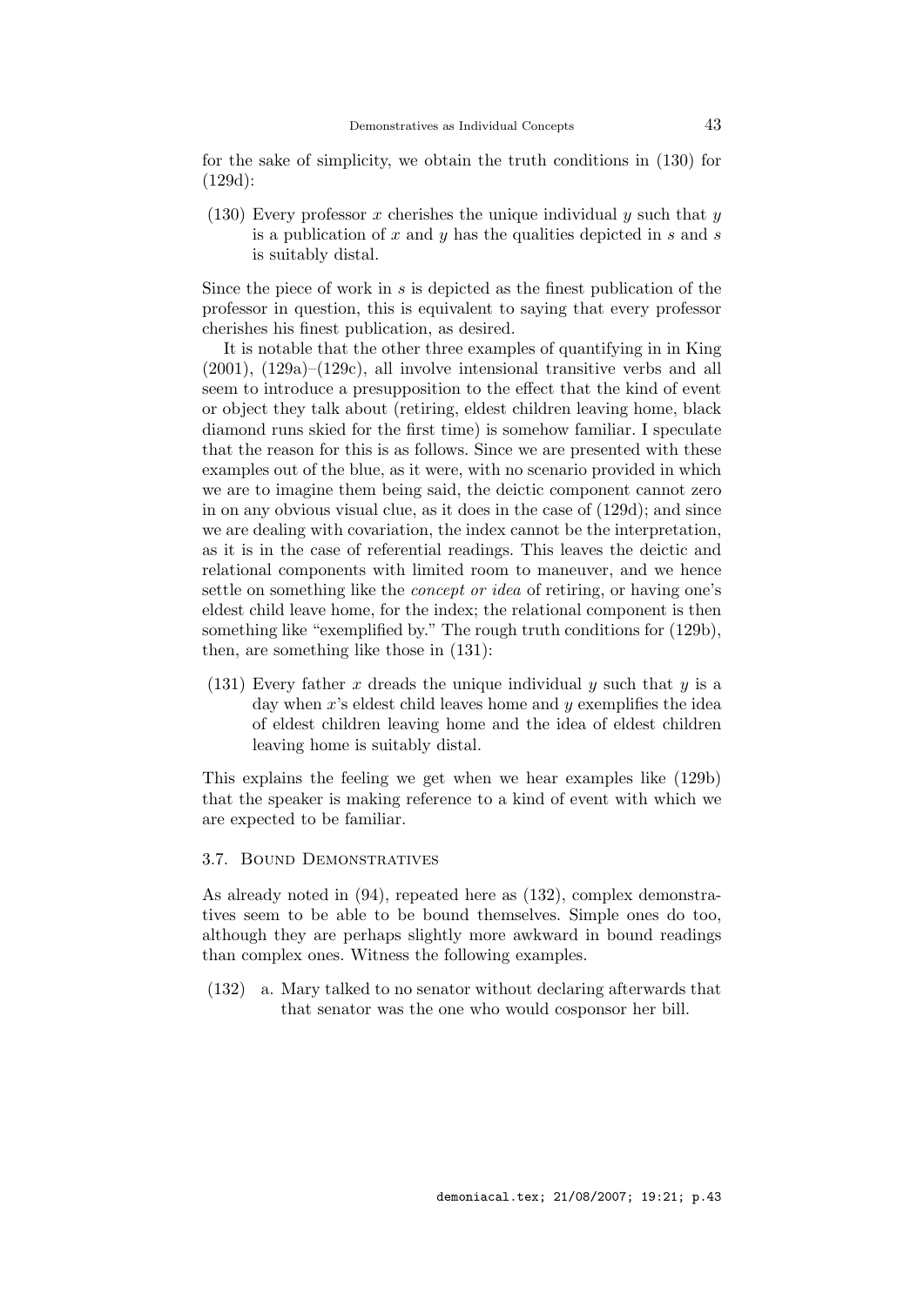- b. Mary talked to no senator without thinking at the time that this senator was the one who would cosponsor her bill.
- (133) a. Mary talked to no senator without declaring afterwards that that was the one who would cosponsor her bill.
	- b. Mary talked to no senator without thinking at the time that this was the one who would cosponsor her bill.

On the current system, of course, these demonstratives too will be be bound into. In particular, their relation variable will be bound, as with the case of bound variable pronouns in section 2.4.6. So, for example, (134) will have the simplified LF in (135), in which no senator has moved by Quantifier Raising and left a trace.<sup>25</sup>

- (134) Mary talked to no senator before that senator was lobbied.
- (135) [no senator]  $[\lambda_2$  [Mary talked to THE  $R_2$  i<sub>1</sub> before that i<sub>1</sub>  $R_2$ senator was lobbied]]

On the current theory, parallel to the denotation of *every* in  $(75)$ , no will have meaning in (136):

(136)  $\llbracket \text{no} \rrbracket = \lambda f_{\langle \langle \text{s},\text{e} \rangle,\langle \text{s},\text{t} \rangle \rangle} \cdot \lambda g_{\langle \langle \text{s},\text{e} \rangle,\langle \text{s},\text{t} \rangle \rangle} \cdot \lambda s$ . for no individual x is it the case that there exists a minimal situation  $s'$  such that  $s' \leq s$  and  $f(\lambda s.x)(s') = 1$ , such that there is a situation s'' such that  $s'' \leq s$  and s'' is a minimal situation such that  $s' \leq s''$  and  $g(\lambda s.x)(s'') = 1$ 

If the intuitions reported in (94) reflect what is really going on in cases of bound demonstratives, then proximal and distal features make reference in these cases to the group of individuals quantified over. Glancing back to the possibilities aired in section 2.4.6, below (61), this supplies evidence for the index in cases of binding being this group, as opposed to a special default individual. As already noted in footnote 19, this means that in this case the index is the group of senators talked to by Mary, which we can call g. Using the rule of Predicate Abstraction in  $(61)$ , we can work out that the meaning of the second argument of no in  $(135)$  is  $(137)$ . With the help of the lexical entries in  $(136)$  and  $(138)$ , we arrive at (139) as the denotation of (135).

(137)  $\lambda u_{(s,e)}$ .  $\lambda s$ . Mary talked in s to  $u(s)$  before  $\iota z(z = u(s)$  and z is a senator in  $s$  and  $q$  is suitably distal) was lobbied in  $s$ 

 $25$  Examples like (134) will presumably have implications for our views on Principle C of the Binding Theory, since the LF configuration in (135) should be a violation of this principle. There is a *prima facie* conflict between (134), which seems to indicate that Principle C does not apply at LF, and the arguments in Fox 2000 that seem to indicate that Principle C must apply at LF.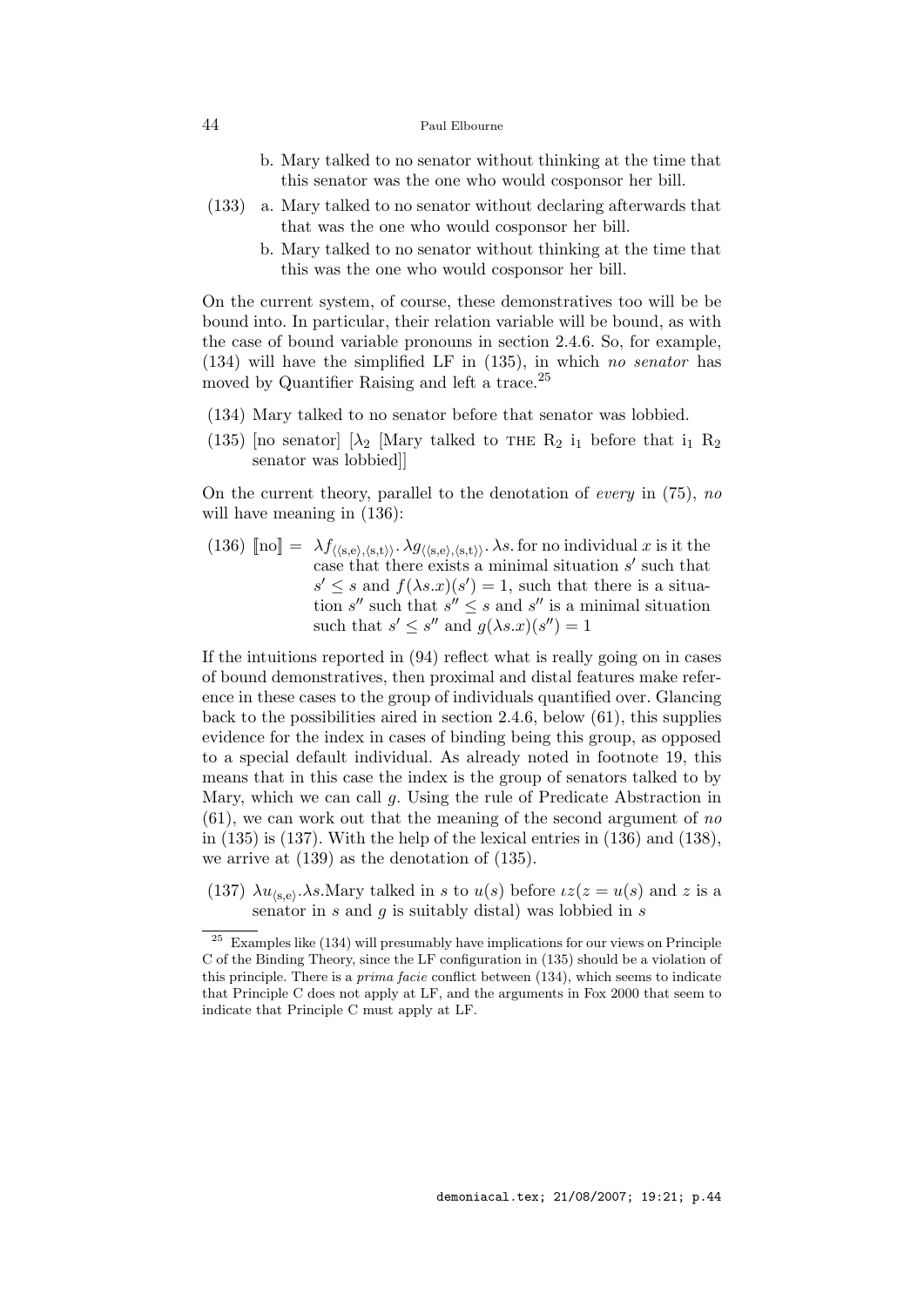- (138) [senator] =  $\lambda u_{\langle s,e \rangle} \cdot \lambda s. u(s)$  is a senator in s
- (139)  $\lambda s$  for no individual x is it the case that there exists a minimal situation s' such that  $s' \leq s$  and x is a senator in s', such that there is a situation  $s''$  such that  $s'' \leq s$  and  $s''$  is a minimal situation such that  $s' \leq s''$  and Mary talked in  $s''$  to x before  $iz(z = x$  and z is a senator in s'' and g is suitably distal) was lobbied in  $s''$

This is intuitively satisfactory. Being suitably distal in this case means being distant from the speaker, since no monsters seem to be involved; but in the examples in (132) and (133), as noted in section 3.1, the proximal and distal features can be justified with respect to the point of view of the agent of the reported propositional attitude.

# 3.8. Donkey Anaphoric Demonstratives

Both bare and complex demonstratives can be donkey anaphoric, as we see in the following examples:

- (140) Every man who owns a donkey beats that and nothing else.
- (141) Every man who owns a donkey beats that donkey.

We have already seen in some detail how the current system analyzes sentences very like these, back in section 2.4.7. Recall that (71), repeated here as (142), involved the pronoun (143) and the variable assignment (144), giving the meaning (145) for the pronoun.

(142) Every man who owns a donkey beats it.

- $(143)$  [it [R<sub>2</sub> i<sub>1</sub>]]
- $(144) \left[ \begin{matrix} 1 \rightarrow \text{ donkey} \\ 2 \rightarrow \mathbb{I} \end{matrix} \right]$
- (145)  $\lambda s. \iota x \iota x$  is a donkey in s

Similarly, that in (140) will involve a deictic and a relational component that will be interpreted exactly as in (144). Instead of a regular NP, it will be associated with a null component contributing a truthconditionally trivial property, as described in section 3.3. The only semantic difference between (140) and (142), then, is that in (140) the index, the previous occurrence of the word donkey, will be presupposed to be distal. It is unclear whether this means that the occurrence of the word itself is being presupposed to be distant, or whether (perhaps more naturally) the occurrence can be distal because the relevant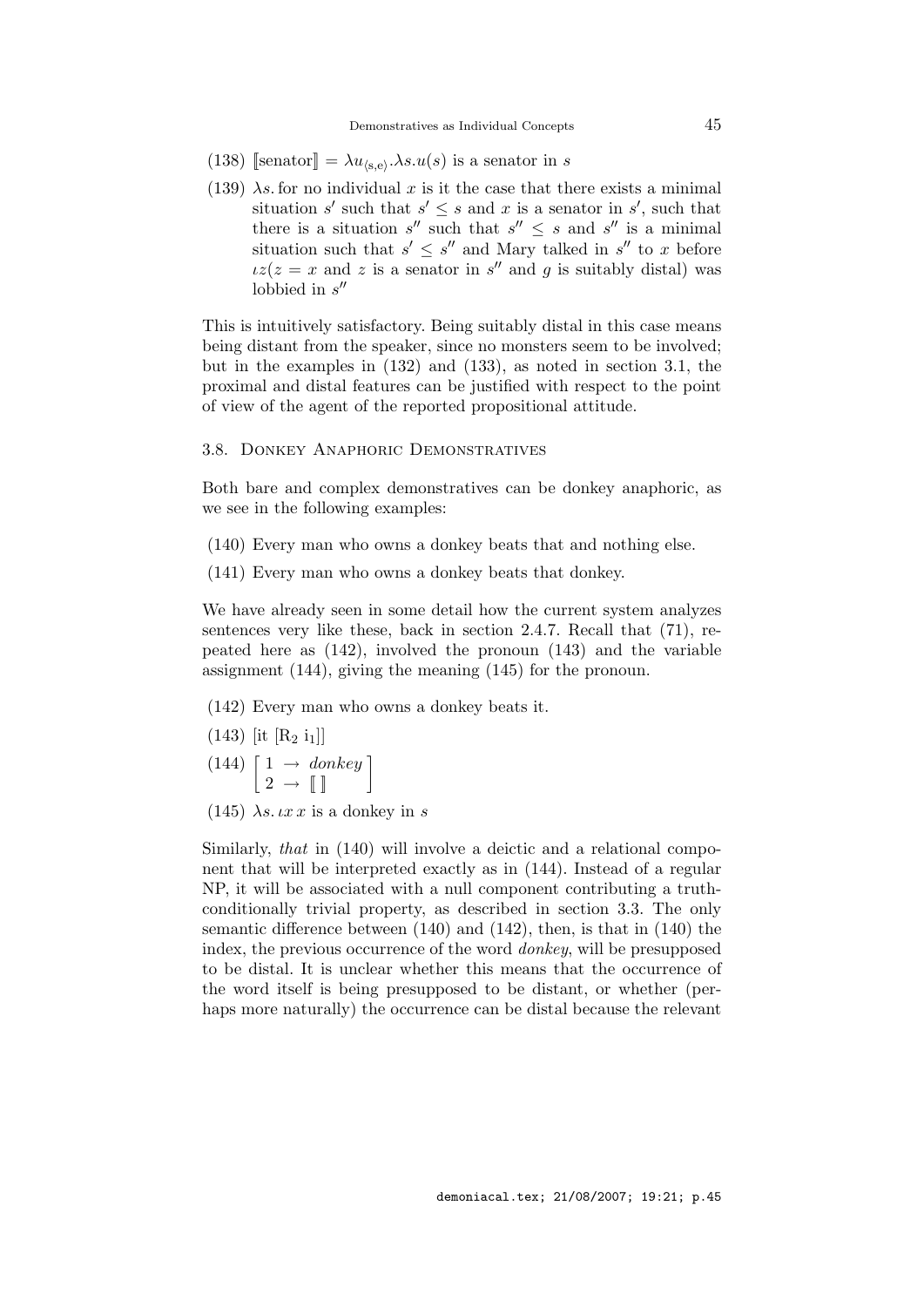entities that fit its descriptive content are being presupposed to be distant.<sup>26</sup>

I propose that (141) works in exactly the same way as (140), with the exception, obviously, that there is an overt NP. That is, the deictic and relational component will work exactly as in (144) and contribute the property "donkey," redundantly in this case.

# 4. Two Previous Theories

# 4.1. A Comparison with King 2001

#### 4.1.1. Introduction

So much for the basic data and their treatment by the theory advocated in this article. I now move on to the examination of the only two other theories known to me that also set out to account for a broad range of data. I will begin with King 2001. Before examining the details of King's (2001) theory of that, I will make a few remarks on the more general argumentation in Chapter 1 of his monograph to the effect that complex demonstratives must be quantificational. Readers are referred to Johnson and Lepore 2002 for further discussion of King's approach.

## 4.1.2. Arguments that complex demonstratives are quantificational

Chapter 1 of King 2001 is devoted to making it plausible that complex demonstratives are generalized quantifiers. In the first part of the chapter, King points out uses of complex demonstratives that mean they cannot possibly be directly referential, such as the NDNS uses and quantifying-in cases; he then suggests that these cases could be dealt with by a theory according to which complex demonstratives were generalized quantifiers. This kind of consideration does not, of course, rule out the possibility that another kind of theory, such as the one given in the present article, could account for the data at least as well.

King also, however, points to three constructions that he claims provide more direct evidence that demonstratives are quantificational. He

<sup>&</sup>lt;sup>26</sup> Note that *else* in (140) is also functioning as a donkey anaphor. That is, *nothing* else means something like "nothing other than that donkey." If the hypothesis behind the current paper is correct, the fact that else can be used as a donkey anaphor means that it should also be able to be used in all the other ways that pronouns can be used, since the same machinery is put into service for all these uses. This seems to be correct. Here, for instance, is an example of else being used as a descriptive indexical: we see Benedict XVI ordaining a cardinal, gesture towards him, and say No-one else is allowed to do that. This could mean "Only Benedict" XVI, at the moment, is allowed to do that." But it could also mean "Only the Pope, in general, is allowed to do that."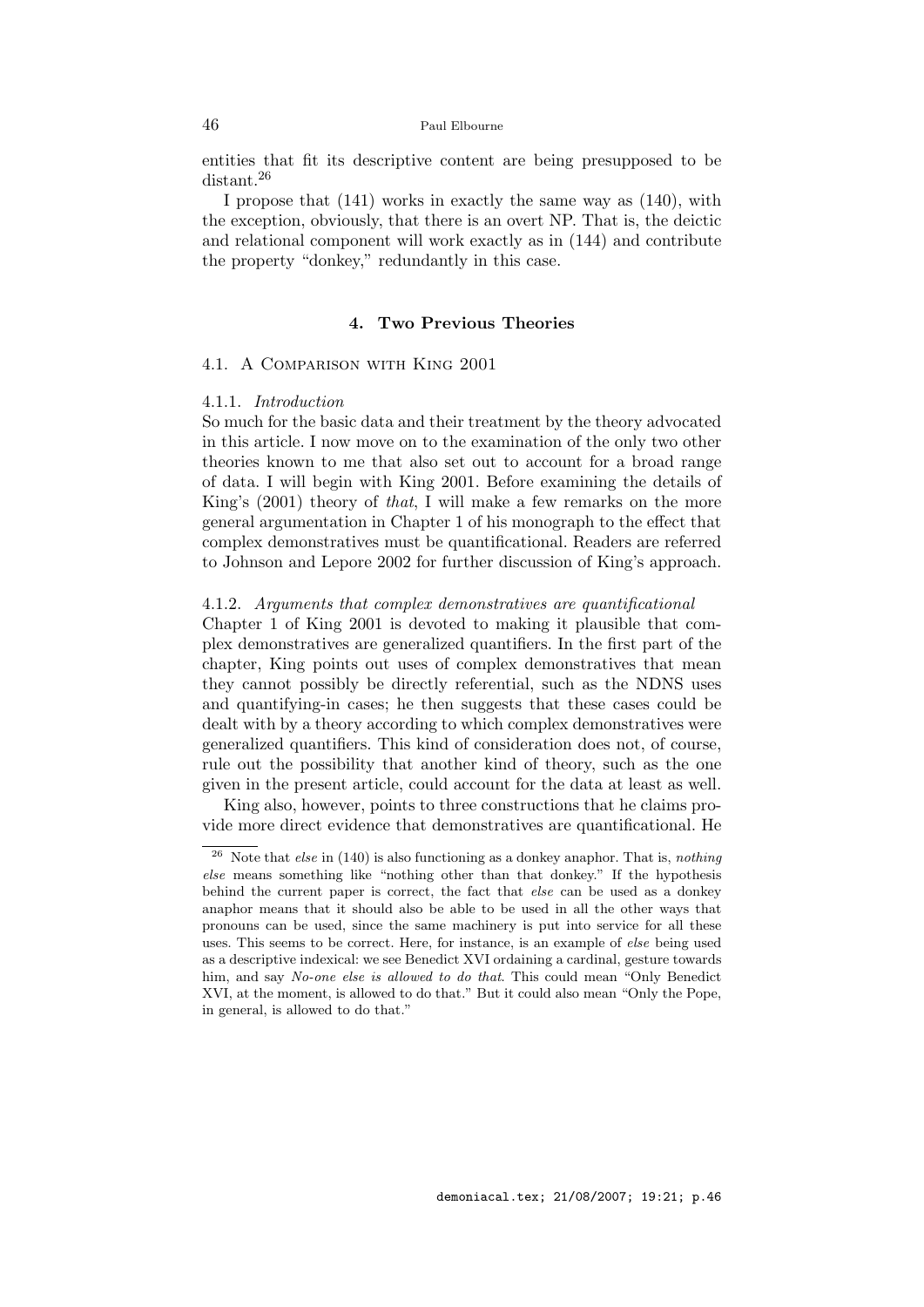notes, firstly, that complex demonstratives can embed the problematic pronouns in Bach-Peters sentences, so that parallel to the classic (146) (Bach 1970) we also have (147).

- (146) Every fighter who shot at it hit the MiG that was chasing him.
- (147) Every friend of yours who studied for it passed that math exam she was dreading.

(Note that there have to be different math exams for each friend in order to ensure that we have a genuine Bach-Peters reading here.) King says (2001: 12), "The most plausible explanations of the acceptability and semantics of such sentences assume that the phrases containing the anaphoric pronouns are both quantifier phrases." We are thus supposed to draw the conclusion that complex demonstratives are quantifier phrases. Although he does not cite them, it is plausible to suppose that King here has in mind the accounts of Bach-Peters sentences of Keenan 1972, Higginbotham and May 1981, and May 1989, which involve quantification over pairs, and which do indeed require that the two DPs embedding the pronouns be quantificational. Note, however, that the most empirically adequate of these accounts, Higginbotham and May 1981, requires that the two quantifier phrases merge to form a complex quantifier, and that this requires a special mechanism. There has always been another tradition in the analysis of Bach-Peters sentences that does not require this mechanism, and does not involve quantification over pairs, but which says instead that the first of the pronouns is a Dtype pronoun (Karttunen 1971, Jacobson 1977, 1991, 2000, Elbourne 2001a). This tradition, which is arguably more satisfactory than the other one since it does not require any special mechanism, does not require that the DPs embedding the pronouns be quantificational. I do not think, then, that much weight can be placed on this argument for complex demonstratives being quantificational.

A second construction that King suggests might afford some evidence for the view that complex demonstratives are quantifier phrases (QPs) is antecedent-contained deletion (ACD) (King 2001: 17). He cites May 1985 for the claim that QPs undergo movement at LF and referring expressions do not. One environment where QR is arguably obligatory in order to produce a well-formed structure is ACD. So (148) is not interpretable unless the QP moves to create a structure like (149). (Angle brackets indicate elided material.)

- (148) Tiger birdied every hole that Michael did.
- (149) [every hole that  $\lambda_2$  Michael did  $\langle$ birdy t<sub>2</sub>>]  $\lambda_2$ [Tiger did birdy  $t_2$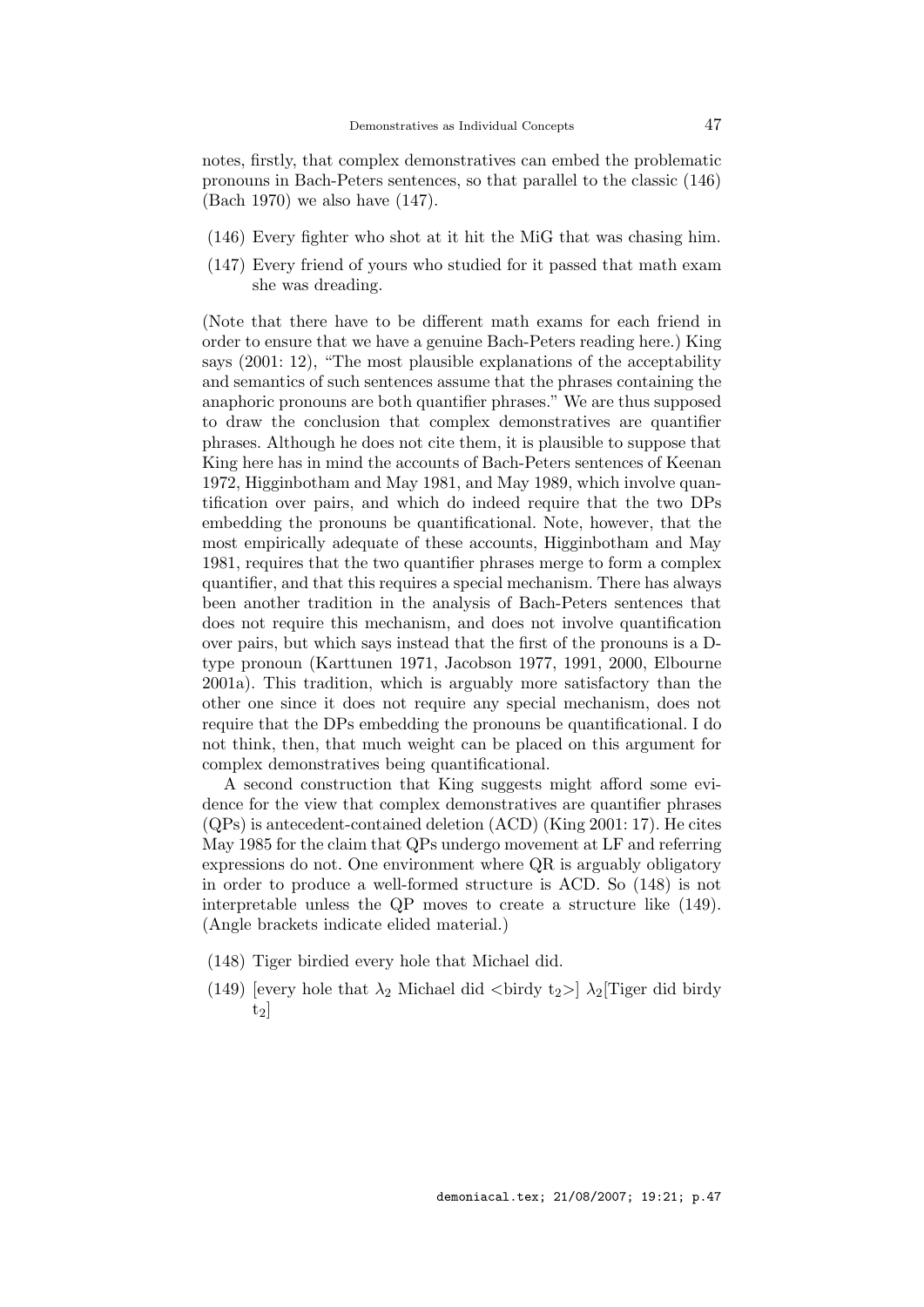Now we note that ACD is possible with that-phrases too:

(150) Tiger birdied that hole that Michael did.

This might give us reason to believe that that-phrases are QPs.

However, as King notes himself in a long endnote (2001: 175, note 16), May's (1985) claim that referring expressions never undergo QR has been challenged. In addition to the sources cited by King himself on this point, I would draw attention to Sag's 1976 doctoral thesis, where it is pointed out that bare argument ellipsis can be naturally analyzed if we assume that  $(151)$  has an LF  $(152)$ :

(151) I called John, and the teacher too.

(152) [John  $\lambda_2$ [I called t<sub>2</sub>]] and [the teacher  $\langle \lambda_2 | I \text{ called } t_2 \rangle$ ]

For further relevant discussion, see Heim 1993, where it is argued convincingly that even bound pronouns must sometimes QR. For present purposes we can note that ACD provides evidence in favor of a quantificational view of complex demonstratives only if the now controversial view of May 1985 is correct.

The last construction discussed by King in this regard is weak crossover (WCO) (King 2001: 18–19). Following much previous literature on WCO, he claims that WCO effects arise when the lower DP in sentences like  $(153)$ – $(158)$  is a QP but not when it is a referring expression. He cites the following examples where he alleges we experience WCO effects:

- (153) His mother loves every man.
- (154) His mother loves some man.
- (155) His mother loves the man with the goatee.
- (156) His mother loves no man.

By contrast, King claims we do not experience WCO effects in the following sentences, where the lower DPs are plausibly referential:

- (157) His mother loves John.
- (158) His mother loves him [gesture].

We now observe, according to King, that there is WCO with *that*phrases:

(159) His mother loves that man with the goatee.

So we conclude that that-phrases must be QPs since they pattern with QPs according to this test.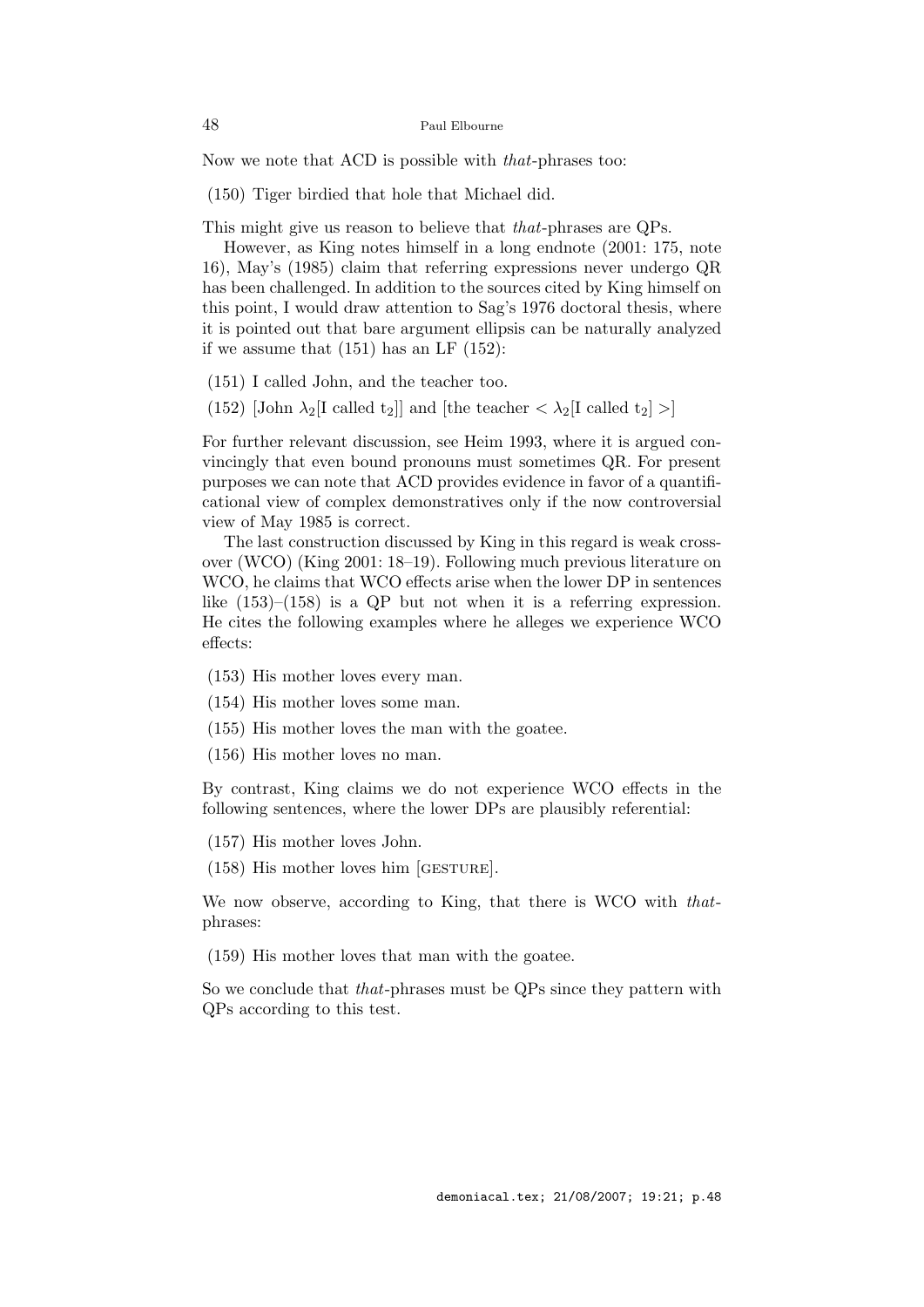At this point I must raise a question about King's data. (159) does not seem ungrammatical to me on the relevant reading, or to any of several native speakers whom I have asked about it. The same goes for (155). The judgments I have elicited, then, would tend to make one suspect that complex demonstratives and definite descriptions were not quantificational. In the previous and subsequent literature on WCO, too, it is assumed, as far as I know, that complex demonstratives and definite descriptions do not cause WCO. Lasnik and Stowell (1991) cite the following example as involving no WCO violation:

(160) This book I would never ask its author to read, but that book I would.

We should also note the judgments given on the following example of Jacobson's (2000: 93):

(161) The man who loves her saw Mary/the woman with red hair/\*every woman with red hair.

Harley (2002: 661) says that (162) involves no WCO violation on the relevant reading:<sup>27</sup>

(162) His mother loves the boy that Sue dislikes.

And King himself (2001: 176, note 20) reports judgments on slightly different examples that are compatible with the ones I have encountered from informants and in the literature: he reports that (163) and (164) do not give rise to WCO effects, whereas (165) does.

- (163) Someone who liked her asked that woman wearing a red jacket to the dance.
- (164) Someone who liked her asked the woman wearing a red jacket to the dance.
- (165) Someone who liked her asked every woman wearing a red jacket to the dance.

King does not have an account of why (163) and (164) should be different from (155) and (159). I think the best we can say here, according full respect to King's judgments on (155) and (159), is that a confused

 $\frac{27}{27}$  Harley comments (2002: 661) that proper names and definite descriptions in object position must not have to undergo QR, for if they did WCO violations would result. Furthermore, "The self-evident reason that they do not undergo QR is that definite DPs are not, in fact, quantificational, and hence do not need to move to be appropriately interpreted." As far as I can see, this position is widespread in the literature on WCO.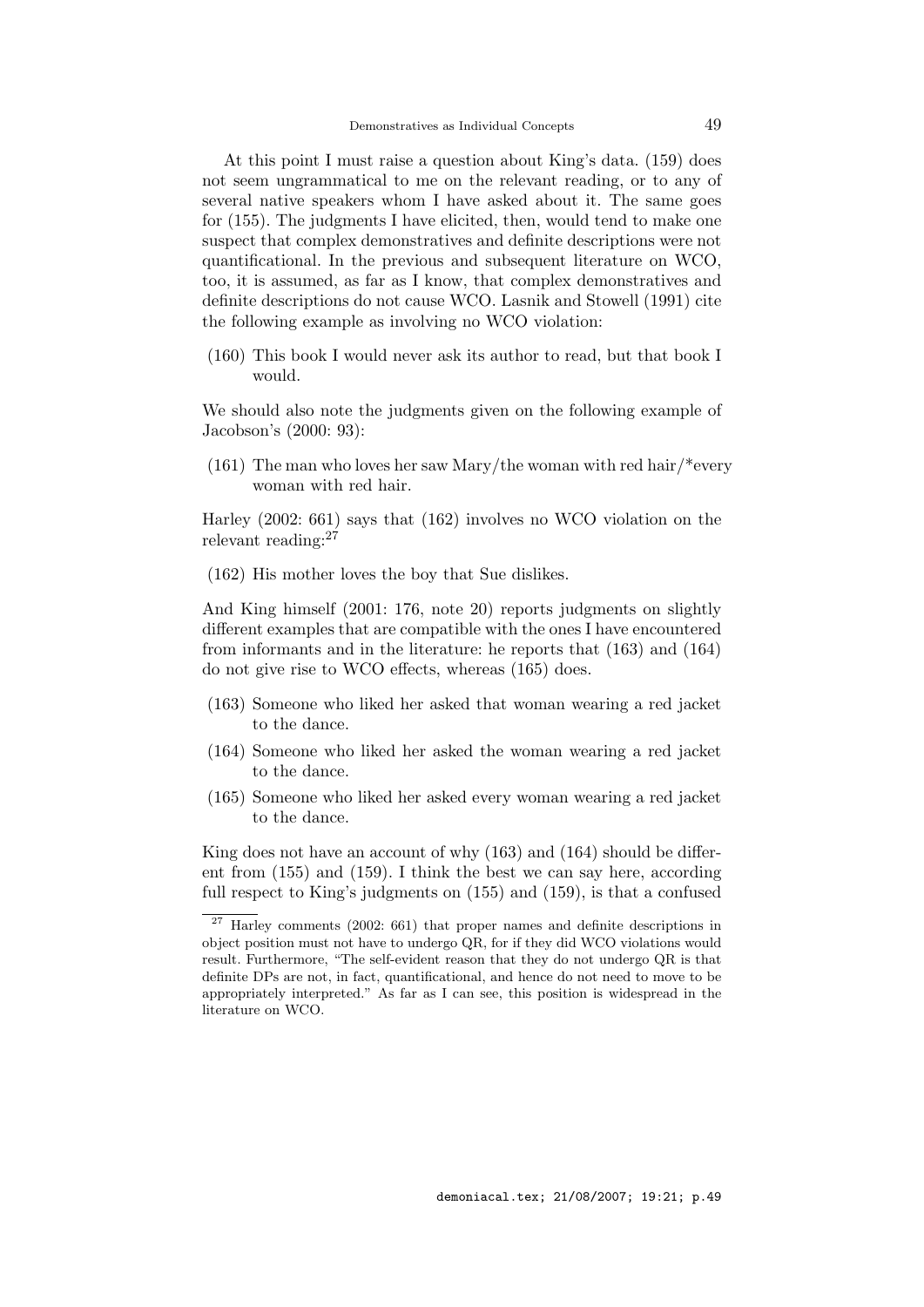and variable picture is presented by the data regarding possible WCO caused by definite descriptions and complex demonstratives. But that would mean that it would be unwise to base any conclusions on these data concerning the semantic type of these kinds of DPs.<sup>28</sup>

# 4.1.3. King's theory of complex demonstratives

King assigns great importance to speaker intentions in the semantics of complex demonstratives. He postulates that there are two types of relevant speaker intentions (2001: 27–31):

- 1. Perceptual intentions. A speaker can intend to talk about a particular object that they are perceiving or have perceived. This will give rise to supplied properties like being identical to  $b$  (abbreviated  $(-b)$ , where b is the object in question.
- 2. Descriptive intentions. A speaker can intend to talk about whoever or whatever fits a certain descriptive condition; there is no perception of the object.

Speakers with these intentions will supply the corresponding properties at strategic points in the expansion of sentences involving complex demonstratives.

King's favored theory of complex demonstratives<sup>29</sup> is called  $T2$ . According to T2, the basic contribution of that to the semantics of a sentence is the following (2001: 43):

 $(166)$  and mean are uniquely in an object x and x is  $\equiv$ 

The first and last slots are to be filled in by the properties denoted by the NP and VP respectively; that is thus like other quantifiers, in that it takes the NP and VP sets and contributes a relation between them.

 $28$  Before leaving this topic, however, we should note that it would be theoretically rather mysterious if definite descriptions and complex demonstratives were to give rise to WCO effects. Accounts of WCO assume that the pronoun in question is syntactically or semantically bound by the relevant DP. As Jacobson (2000: 93) observes in connection with (161), there is no obvious reason why this should be the case for the relevant reading of The man who loves her saw the woman with red hair, even assuming that definite descriptions are quantifier phrases, because the pronoun her could just be a referential pronoun that referred to the red-headed woman in question. It would not have to be bound, syntactically or semantically, in order for the relevant interpretation to be obtained: it could have an index separate from that on, or bound by, the woman with red hair that just happened to pick out the same woman. Like reasoning applies to complex demonstratives. See Harley 2002: 661, footnote 2, for further discussion.

<sup>&</sup>lt;sup>29</sup> See section 3.3 for discussion of his views on unifying bare and complex demonstratives.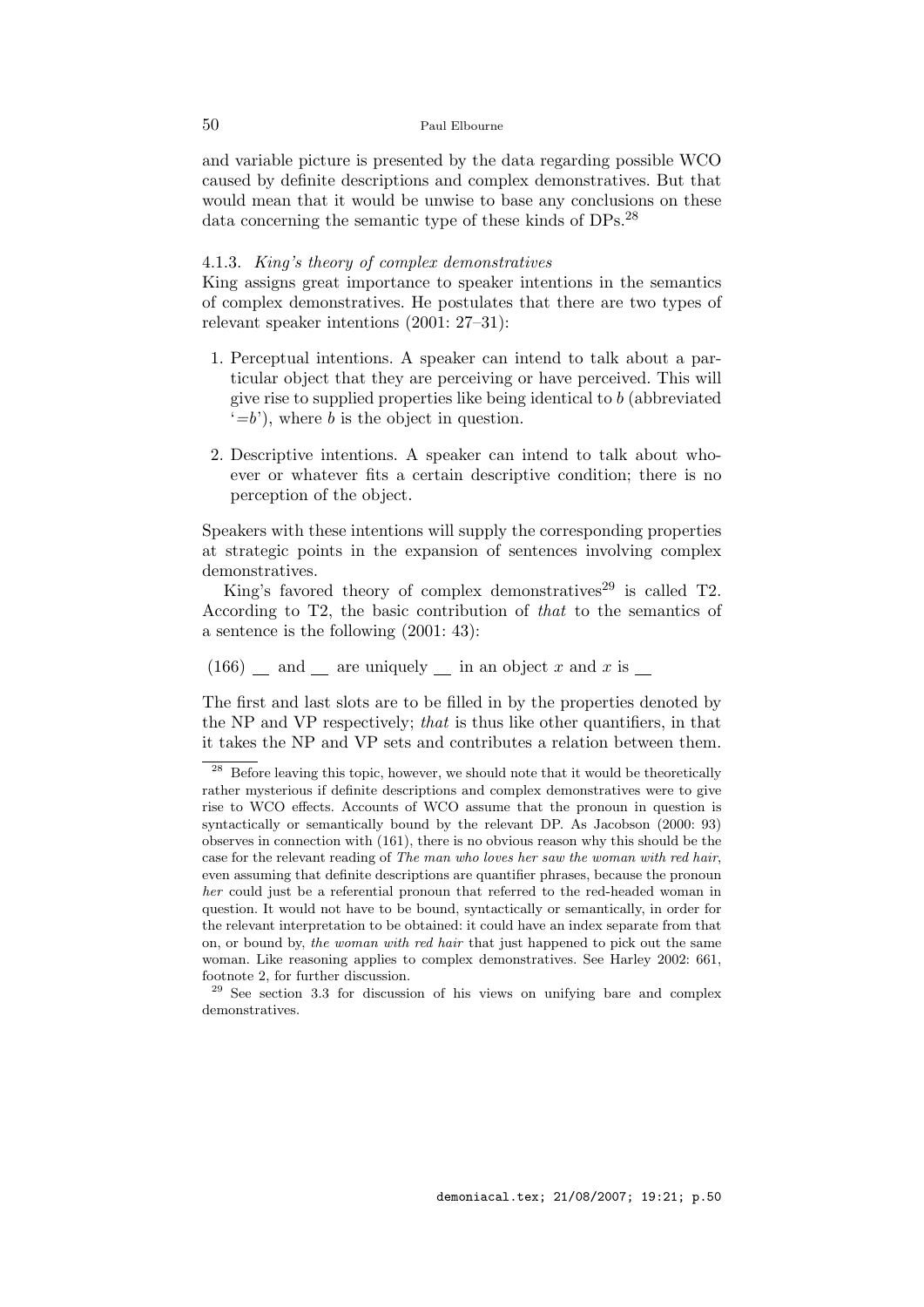When a speaker at  $w, t$  has a perceptual intention whose object is  $b$ , the middle slots are filled in as follows:

 $(167)$  and  $= b$  are uniquely jointly instantiated in w, t in an object  $x$  and  $x$  is

This semantics is appropriate, then, for traditional examples like (168). The sentence turns out to mean the same as  $(169)$ , if it is spoken in w at t.

- (168) That animal [gesture at Flossy] is a donkey.
- (169) animal and = Flossy are uniquely jointly instantiated in  $w, t$  in an object  $x$  and  $x$  is a *donkey*.

Note how the properties supplied by perceptual intentions on King's theory resemble the contributions of the indices R and i on my theory.

When a speaker has a descriptive intention, the intention determines some property  $O^*$ , and the middle slots are filled in as follows:

 $(170)$  and  $O^*$  are uniquely jointly instantiated in an object x and  $x$  is

For example, T2 deals with the NDNS case (171) as in (172). The speaker has a descriptive intention, the relevant descriptive condition being already expressed in the NP; the second slot merely repeats the first, therefore, in this case.

- (171) That hominid who discovered how to start fires was a genius.
- (172) Being a hominid who discovered how to start fires and being a hominid who discovered how to start fires were uniquely jointly instantiated in an object  $x$  and  $x$  was a genius.

And here is how T2 handles a case of quantifying in:

- (173) Most avid snow skiers remember that first black diamond run they attempted to ski.
- (174) For most avid snow skiers x: first black diamond run x attempted to ski and first black diamond run x attempted to ski are uniquely jointly instantiated in an object  $y$  and  $y$  is such that  $x$  remembers  $y$ .

T2 can, then, go a long way towards handling cases that are outside the grasp of the traditional direct reference approaches.

One might ask why the instantiation of properties is limited to being in the world of the utterance in cases of complex demonstratives used with perceptual intentions. That is, why are we limited to schemata like (175), as opposed to (176), especially since the restriction to  $w, t$ does not appear in the cases of descriptive intentions?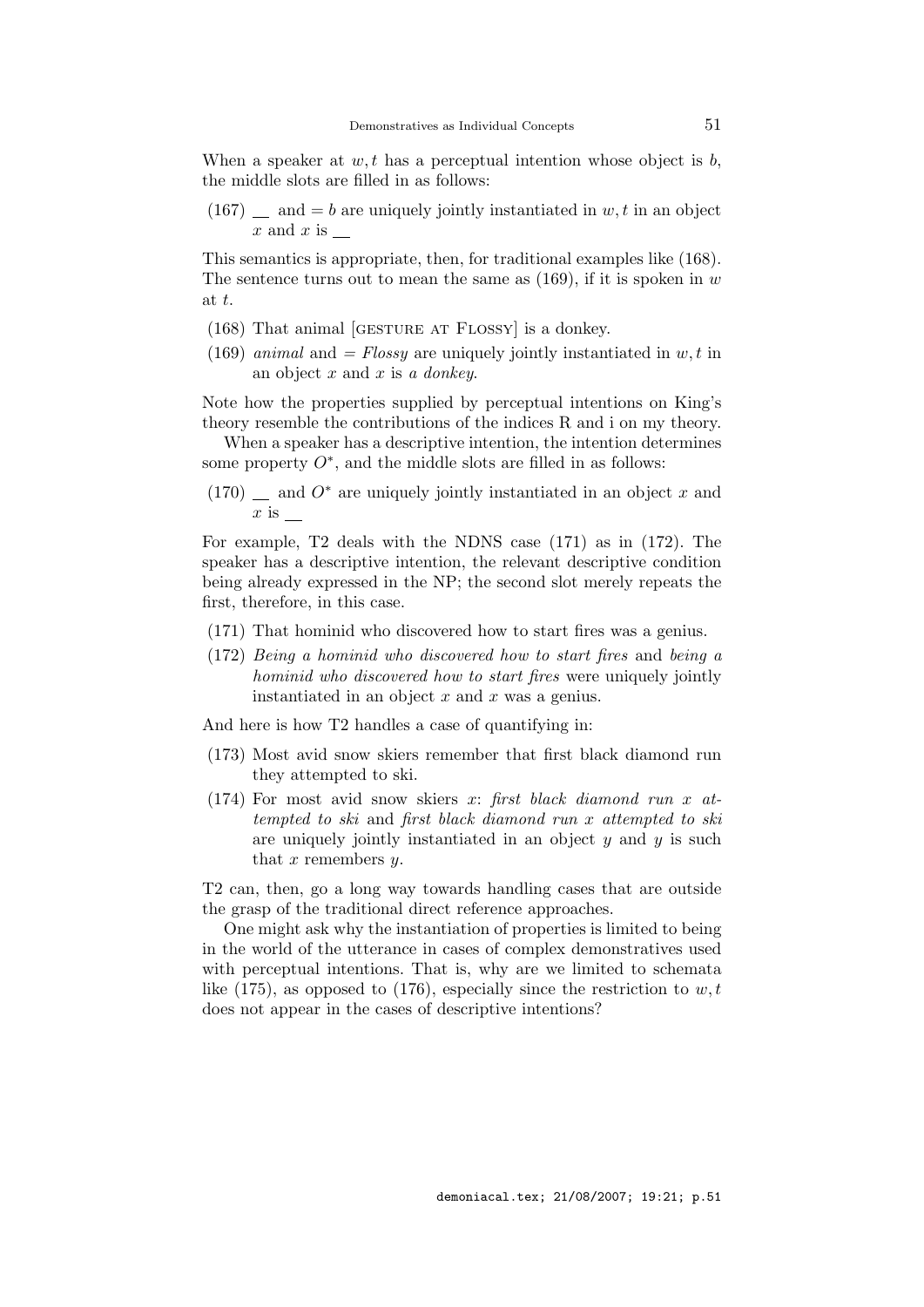- $(175)$  and  $= b$  are uniquely jointly instantiated in w, t in an object  $x$  and  $x$  is
- $(176)$  and  $= b$  are uniquely jointly instantiated in an object x and  $x$  is

King maintains that this restriction is necessary because of cases like the following (King  $2001:59$ ):<sup>30</sup>

(177)  $(At w, t I look at b and say.)$ That senator from California could be a crook.

The argument goes as follows. We expect a reading of (177) that has reconstruction of the subject, as in the following LF:

(178) [could [that senator from California be a crook]]

T2 gives us the truth conditions in (179), which seem roughly correct.

(179) For some possible world w': senator from California and  $= b$ are uniquely jointly instantiated in  $w, t$  in an object x and x is a crook in  $w'$ 

Note that if the restriction to the first two properties' being jointly instantiated in the world and time of utterance were removed, one would presumably be able to obtain truth conditions like the following from a theory in the spirit of King's:

(180) For some possible world w': senator from California and  $= b$ are uniquely jointly instantiated in  $w'$  in an object x and x is a crook in  $w'$ 

But this is the wrong result. It incorrectly predicts that the sentence will share a reading with (181):

(181) b could be a crooked senator from California.

The restriction to the world and time of utterance seems to be necessary, then, in cases of perceptual intentions.

 $\frac{30}{1}$  I change the example slightly to provide a clearer instance of the kind of scope ambiguity claimed by King. His own example, It is possible that that senator from California is a crook, has the complex demonstrative embedded in a position where it is arguably unable to take scope over *possible*. Compare  $It$  is possible that no senator from California is a crook, which does not have a reading "No senator from California can be a crook," as it would if the subject of the embedded sentence could scope out.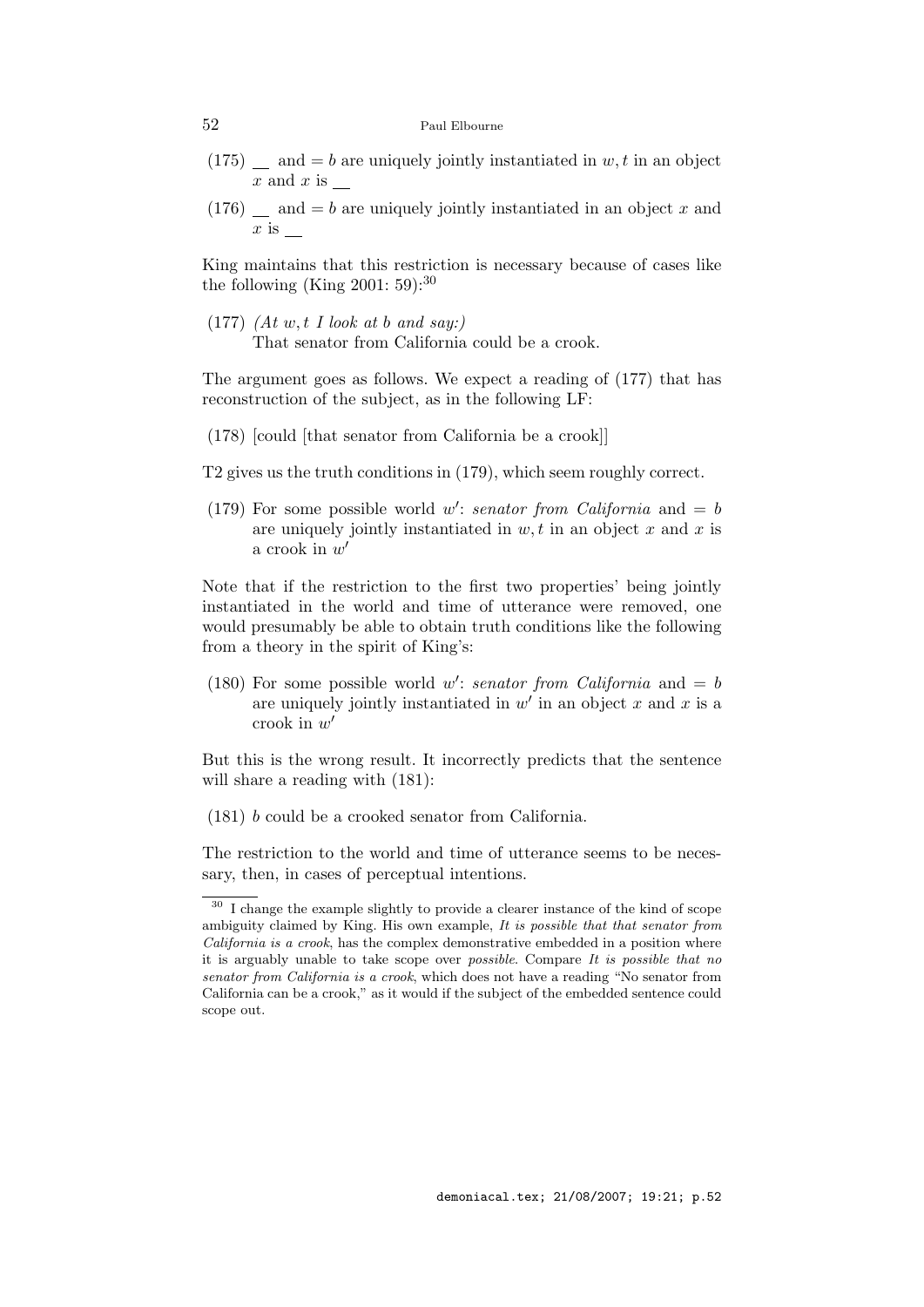4.1.4. Possible problems for King's theory

Thus King's theory. I now move on to raising some possible problems for this approach.

The first problem concerns occurrences of complex demonstratives that appear to be bound. How would T2 handle an example like (134), repeated here as (182)?

(182) Mary talked to no senator before that senator was lobbied.

It is hard to see how this could be done. A perceptual intention would not do, since that senator in this example does not refer to any one senator. And no general descriptive intention of the sort envisaged in King 2001 will help us out. What we need, sticking as closely as possible to T2, is something like the following:

(183) There is no senator x such that Mary talked to x before: *senator* and  $= x$  were uniquely jointly instantiated in  $w, t$  in an object y and y was lobbied.

In other words, contrary to T2 as it stands, we need something like a bindable index within the semantics and probably the syntax of complex demonstratives, as provided by the theory advocated in the current article.

It will presumably be possible to emend T2 so as to incorporate something like this. Indeed an anonymous reviewer for *Linguistics and* Philosophy, commenting on an early draft of the current article, suggested changing  $(184)$ , the relation expressed by that in T2, to  $(185)$ :

- $(184)$  and  $\equiv$  are uniquely  $\equiv$  in an object x and x is  $\equiv$
- (185)  $\equiv$  and  $\equiv$  are uniquely  $\equiv$  in an object x and  $x = y$  and x is

The new variable  $y$ , the reviewer suggests, could be assigned the demonstrated object in referential uses and bound in bound uses. In cases of NDNS and quantifying in,  $y$  could be made identical to  $x$ , providing a truth-conditionally trivial property:

(186) and are uniquely in an object x and  $x = x$  and x is

There will presumably have to be some special rule or procedure to accomplish this last effect, leaving this revised theory open to the charge of being slightly ad hoc, but it would at least deal with bound demonstratives as well as with the cases dealt with by T2. It might very well be possible to devise other treatments along these lines.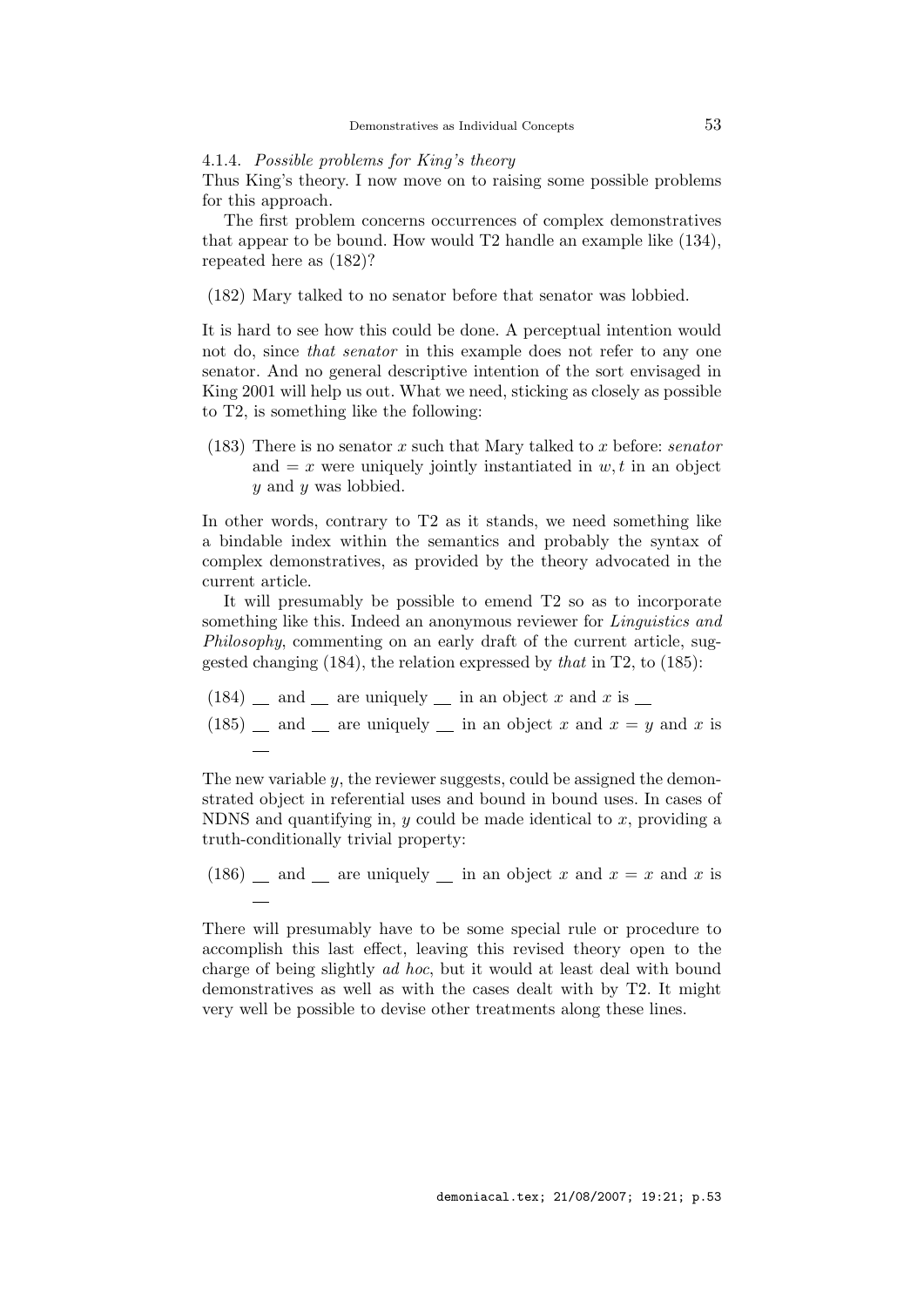A second area in which T2 might require extension or modification is its treatment of contrasts like the one in Kaplan 1989a given above as (124), repeated here as (187). I have changed this man being pointed at to that man being pointed at, since T2 is formulated to deal with that.

- (187) (Charles is from Charleston, West Virginia. Paul is from St. Paul, Minnesota.  $\delta$  is a pointing by the speaker in the direction of Paul, who is seated on a chair in front of the speaker.) Look over here. THE GESTURE  $\delta$  is initiated now and held throughout the next sentence.] If Charles and Paul had changed chairs, then
	- a. the man being pointed at would be from Charleston.
	- b. that man being pointed at would be from Charleston.

As far as I can see, T2 as it stands leaves open the possibility of filling in the second slot in (166) by means of a descriptive intention that would contribute a property identical to the one expressed by the NP, as is the case with the NDNS example in (172). So the following analysis should be available for (187b):

(188) If Charles and Paul had switched chairs, then being a man being pointed at and being a man being pointed at would be uniquely jointly instantiated in an object  $x$  and  $x$  would be from Charleston.

In other words, T2 seems to predict that there will be a true reading of (187b) parallel to the reading available for (187a).

What could be done to overcome this problem? The only way I can think of to make the correct prediction about (187b) while also dealing with examples like (123), (126) and (127), is, as I explained in section 3.5, to make use of Nunberg's (1993) apparatus of deictic and relational components and his (1979) theory of the permitted relations between indexes and interpretations. It would be possible, I presume, to take T2 and insert all of this apparatus, but it would be a rather radical change. Indeed, it would presumably yield a theory very much like the one in the current article, the only difference being that in this new theory complex demonstratives would be generalized quantifiers and not individual concepts. I would welcome the emergence of such a theory; the question would then be whether there was any reason to prefer the version with individual concepts over the version with generalized quantifiers.

This last question is an extremely difficult one, and I fear I cannot address it adequately within the confines of the current article. The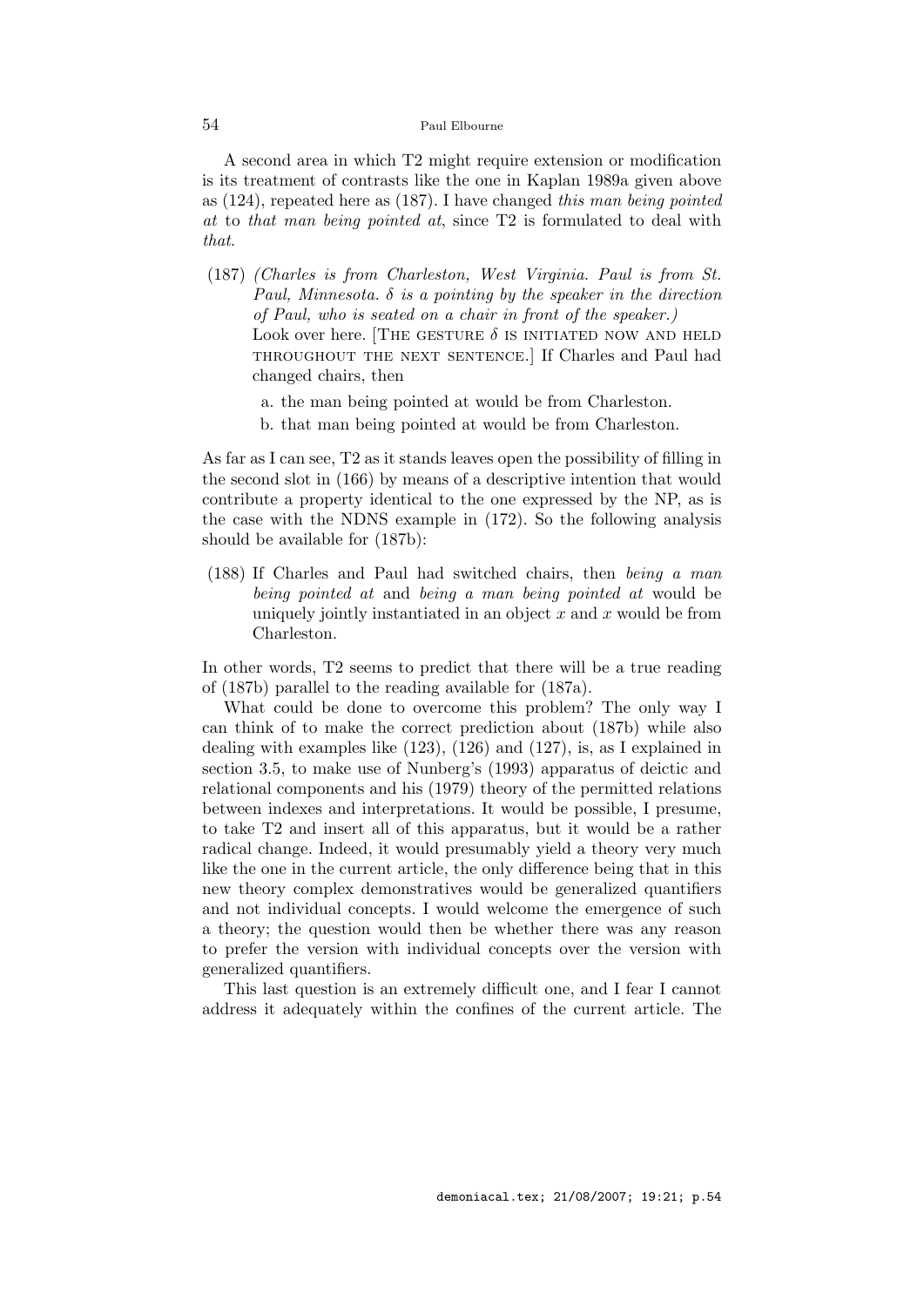phrase an object in (184) suggests that T2 analyzes complex demonstratives as existential quantifiers of a certain kind. The theory is, then, very reminiscent of Russell's (1905) analysis of the definite article. Now there are arguments against analyzing definite descriptions as existential quantifiers. If the majority of the judgments on WCO that we surveyed in section 4.1.2 are to be trusted, the lack of WCO violations by definite descriptions in object position indicates that they are not quantifiers at all; but then again, King (2001) disagrees with those judgments. There is also another argument, made by Heim (1991), Elbourne (2005b: 109–112) and Kripke (2005: 1023), to the effect that the Russellian theory of definite descriptions predicts that (189) will have a reading equivalent to  $(190)$ , which is not the case:

- (189) If the ghost in my attic starts to make scary moaning noises, my boring guests will leave.
- (190) If there is exactly one ghost in my attic and it starts to make scary moaning noises, my boring guests will leave.

(189) can only be read as presupposing that there is exactly one ghost in my attic, whereas (190) leaves the possibility open. The analogous criticism of T2 would point out that, on the face of it, T2 predicts that (191) will have a reading (192), exactly equivalent to (190), and that this does not seem to be the case.

- (191) If that ghost in my attic starts to make scary moaning noises, my boring guests will leave.
- (192) If ghost in my attic and ghost in my attic are uniquely jointly instantiated in an object  $x$  and  $x$  starts to make scary moaning noises, my boring guests will leave.

Neale (2005a: 846) has briefly argued against this objection, but it is still the focus of ongoing research by people on both sides of the argument. For current purposes, we should note that these attempted criticisms of the Russellian theory of definite descriptions transfer over quite naturally to King's (2001) theory of complex demonstratives. If they are ultimately successful in the one area, it is likely that analogous arguments will be able to be made in the other. The argument is basically the one between the Russellian and Fregean theories of definite descriptions, and I am not about to resolve it here. See section 2.2 above and, in more detail, Elbourne 2005b: 98–112 for my view.

To summarize, King's (2001) T2 is an elegant theory that deals with a large amount of the data concerning complex demonstratives. I hope to have shown, however, that it could profitably be altered in directions that would assimilate it to the theory defended in the current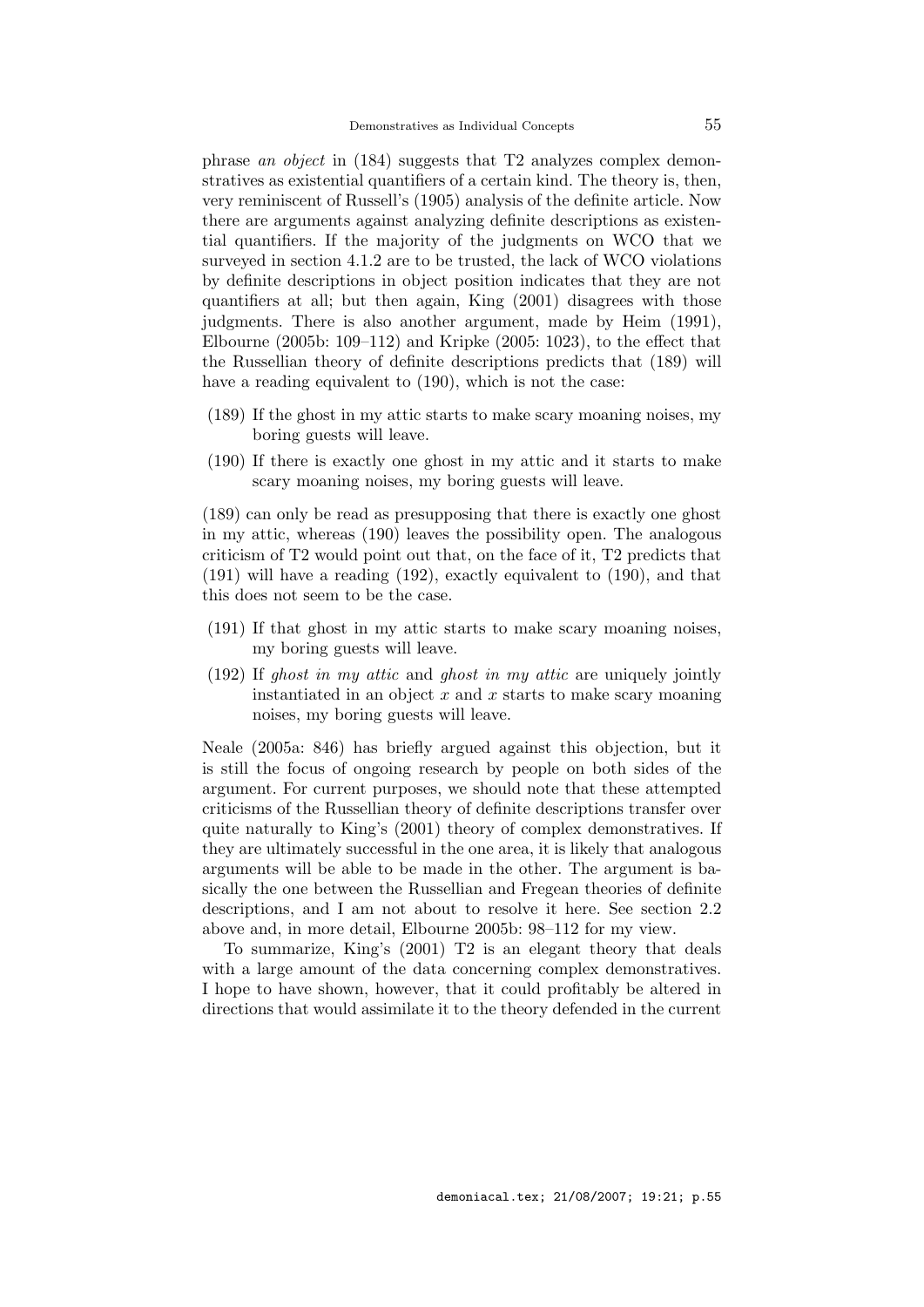article, in order to deal with cases of bound complex demonstratives and Kaplan's (1989a) classic data concerning direct reference effects. I have not tried to pronounce on whether a quantificational theory of complex demonstratives will ultimately be possible, but have noted that ongoing work on the existence entailments of definite descriptions will probably shed light on this question.

# 4.2. A Comparison with Roberts 2002

### 4.2.1. Introduction

Roberts (2002) has already set out a theory within a dynamic framework that is in some respects similar to the one defended in the present paper. She too argues that complex demonstratives are basically species of definite descriptions and come with presuppositions about existence, uniqueness and proximal/distal features. To a certain extent, then, the present paper is merely to illustrate that the basic idea can be cast within a situation-semantic framework at least as well as within a dynamic one, rounding out the comparison between these theories begun by Heim 1990 and continued by Elbourne 2005b. That said, I do think that the theory in the current article is preferable in certain respects to the theory in Roberts 2002.

# 4.2.2. Roberts's theory of demonstratives

Roberts (2002, 2003) assumes the basic theoretical framework of Heim 1982, which I will assume to be at least broadly familiar to my readers. Briefly, in Heim 1982 the semantic value of an expression is its Context Change Potential, a function that takes a state of the context and returns another one. The context is a set of propositions that speaker and hearer hold in common, the *common ground*, combined with a domain of familiar discourse referents. A discourse referent is not an actual thing in the world, but, roughly speaking, a mental entity, represented by a natural number, that can be introduced to stand for one. Roberts (2002: 112, 2003: 297–306) introduces a taxonomy of ways in which discourse referents might be familiar: strong familiarity obtains when a discourse referent has been introduced by the utterance of a preceding DP, typically an indefinite; and weak familiarity obtains when the existence of the entity referred to is evident to the participants in the discourse, for example by direct perception or deduction from things that have been said, even though it has not been mentioned.

Roberts concentrates on the presuppositions of demonstratives, which in the framework she is using are the conditions that the context must fulfill in order for the Context Change Potential to be defined. There are in fact two sets of presuppositions for demonstratives; if either set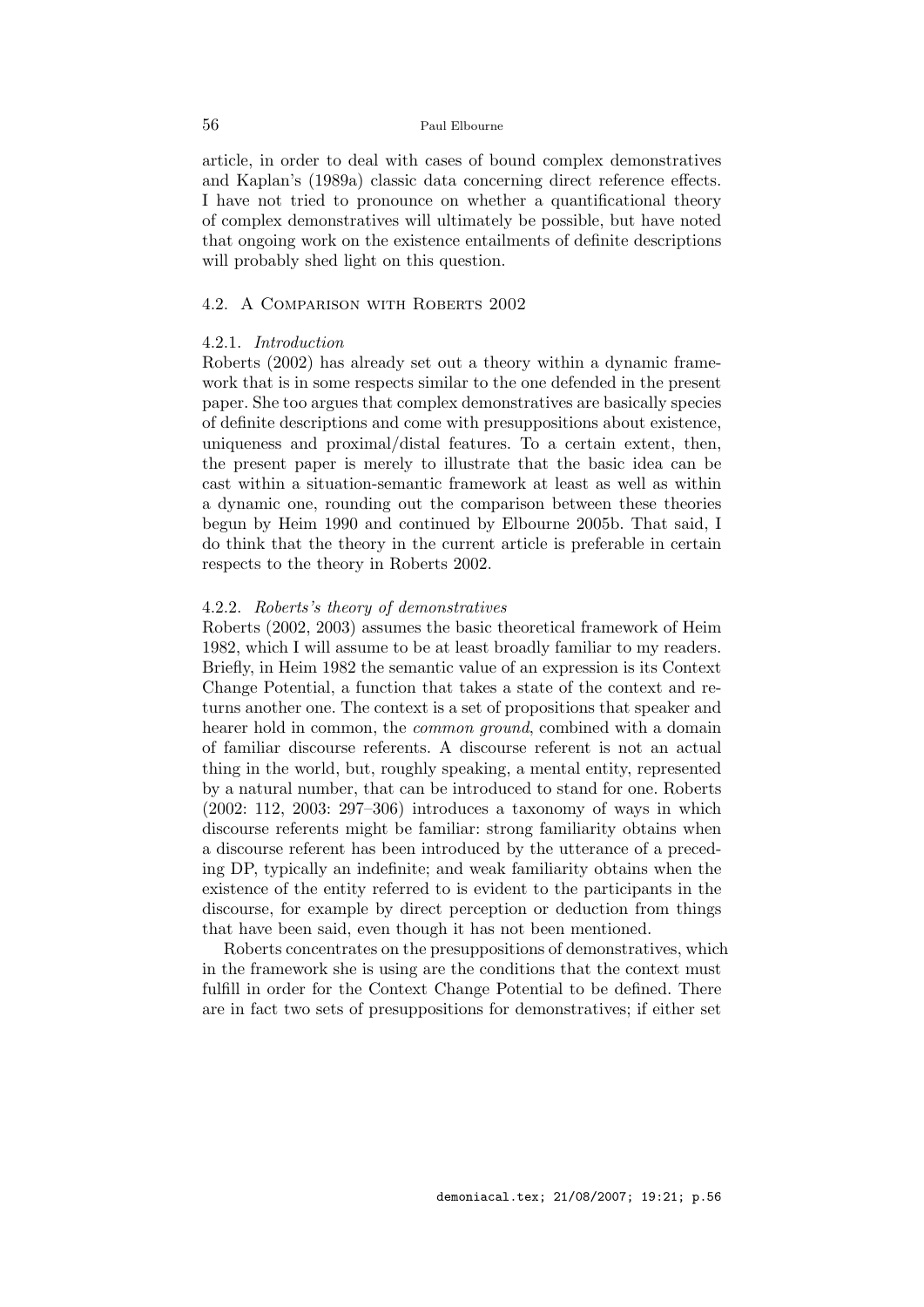of conditions applies, the use a demonstrative is licit. The first set, in an informal version, reads as follows (Roberts 2002: 117):<sup>31</sup>

(193) Presuppositions of Demonstrative DPs

Given a context C, use of a (non-)proximal demonstrative  $DP_i$ presupposes (a) that there is an accompanying demonstration  $\delta$  whose unique demonstratum, correlated with a weakly familiar discourse referent by virtue of being demonstrated, lies in the direction indicated by the speaker at a (non-)proximal distance to the speaker, and (b) that the weakly familiar discourse referent for the demonstratum is the unique familiar discourse referent contextually entailed to satisfy the (possibly liberalized) descriptive content of  $DP_i$ .

These, then, are the presuppositions associated with demonstratives in what I have been calling their canonically referring use. If these conditions are fulfilled, the semantic contribution of the demonstrative is just the weakly familiar discourse referent in question, handled in a Heimian dynamic system. The second set of presuppositions are those associated with what Roberts (2002: 122–123) calls discourse deictic demonstratives:<sup>32</sup>

(194) Presuppositions of Discourse Deictic Demonstrative DPs Given a context C, use of a (non-)proximal demonstrative  $DP_i$ presupposes (a) that there is an accompanying linguistic constituent  $\delta$  that is (non)-proximal to the occurrence of  $DP_i^{33}$ , and (b) that the discourse referent introduced into the semantics by

 $31$  I have changed Roberts's 'NP' to 'DP' for the sake of consistency with the rest of the current article.

 $32$  Unlike (193), which is a quotation, (194) is my summary of the passage in question, adhering as closely as possible to the format of (193). The footnotes in (194) give the quotations from Roberts's text upon which I have based the corresponding parts of my summary. Roberts does give a formal version of the presuppositions of discourse deictic demonstratives in her  $(58^d)$  (Roberts 2002: 123). But  $(58^d)$ seems to be self-contradictory:  $g(i)$  is supposed to fit the descriptive content Desc of the demonstrative  $NP_i$ , according to condition (ii), which makes it sound like the ultimate referent of the demonstrative; but then in condition (iii) the definition of the function **discourse-referent** makes it necessary for  $g(j)$  to be a linguistic constituent. So the definition would work only in cases where the speaker is trying to refer to a linguistic constituent. For this reason, I have not tried to base my summary directly on  $(58^d)$ , but on the summary and discussion in the preceding text, which seems clear.

<sup>33</sup> Roberts 2002: 122–123: "The proximity associated with the pronoun may be helpful in picking out an antecedent NP, based on its relative proximity in the text to the time of utterance of the demonstrative  $[\dots]$  That is, we use the proximity presupposition in the demonstrative to pick out (demonstrate) a maximally salient NP or other constituent."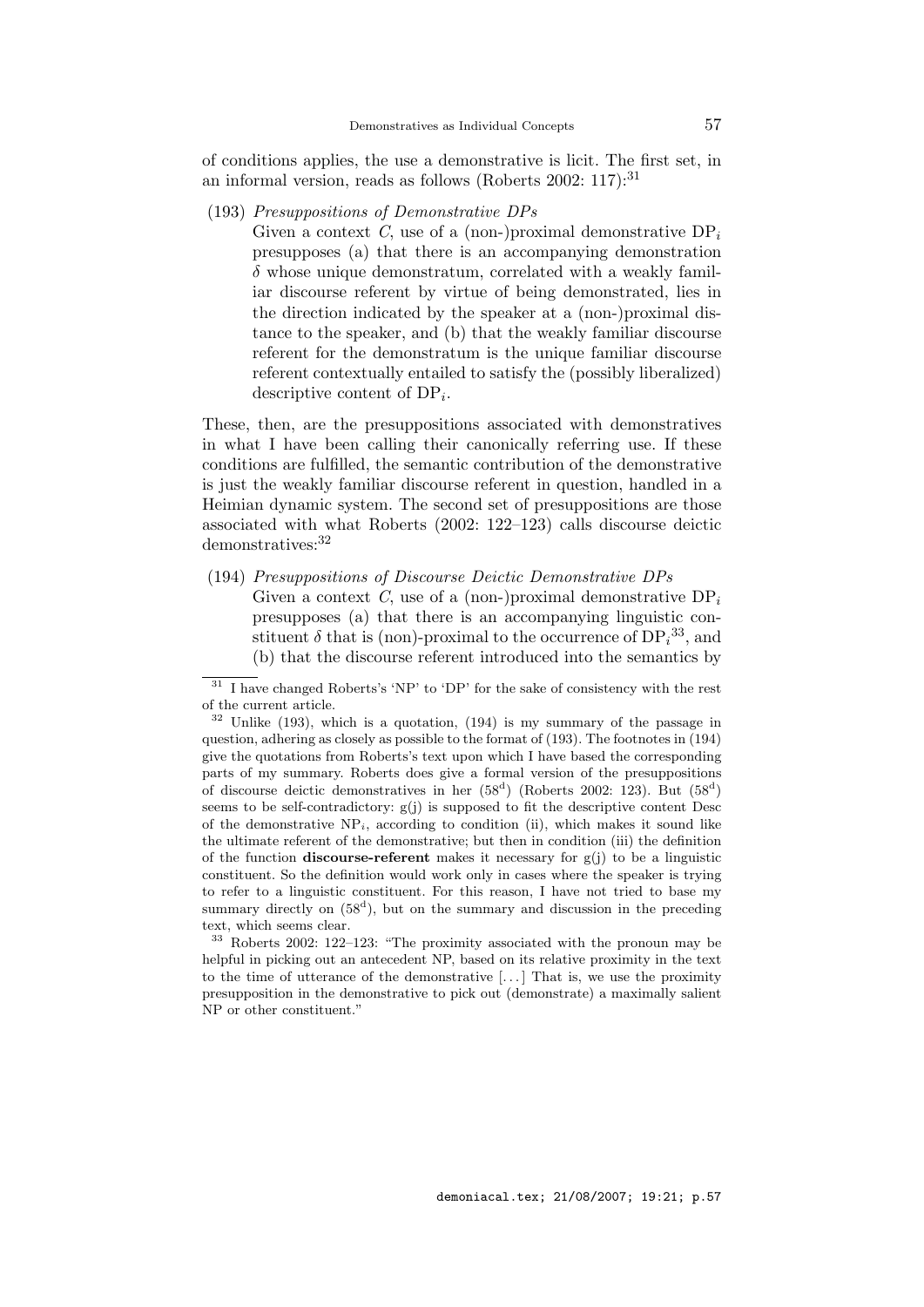$\delta$  is the unique familiar discourse referent contextually entailed to satisfy the (possibly liberalized) descriptive content of  $DP_i$ .<sup>34</sup>

If these conditions are fulfilled, the semantic contribution of the demonstrative is just the discourse referent in question, the discourse referent contributed to the semantics by the antecedent linguistic constituent  $\delta$ . Although she does not go through examples in detail, Roberts (2002: 122) evidently intends this formulation to deal with all examples where demonstratives are used anaphorically to a preceding DP or as bound variables.

## 4.2.3. Possible problems for Roberts's theory

I believe there are two kinds of problems with Roberts's theory, those that stem from details of her particular formulation, and those that would affect any attempt to treat demonstratives as definites within a contemporary dynamic semantics of the kind she uses.

As it is formulated, at least, it is difficult to see how Roberts's theory could deal with cases of descriptive indexicals and deferred ostension, like the ones analyzed in section 3.4. The only case apart from canonically referring demonstratives that Roberts explicitly provides for is the case of discourse deixis. But descriptive indexicals and deferred ostension fall into neither of these two categories.<sup>35</sup> It is not obvious how Roberts's theory should be changed so as to include a provision for these cases; adding the whole apparatus of Nunberg 1993, as recommended in the current article, would be a major revision.

A second interesting quirk of Roberts's formulation is that her semantics seems to have difficulty dealing with (195), a variant of the well-known example (196).

# (195) If a bishop meets a bishop, he blesses that bishop.

<sup>34</sup> Roberts 2002: 123: "there is a slippage of the relationship between the demonstrative and its demonstratum, so that instead of presupposing the equation of the discourse referent for the demonstrative with that for the demonstratum itself, as in ([193]), it is equated with the discourse referent introduced by the demonstratum, its 'referent'." Note that in this passage "discourse referent for" is used in two different ways: in the first instance, it seems to mean "discourse referent that is the contribution to the semantics of," while in the second instance it seems to mean "discourse referent that evaluated in context yields." For the uniqueness condition, see clause (ii) of  $(58^d)$  (Roberts 2002: 123).

An anonymous reviewer for *Linguistics and Philosophy* says that Roberts's theory of discourse deixis covers cases of deferred ostension, but I cannot see any textual evidence of this. It is made quite clear, for example in the quotations given in footnote 33 and in the definition of demonstration in discourse in Roberts 2002: 123, that discourse deixis covers only cases in which a discourse referent of a distinct linguistic constituent is reused as the discourse referent of a demonstrative.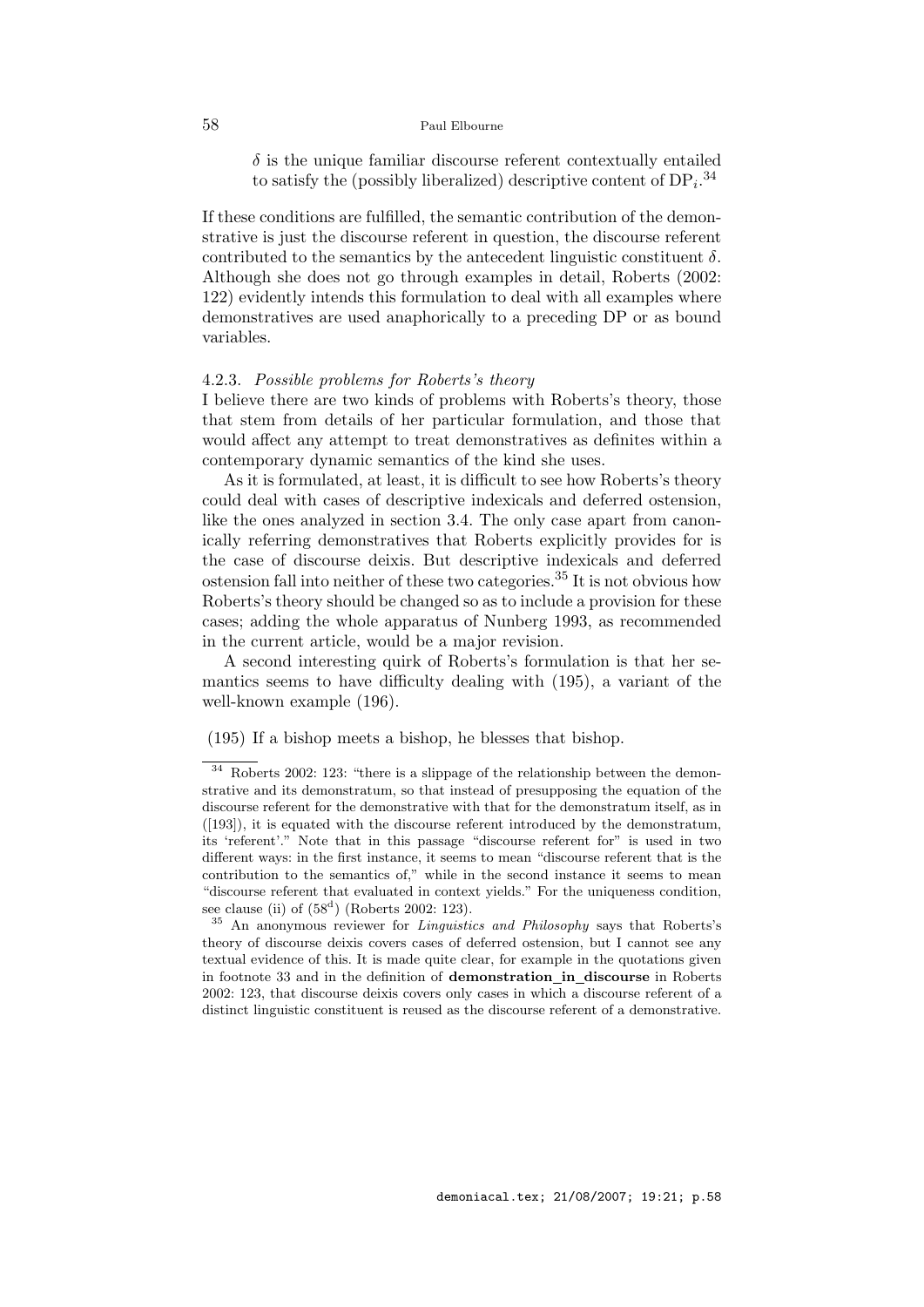# (196) If a bishop meets a bishop, he blesses him.

It was noted by Hans Kamp (reported in Heim 1990) that D-type theories of donkey anaphora faced problems with sentences like (196). D-type theories, broadly construed, interpret donkey pronouns as definite descriptions; and use of a definite description was supposed by early D-type theorists such as Cooper (1979) to entail uniqueness of the referent with respect to the descriptive content of the NP. In (196), however, there is no evident way that the pronouns can be interpreted as definite descriptions, given this constraint: we cannot have 'the unique bishop blesses the unique bishop,' because there are two bishops in each case described; nor can we have 'the unique bishop who meets a bishop blesses the unique bishop,' since there are two bishops who meet bishops in each case, meeting being a symmetric relation. This, therefore, seems like a problem for the D-type analysis of donkey anaphora. Dynamic theories, on the other hand, generally have no difficulties with sentences like these, since they just interpret the pronouns as different bound variables. Roberts's theory, however, does seem to run into trouble: although Roberts assumes a Heimian dynamic semantics, she also reintroduces the uniqueness requirements that are thought to characterize definite descriptions in the non-dynamic tradition. (See clause (b) of (193) and (194).) Thus when we come to interpret the occurrence of that bishop in (195) the current theory predicts that there will be presupposition failure, since the discourse referent used, whichever one we choose, will not be the unique familiar discourse referent contextually entailed to be a bishop. This is not the case, however: there is no presupposition failure and the sentence is quite natural.<sup>36</sup>

Before we leave the topic of Kamp's bishop sentences, we should note that Roberts (2003: 333) does attempt to deal with (196), the variant involving only pronouns. Is there any chance that her explanation here might be extended to deal with (195)? In order to understand her explanation, we must be aware of the presuppositions that she associates with the use of pronouns (Roberts 2003: 330), which are given in (197):

#### (197) Presuppositions of Pronouns

Given a context  $C$ , use of a pronoun  $Pro<sub>i</sub>$  presupposes that it has as antecedent a discourse referent  $x_i$ , which is:

 $36$  The theory advocated in the present article, on the other hand, can avail itself of the solution to the problem of (195) proposed in Elbourne 2003, 2005b. The D-type solution proposed in these works makes crucial use of situation semantics and hence would not generalize to dynamic theories unless they were to introduce situation semantics in addition to their own dynamic devices, which would surely be undesirable on grounds of theoretical economy.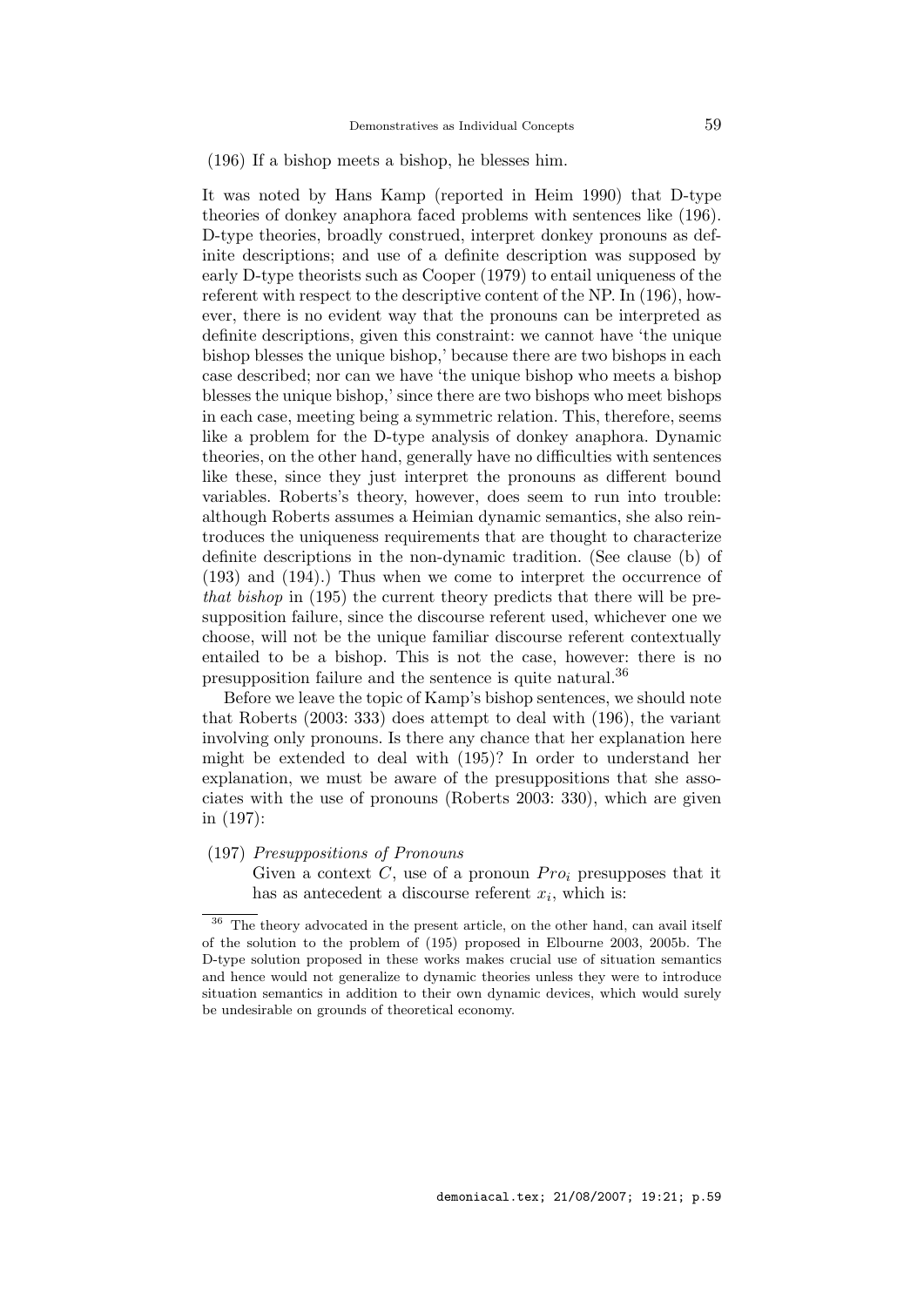- a) weakly familiar in  $C$ ,
- b) salient in  $C$ , and
- c) unique in being the most salient discourse referent in C which is contextually entailed to satisfy the descriptive content suggested by the person, number and gender of  $Pro_i$ .

Given this definition, the analysis of (196) in Roberts 2003: 333 goes as follows. The two occurrences of a bishop in the antecedent will be salient to different degrees when we come to find a discourse referent to be the interpretation of he; we can assume, following work in Centering theory (Grosz et al. 1995), that the subject is more prominent than the object. Because of clause (c) in (197), this means that the discourse referent contributed by the subject of the antecedent must be used for the interpretation of he in the consequent. It would have to be used for him, too, but the fact that a reflexive pronoun is not used prevents this; this syntactic fact overrides clause (c) in (197) in the case of the object of the consequent, and the discourse referent contributed by the object of the antecedent has to be used instead. As Roberts herself puts it (2003: 333), "Use of him instead of a reflexive pronoun for the direct object rules out taking the antecedent clause subject as antecedent for  $him$  as well  $[...]$ , amounting to an additional implicated domain restriction in the instantiation of [clause (c) of (197)]."

What are we to make of this, and would it be possible to extend this explanation to help out in the analysis of (195)? Note first that in order to be able to analyze (195) by these means, the uniqueness presuppositions currently part of the presuppositions of demonstratives would have to be removed and the salience presuppositions currently associated only with pronouns would have to be put in their place. This would be no small change, therefore, and it might have consequences for other parts of Roberts's theorizing. But suppose, for the sake of argument, that such a change could be made with no ill effects elsewhere. Would we have a viable analysis of bishop sentences? I believe we would not, for the following reason. As Roberts acknowledges (2003: 333), the saliency conditions on pronouns would seem to force both pronouns in (196) to have to be interpreted by the discourse referent of whichever antecedent is most salient. The use of this discourse referent for the first pronoun would presumably not make it any less salient, and it would seem to have to be used for the second pronoun too. Only Binding Theory intervenes and overrides this preference, in the analysis as it stands. This predicts, then, that in an example where Binding Theory did not place any constraints on the interpretation of the second pronoun, the same discourse referent would have to be used for the interpretation of both. The prediction is, then, that (198) should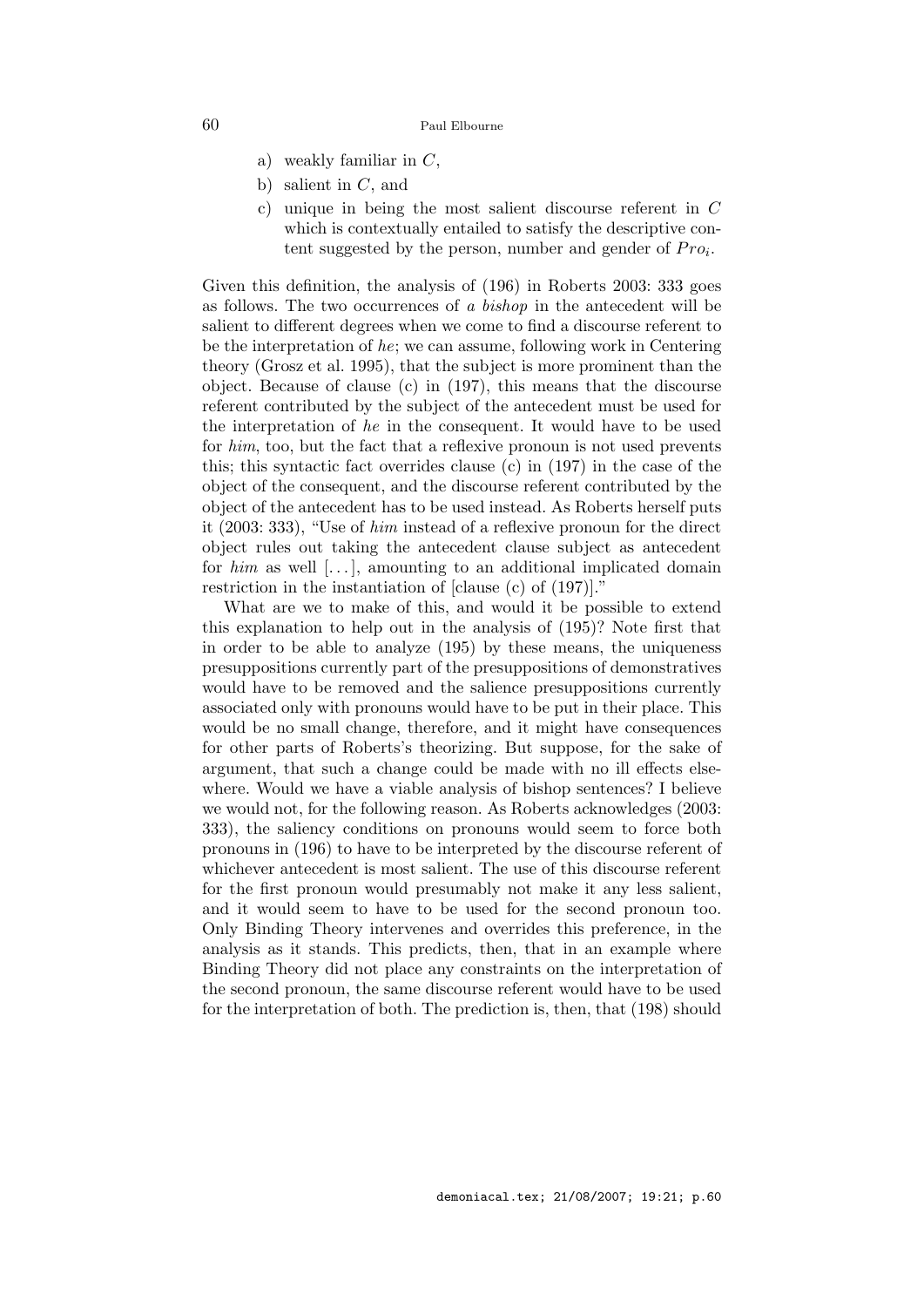only be able to mean ". . . he blesses his own buskins," since Principle B does not prevent genitive pronouns in the object being covalued with the subject.

(198) If a bishop meets a bishop, he blesses his buskins.

This is not the case, however. This sentence could equally well describe acts of blessing one's own buskins or acts of blessing one's fellow bishop's buskins. I conclude, therefore, that the theory of bishop sentences in Roberts 2003 does not account for all the relevant data, and that there is no point, therefore, in extending it to encompass bishop sentences involving demonstratives.

I now move on to some problems that I think would face any attempt to deal with demonstratives in a dynamic framework like that adopted by Roberts. As noted in Elbourne 2005b: 20, dynamic theories like those of Heim 1982, Groenendijk and Stokhof 1990 and van Eijck and Kamp 1997 have problems with examples like (199), which is taken from Jacobson 2000:

(199) (A new faculty member picks up her first paycheck from her mailbox. Waving it in the air, she says to a colleague:) Do most faculty members deposit it in the Credit Union?

As Jacobson (2000) notes, it has a covarying reading here. The sentence means something like, 'Do most faculty members deposit their paycheck in the Credit Union?' Dynamic theories of the type mentioned deal with examples of covariation without c-command, such as donkey anaphora, by supposing that certain antecedents, normally indefinite DPs, can introduce discourse referents that can function as bound variables in the interpretation of the covarying expression. (199) poses a problem for dynamic theories, then, in that we have covariation without ccommand, but there is no antecedent expression that could possibly introduce into the semantics a discourse referent suitable for the interpretation of it, since it has no linguistic antecedent whatsoever. There could of course be a weakly familiar discourse referent for the particular paycheck that is waved in the air ; but this is no good to us, since we need something that can function as a bound variable. In the present context, then, we should note that there are examples like (199) that involve demonstratives instead of pronouns, as we see in (200).

(200) (A new faculty member picks up her first paycheck from her mailbox. Waving it in the air, she says to a colleague:) Do most faculty members deposit this in the Credit Union?

Exactly the same problem arises here, and it is difficult to see how a dynamic theory of the kind under discussion could handle it.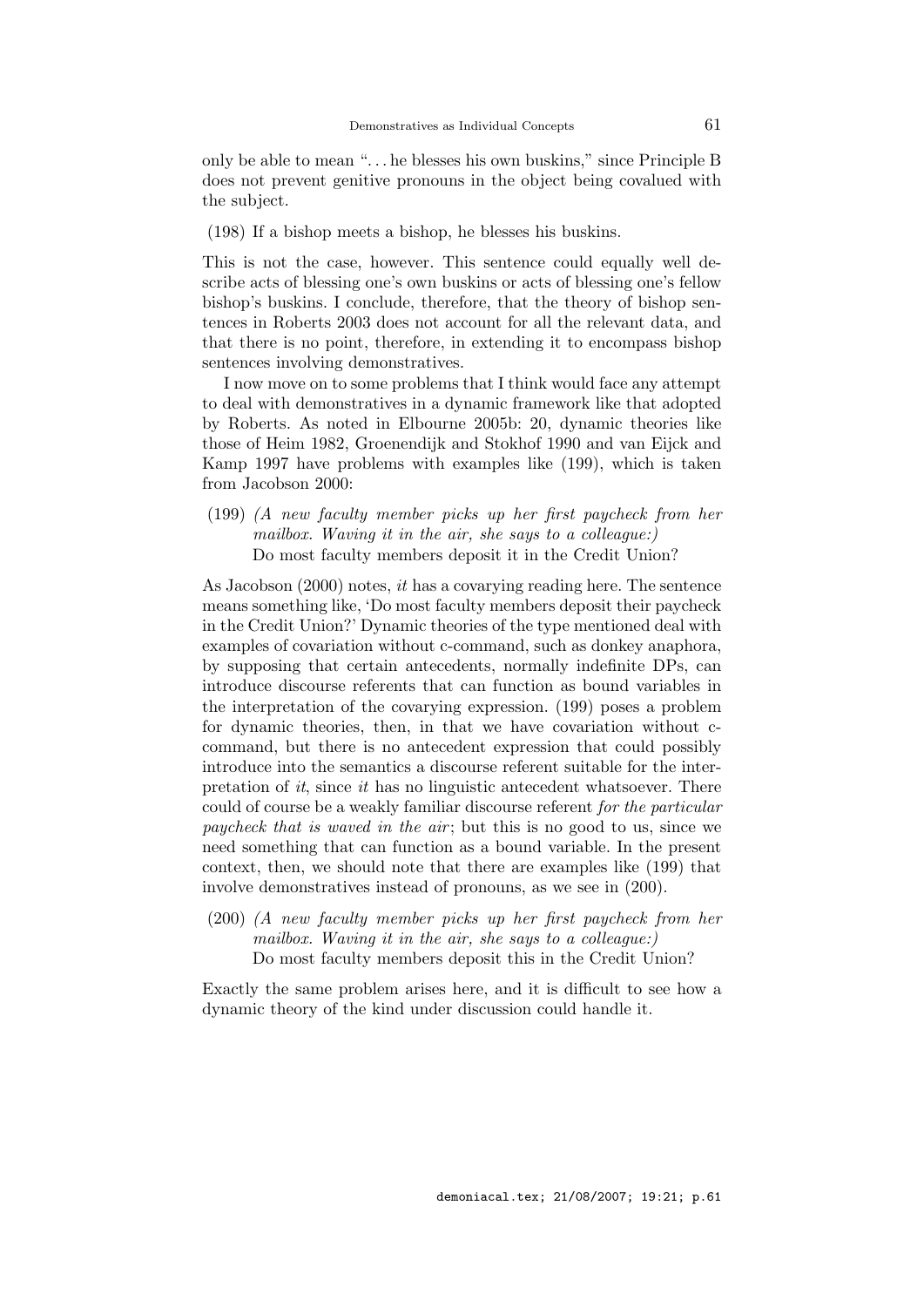A similar problem is posed by certain classic paycheck sentences, such as (201) from Cooper 1979:

(201) John gave his paycheck to his mistress. Everybody else put it in the bank.

The second sentence here means 'Everybody else put their paycheck in the bank,' with a bound variable reading. Again we have a pronoun displaying a covarying reading without being c-commanded at any linguistic level by anything that could bind it; but once more there is nothing that normal dynamic semantics methods can do, since there is no antecedent indefinite to contribute a discourse referent that could be used in the interpretation of the pronoun. The intuitive antecedent, of course, is his paycheck; but this cannot contribute a discourse referent in the requisite fashion, since it is a definite. Once again, then, we should note in the present connection that similar examples arise with covarying demonstratives, as we see in (202), where slight contrastive stress should be placed on that and flowers:

(202) John gave his paycheck to his mistress. Every other man put that in the bank and gave flowers to his mistress.

The example is interpreted in the same way as the previous one. It is difficult to see how a theory of demonstratives as definites embedded in Heimian dynamic semantics could deal with this.<sup>37</sup>

I conclude, then, that the theory of demonstratives proposed in the current article has a greater empirical reach than the theory given in Roberts 2002.

# 5. Conclusion

I conclude that a theory that sees demonstratives as individual concepts in a situation semantics is entirely viable. The particular formulation suggested in this article, which incorporates a version of the indexical apparatus of Nunberg 1993, may even have some empirical advantages over current rival theories.

<sup>37</sup> An anonymous reviewer points out that Roberts talks about paycheck sentences in Roberts 2004: 541. There is only a brief mention of paycheck sentences here, however, and I do not see how what is said would help to overcome the difficulties just noted.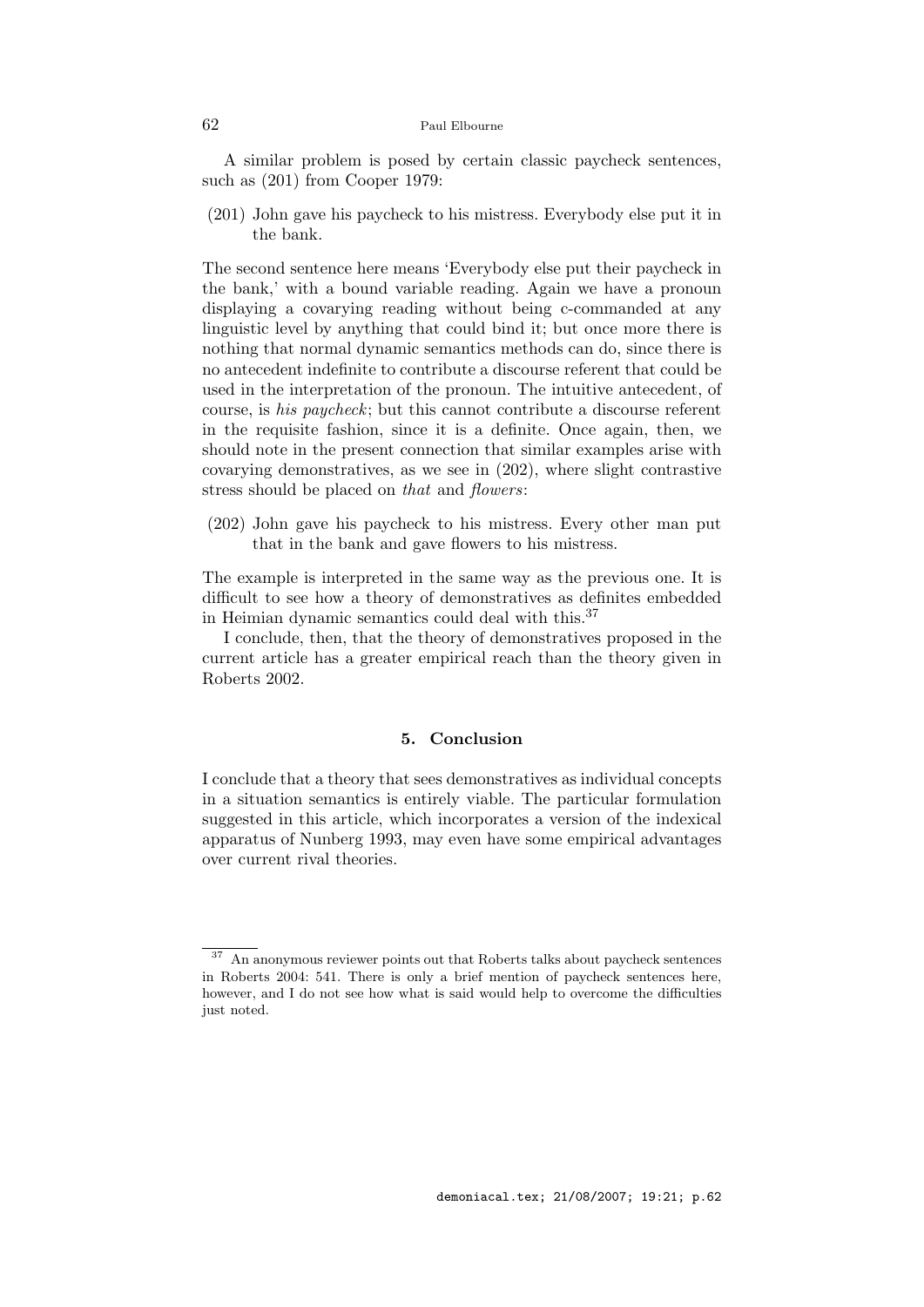## References

- Abney, Steven. 1987. The English Noun Phrase in its sentential aspect. Doctoral dissertation, MIT. Distributed by MITWPL.
- Austin, John L. 1961. Truth. In J.O. Urmson and G.J. Warnock, eds., Philosophical Papers, 117–133. Oxford: Oxford University Press.
- Bach, Emmon. 1970. Problominalization. Linguistic Inquiry 1, 121–2.
- Barwise, Jon, and John Perry. 1983. Situations and Attitudes. Cambridge, Mass.: MIT Press.
- Bäuerle, Rainer. 1983. Pragmatisch-semantische Aspekte der NP-Interpretation. In Manfred Faust, Roland Harweg, Werner Lehfeldt and Götz Wienold, eds., Allgemeine Sprachwissenschaft, Sprachtypologie und Textlinguistik. Festschrift für Peter Hartmann, 121– 131. Tübingen: Gunter Narr Verlag.
- van Benthem, Johan. 1995. Language in Action. Categories, Lambdas and Dynamic Logic. Cambridge, MA: MIT Press.
- Berman, Stephen. 1987. Situation-based semantics for adverbs of quantification. In James Blevins and Anne Vainikka, eds., Studies in semantics, 46–68. (University of Massachusetts Occasional Papers in Linguistics, vol. 12.) GLSA, University of Massachusetts, Amherst.
- Borg, Emma. 2000. Complex demonstratives. Philosophical Studies 97: 229–249.
- Braun, David. 1994. Structured characters and complex demonstratives. Philosophical Studies 74: 193–219.
- Buchanan, Ray. 2002. Understanding complex demonstratives. Ms., New York University.
- Buchanan, Ray, and Gary Ostertag. 2005. Has the problem of incompleteness rested on a mistake? Mind 114: 889–913.
- Burge, Tyler. 1973. Reference and proper names. The Journal of Philosophy 70, 425–39.
- Büring, Daniel. 2004. Crossover situations. Natural Language Semantics 12: 23–62.
- Büring, Daniel. 2005. Binding Theory. Cambridge: Cambridge University Press.
- Cacciari, Cristina, Carreiras, Manuel, and Barbolini Cionini, Cristina. 1997. When words have two genders: anaphor resolution for Italian functionally ambiguous words. Journal of Memory and Language 37: 517–532.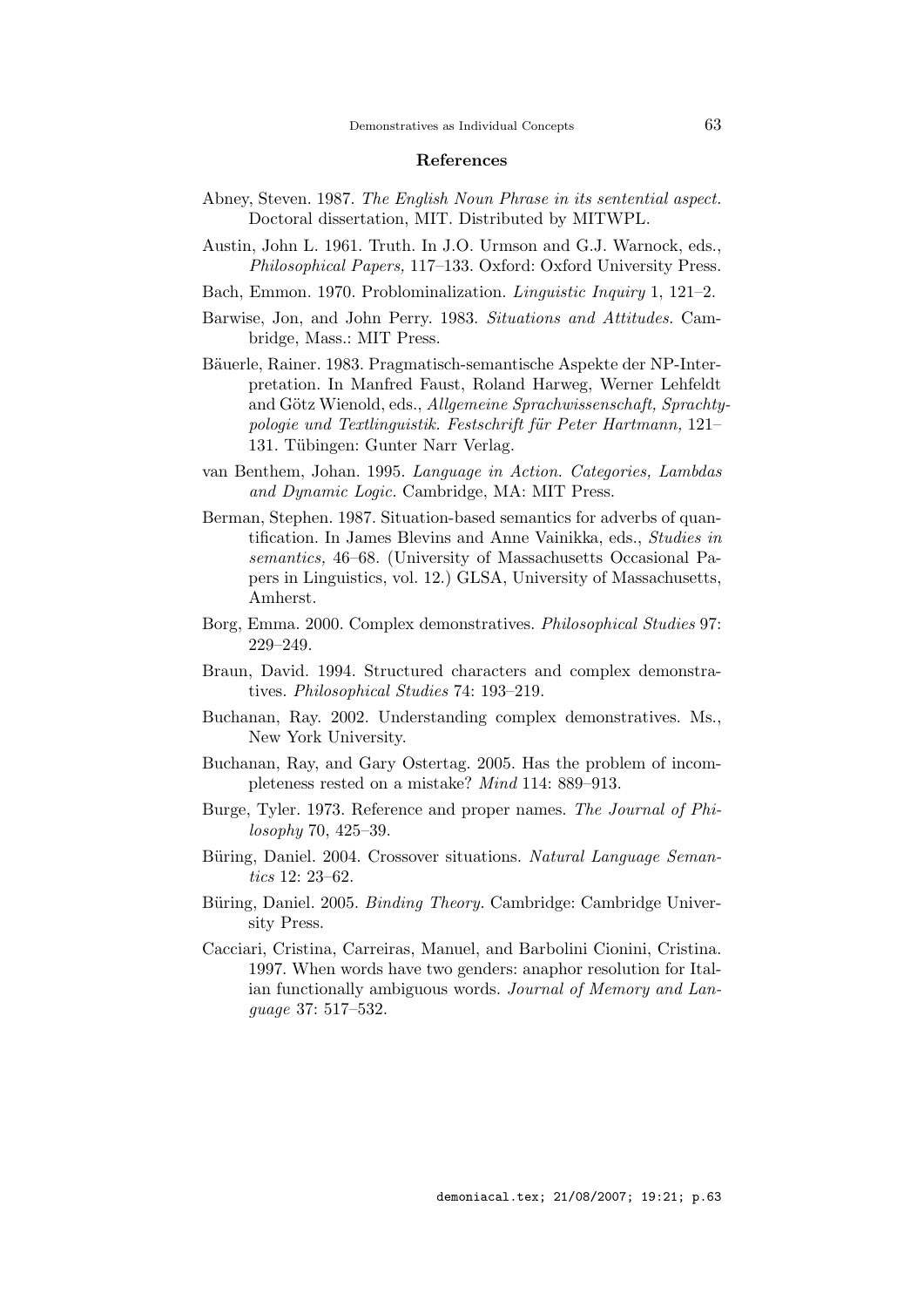- Carlson, Gregory. 1977. Reference to kinds in English. Ph.D. dissertation, University of Massachusetts, Amherst.
- Carminati, Maria nella, Lyn Frazier, and Keith Rayner. 2002. Bound variables and c-command. Journal of Semantics 19: 1–34.
- Chomsky, Noam. 1981. Lectures on Government and Binding. Dordrecht: Foris.
- Chomsky, Noam. 1993. A minimalist program for linguistic theory. In Kenneth Hale and Samuel Jay Keyser, eds., The View from Building 20. Essays in Linguistics in Honor of Sylvain Bromberger, 1–52. Cambridge, MA: MIT Press.
- Chomsky, Noam. 1995. The Minimalist Program. Cambridge, Mass.: MIT Press.
- Cooper, Robin. 1979. The interpretation of pronouns. In Frank Heny and Helmut Schnelle, eds., Syntax and Semantics 10: Selections from the Third Gröningen Round Table, 61–92. New York: Academic Press.
- Cresswell, Max. 1985. Structured Meanings. Cambridge, Mass.: MIT Press.
- Dell, Gary. 1986. A spreading activation theory of retrieval in sentence production. Psychological Review 93: 283–321.
- Edelberg, Walter. 1994. Propositions, circumstances, objects. Journal of Philosophical Logic 23: 1–34.
- van Eijck, Jan, and Hans Kamp. 1997. Representing discourse in context. In Johan van Benthem and Alice ter Meulen, eds., Handbook of logic and language, 179–237. Amsterdam and Cambridge, MA: Elsevier and MIT Press.
- Elbourne, Paul. 2001a. E-type anaphora as NP-deletion. Natural Language Semantics 9: 241–288.
- Elbourne, Paul. 2001b. On the semantics of pronouns and definite articles. In Leora Bar-el and Karine Megerdoomian, eds., WCCFL 20: Proceedings of the 20th West Coast Conference on Formal Linguistics, 164–177. Somerville, MA: Cascadilla Press.
- Elbourne, Paul. 2003. Indistinguishable participants. In Proceedings of the Fourteenth Amsterdam Colloquium, ed. Paul Dekker and Robert van Rooij, 105–110. Amsterdam: ILLC/Department of Philosophy, University of Amsterdam.
- Elbourne, Paul. 2005a. On the acquisition of Principle B. Linguistic Inquiry 36(3): 333-365.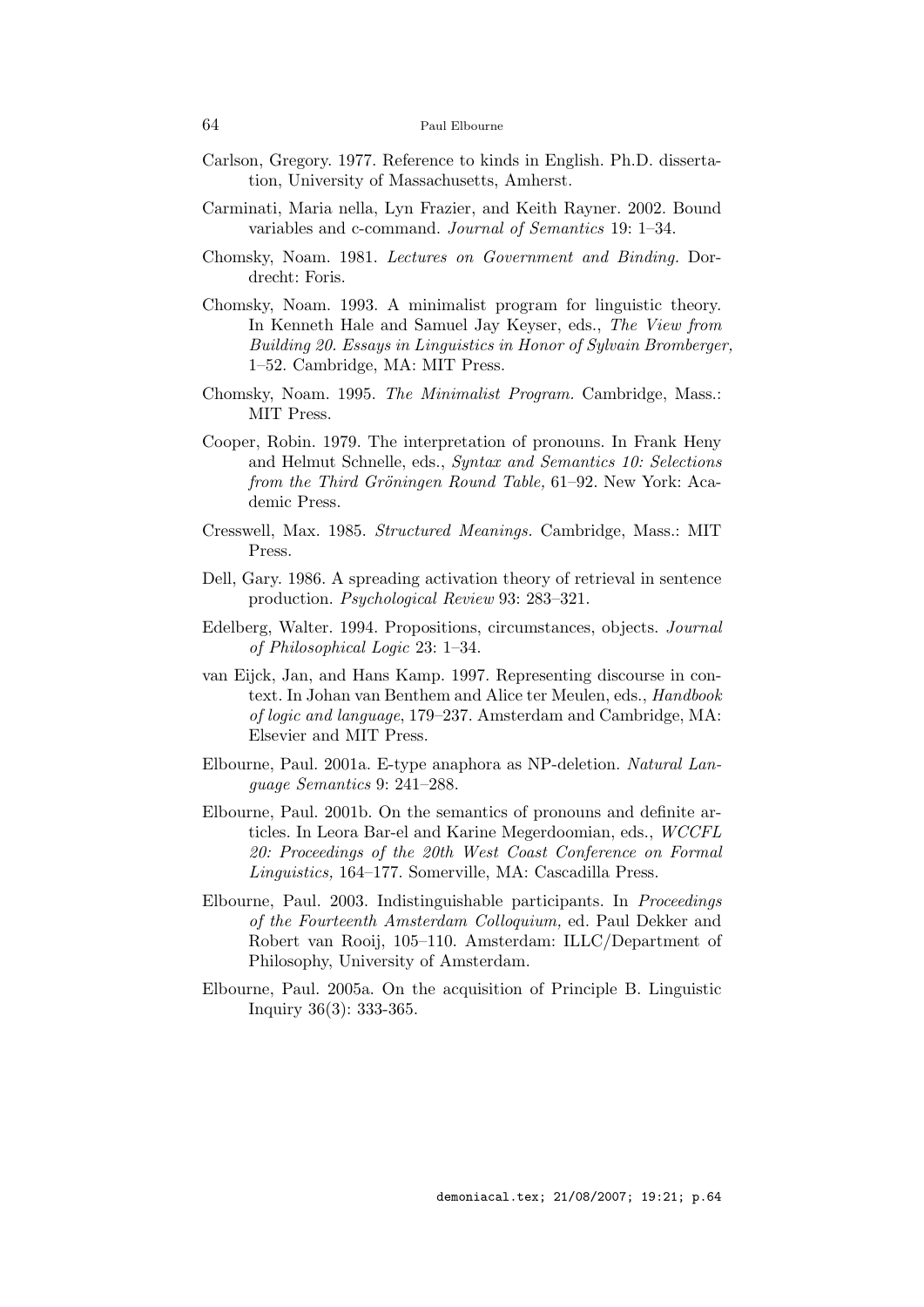- Elbourne, Paul. 2005b. Situations and Individuals. Cambridge, Mass.: MIT Press.
- Elugardo, Reinaldo. 2002. The predicate view of proper names. In Gerhard Preyer and Georg Peter, eds., *Logical Form and Language*, 467-503. Oxford: Oxford University Press.
- Farkas, Donka. 1997. Evaluation indices and scope. In Anna Szabolcsi, ed., Ways of Scope Taking, 183–215. Kluwer: Dordrecht.
- von Fintel, Kai. 1993. Exceptive constructions. Natural Language Semantics 1, 123–148.
- von Fintel, Kai. 1994. Restrictions on Quantifier Domains. Doctoral dissertation, University of Massachusetts, Amherst.
- von Fintel, Kai. 2004. Would you believe it? The King of France is back! (Presuppositions and truth-value intuitions.) In Anne Bezuidenhout and Marga Reimer, eds., *Descriptions and beyond: an in*terdisciplinary collection of essays on definite and indefinite descriptions and other related phenomena, 315–341. Oxford: Oxford University Press.
- Fox, Danny. 2000. Economy and Semantic Interpretation. Cambridge, Mass.: MIT Press.
- Fox, Danny. 2002. Antecedent-contained deletion and the copy theory of movement. Linguistic Inquiry 33: 63–96.
- Frege, Gottlob. 1893. Über Sinn und Bedeutung. Zeitschrift für Philosophie und Philosophische Kritik 100, 25–50. [Translated as 'On sense and reference', in Peter Geach and Max Black, eds., Translations from the philosophical writings of Gottlob Frege, 56–78. Oxford: Blackwell.]
- Fromkin, Victoria. 1971. The nonanomalous nature of anomalous utterances. Language 47: 27–52.
- Fromkin, Victoria, ed. 1973. Speech errors as linguistic evidence. The Hague: Mouton.
- Fromkin, Victoria. 1988. The grammatical aspects of speech errors. In F.J. Newmeyer, ed., Linguistics: the Cambridge survey, Volume II, pages 117–138. Cambridge: Cambridge University Press.
- Garnham, Alan, Oakhill, Jane, Ehrlich, Marie-France, and Carreiras, Manuel. 1995. Representation and processes in the interpretation of pronouns: new evidence from Spanish and French. Journal of Memory and Language 34: 41–62.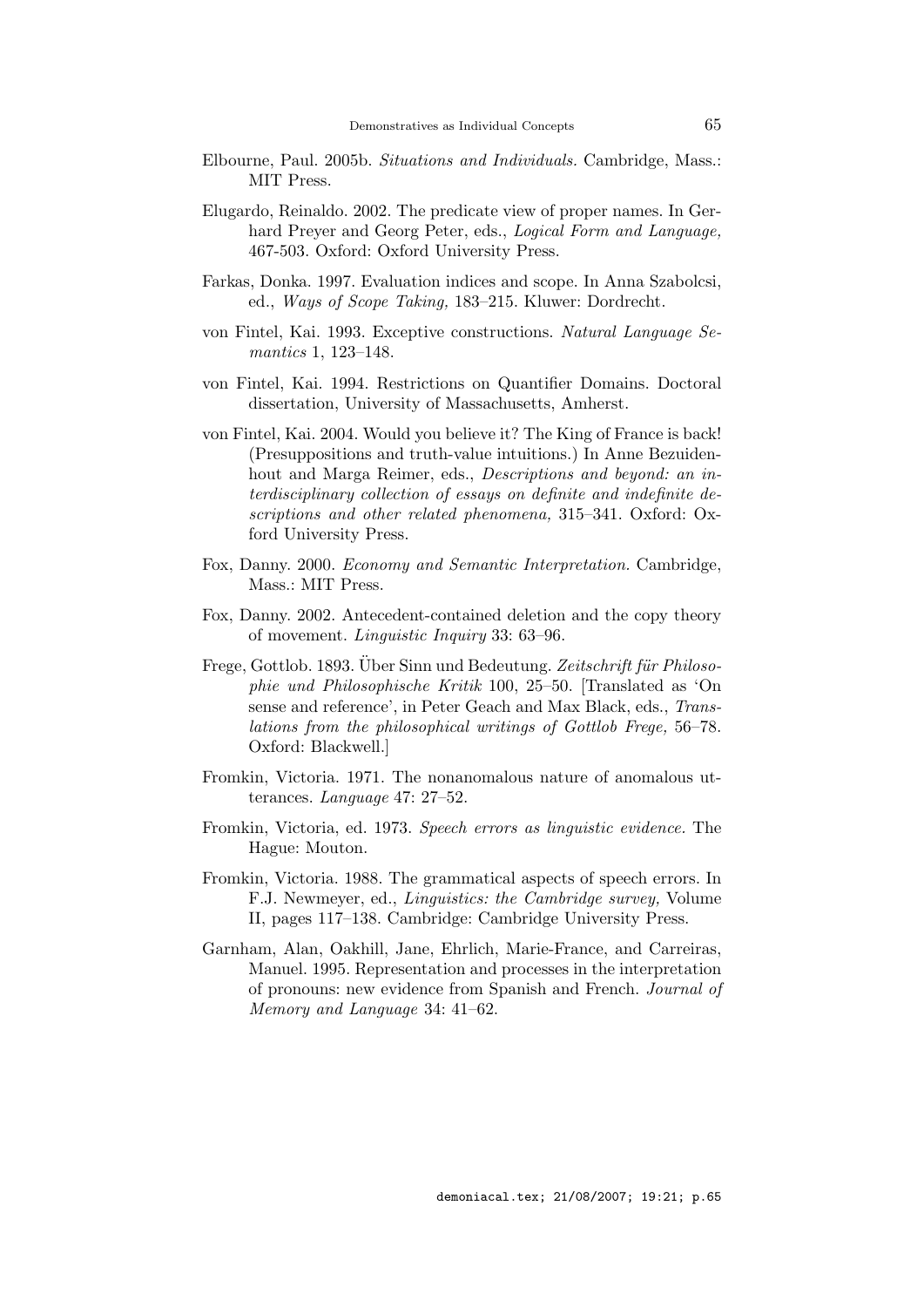- Garrett, Merrill. 1975. The analysis of sentence production. In G. Bower, ed., Psychology of learning and motivation. Volume 9. New York: Academic Press.
- Garrett, Merrill. 1984. The organization of processing structure for language production. In D. Caplan, A.R. Lecours and A. Smith, eds., Biological perspectives on language, pages 172–193. Cambridge, MA: MIT Press.
- Garrett, Merrill. 1988. Processes in language production. In F.J. Newmeyer, ed., Linguistics: the Cambridge survey, Volume III, pages 69–96. Cambridge: Cambridge University Press.
- Glanzberg, Michael, and Susanna Siegel. 2006. Presupposition and policing in complex demonstratives. No $\hat{u}$ s 40: 1–42.
- van Gompel, Roger, and Asifa Majid. 2004. Antecedent frequency effects during the processing of pronouns. Cognition 90: 255–264.
- Groenendijk, Jeroen, and Martin Stokhof. 1990. Dynamic Montague Grammar. In László Kálmán and László Pólos, eds., Papers from the Second Symposium on Logic and Language, 3–48. Budapest: Akadémiai Kiadó.
- Grosz, Barbara, Aravind Joshi, and Scott Weinstein. 1995. Centering: a framework for modelling the local coherence of discourse. Computational Linguistics 21:203–225.
- Harley, Heidi. 2002. WCO, ACD, and QR of DPs. Linguistic Inquiry 33: 659–664.
- Heim, Irene. 1982. The semantics of definite and indefinite noun phrases. Doctoral dissertation, University of Massachusetts, Amherst.
- Heim, Irene. 1990. E-type pronouns and donkey anaphora. Linguistics and Philosophy 13: 137–177.
- Heim, Irene. 1991. Artikel und Definitheit. In Arnim von Stechow and Dieter Wunderlich, eds., Semantik. Ein internationales Handbuch der zeitgenössischen Forschung, 487–535. Berlin: Walter de Gruyter.
- Heim, Irene. 1993. Anaphora and semantic interpretation: a reinterpretation of Reinhart's approach. University of Tübingen Seminar für Sprachwissenschaft working paper series (SfS-Report-07-93). [Also published in Uli Sauerland and Orin Percus , eds., The interpretive tract, 205–246. (MIT Working Papers in Linguistics 25.) Cambridge, MA: MIT Working Papers in Linguistics, 1998.]
- Heim, Irene and Angelika Kratzer. 1998. Semantics in generative grammar. Oxford: Blackwell.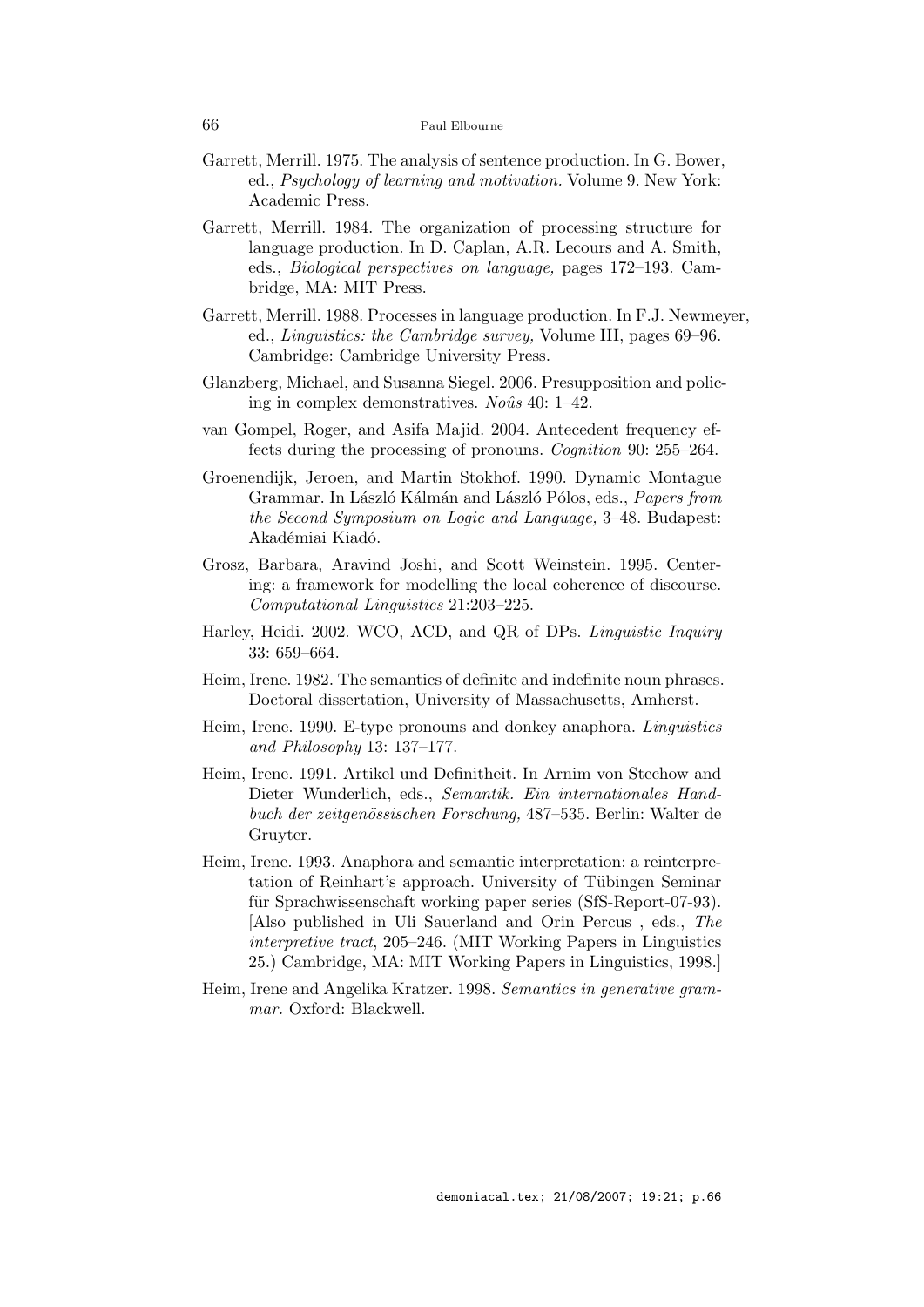- Heim, Irene, Angelika Kratzer and Kai von Fintel. 1998. Introduction to intensional semantics. Class notes, MIT.
- Higginbotham, James, and Robert May. 1981. Crossing, markedness, pragmatics. In Proceedings of the 1979 GLOW Conference. Pisa: Scuola Normale Superiore de Pisa.
- Hindley, J. Roger, and Jonathan P. Seldin. 1986. Introduction to combinators and λ-calculus. Cambridge: Cambridge University Press.
- Jacobson, Pauline. 1977. The Syntax of Crossing Coreference Sentences. PhD dissertation, University of California at Berkeley. (Distributed by Indiana University Linguistics Club, 1979; published by Garland Press, 1980.)
- Jacobson, Pauline. 1991. Bach-Peters sentences in a variable-free semantics. In Paul Dekker and Martin Stokhof (eds.), Proceedings of the Eighth Amsterdam Colloquium, pp. 283302. University of Amsterdam ILLC, Amsterdam.
- Jacobson, Pauline. 2000. Paycheck pronouns, Bach-Peters sentences, and variable-free semantics. Natural Language Semantics 8: 77– 155.
- Johnson, Kent, and Ernie Lepore. 2002. Does syntax reveal semantics? A case study of complex demonstratives. Philosophical Perspectives 16: 17–41.
- Kadmon, Nirit. 1987. On unique and non-unique reference and asymmetric quantification. Doctoral dissertation, University of Massachusetts, Amherst.
- Kaplan, David. 1989a. Demonstratives. In Joseph Almog, John Perry, and Howard Wettstein, eds., Themes from Kaplan, 481–563. Oxford: Oxford University Press.
- Kaplan, David. 1989b. Afterthoughts. In Joseph Almog, John Perry, and Howard Wettstein, eds., Themes from Kaplan, 565–614. Oxford: Oxford University Press.
- Karttunen, Lauri. 1971. Definite descriptions with crossing coreference. Foundations of Language 7: 157-182.
- Kayne, Richard. 1984. Connectedness and binary branching. Dordrecht: Foris.
- Keenan, Edward. 1972. On Semantically Based Grammar. Linguistic Inquiry 3: 413461.
- King, Jeffrey. 2001. Complex demonstratives. A quantificational account. Cambridge, MA: MIT Press.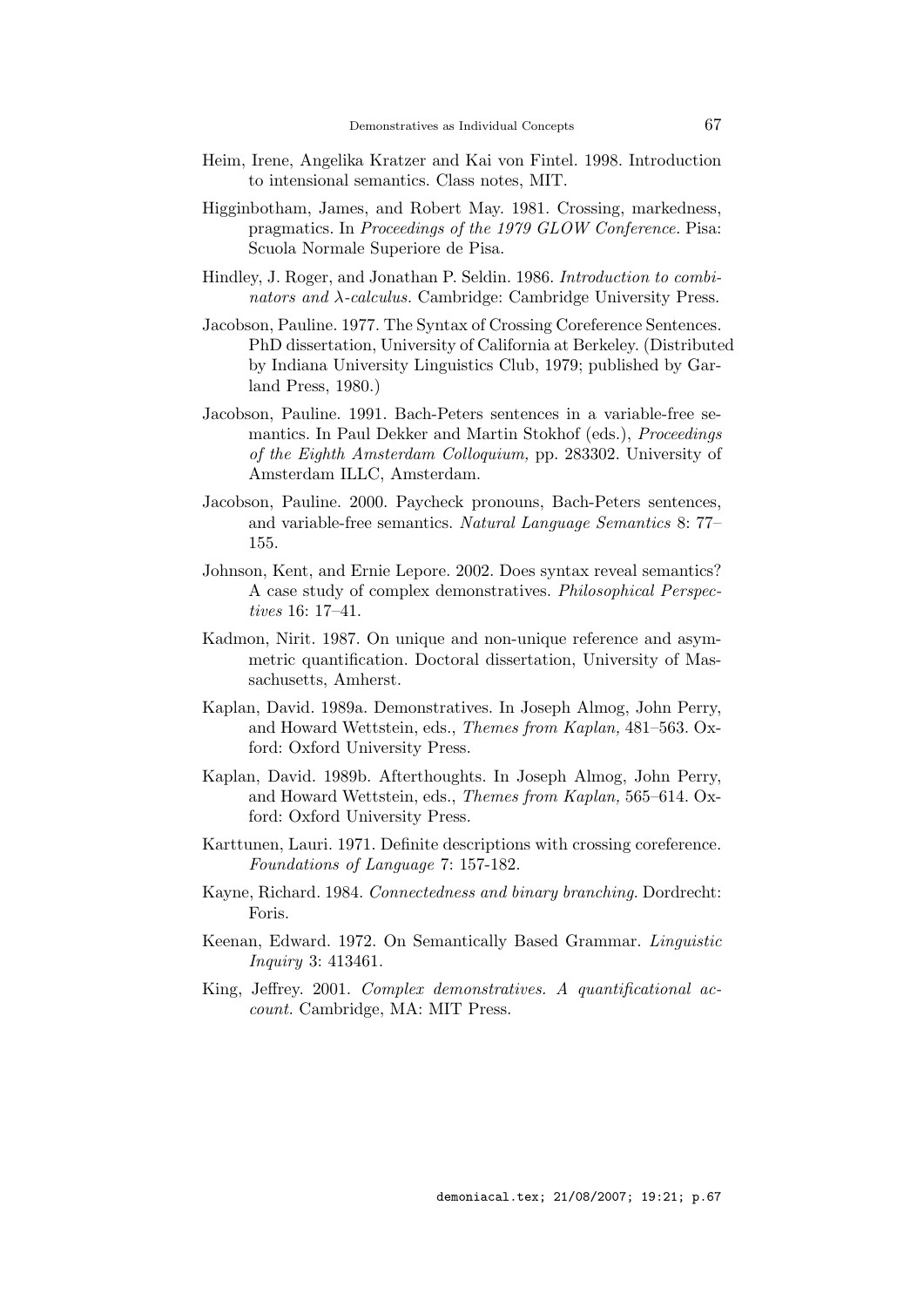- Kitagawa, Yoshihisa. 1986. Subjects in Japanese and English. Doctoral dissertation, University of Massachusetts, Amherst.
- Kratzer, Angelika. 1989. An investigation of the lumps of thought. Linguistics and Philosophy 12, 607–653.
- Kratzer, Angelika. 2004. Covert quantifier restrictions in natural languages. Ms., University of Massachusetts, Amherst.
- Kratzer, Angelika. 2006. Situations in natural language semantics. Ms., University of Massachusetts, Amherst.
- Kripke, Saul. 1972. Naming and necessity. In Donald Davidson and Gilbert Harman, eds., Semantics of natural languages, 253-355. Dordrecht: Reidel. [Also published as a separate volume with a new introduction, Naming and necessity, Cambridge, Mass.: Harvard University Press, 1980.]
- Kripke, Saul. 1979. Speaker's reference and semantic reference. In Peter A. French, Theodore Uehling, Jr., and Howard Wettstein, eds., Contemporary perspectives in the philosophy of language, 6–27. Minneapolis: University of Minnesota Press.
- Kripke, Saul. 2005. Russell's Notion of Scope. Mind 114: 1005–1037.
- Larson, Richard and Gabriel Segal. 1995. Knowledge of Meaning. An Introduction to Semantic Theory. Cambridge, MA: MIT Press.
- Lasnik, Howard, and Tim Stowell. 1991. Weakest crossover. Linguistic Inquiry 22: 687720.
- Levelt, Willem. 1989. Speaking: from intention to articulation. Cambridge, MA: MIT Press.
- Lewis, David. 1968. Counterpart theory and quantified modal logic. Journal of Philosophy 65: 113–126.
- Link, Godehard. 1983. The logical analysis of plurals and mass terms: a lattice-theoretical approach. In Rainer Bäuerle, Christoph Schwarze and Arnim von Stechow, eds., Meaning, use and interpretation of language, 302–323. Berlin: Walter de Gruyter. [Also published in Godehard Link, Algebraic semantics in language and philosophy, 11–34, Stanford: CSLI Publications, 1998.]
- Longobardi, Giuseppe. 1994. Reference and proper names: a theory of N-movement in syntax and logical form. Linguistic Inquiry 25, 609–665.
- May, Robert. 1977. The grammar of quantification. Doctoral dissertation, MIT, Cambridge, MA.
- May, Robert. 1985. Logical Form. Its Structure and Derivation. Cambridge, MA: MIT Press.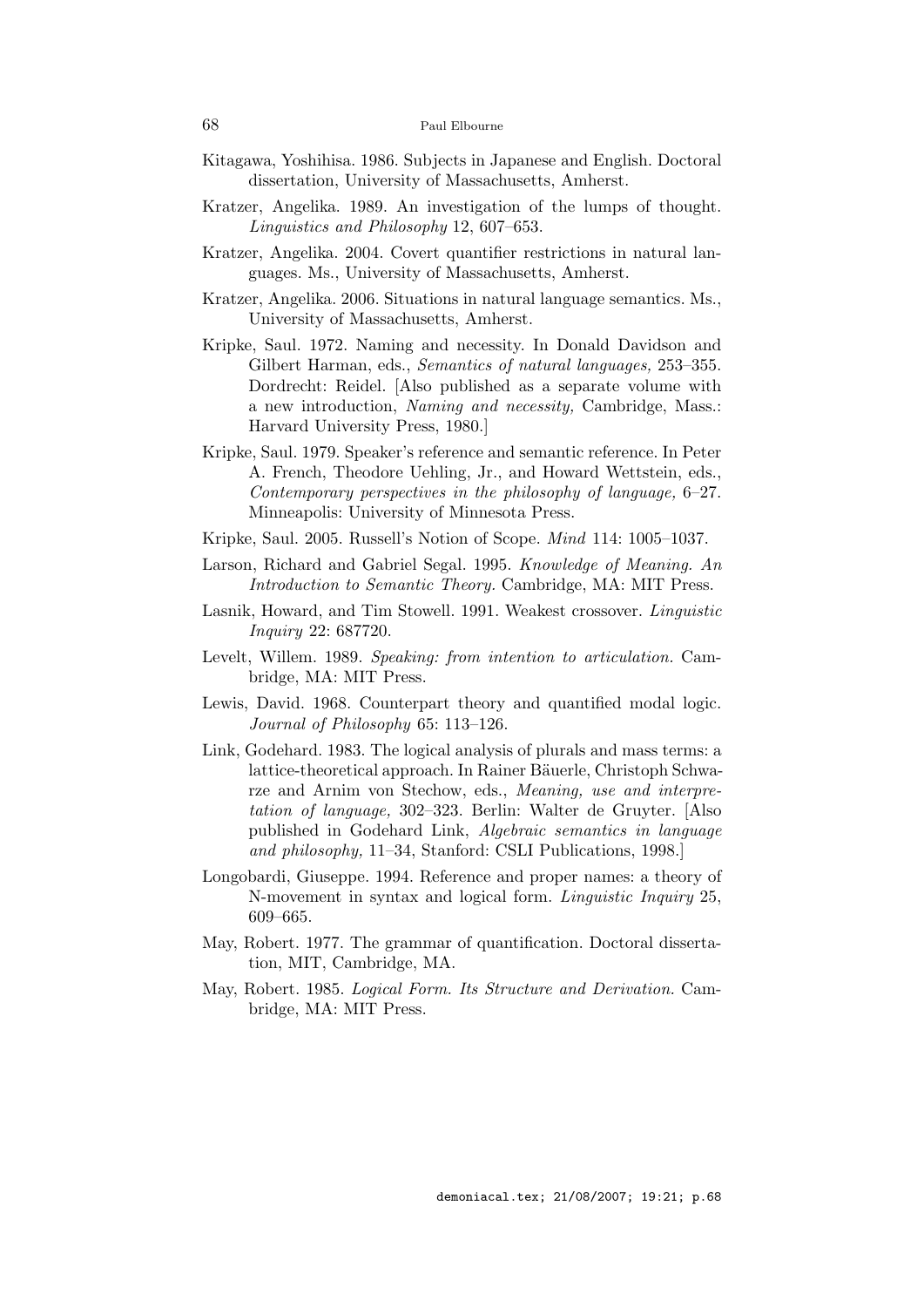- May, Robert. 1989. Interpreting Logical Form. Linguistics and Philosophy 12: 387436.
- McElree, Brian, and Thomas Beaver. 1989. The psychological reality of linguistically defined gaps. Journal of Psycholinguistic Research 18: 21–35.
- Neale, Stephen. 1990. Descriptions. Cambridge, Mass.: MIT Press.
- Neale, Stephen. 1993. Term limits. In James E. Tomberlin, ed., Philosophical Perspectives 7: Logic and language, pp. 89–123. Atascadero, California: Ridgeview Publishing.
- Neale, Stephen. 2005a. A century later. Mind 114: 809–871.
- Neale, Stephen. 2005b. Pragmatism and binding. In Zoltán Gendler Szabó, ed., *Semantics versus pragmatics*, 165–285. Oxford: Clarendon Press.
- Nunberg, Geoffrey. 1979. The non-uniqueness of semantic solutions: polysemy. Linguistics and Philosophy 3: 143–184.
- Nunberg, Geoffrey. 1993. Indexicality and deixis. Linguistics and Philosophy 16: 1–43.
- Nunberg, Geoffrey. 2004. Descriptive indexicals and indexical descriptions. In Anne Bezuidenhout and Marga Reimer, eds., Descriptions and beyond: an interdisciplinary collection of essays on definite and indefinite descriptions and other related phenomena, 261–279. Oxford: Oxford University Press.
- Partee, Barbara, and Mats Rooth. 1983. Generalized conjunction and type ambiguity. In Rainer Bäuerle, Christoph Schwarze and Arnim von Stechow, eds., Meaning, use, and the interpretation of language, 362–383. Berlin: Walter de Gruyter.
- Percus, Orin. 2000. Constraints on some other variables in syntax. Natural Language Semantics 8: 173–229.
- Postal, Paul. 1966. On so-called 'pronouns' in English. In F. Dinneen, ed., Report on the seventeenth annual round table meeting on linguistics and language studies, 177–206. Washington, D.C.: Georgetown University Press.
- Recanati, François. 1993. Direct Reference. From Language to Thought. Oxford: Blackwell.
- Recanati, François. 2004. Literal meaning. Cambridge: Cambridge University Press.
- Recanati, François. 2005. Deixis and anaphora. In Zoltán Gendler Szabó, ed., Semantics versus Pragmatics, 286–316. Oxford: Clarendon Press.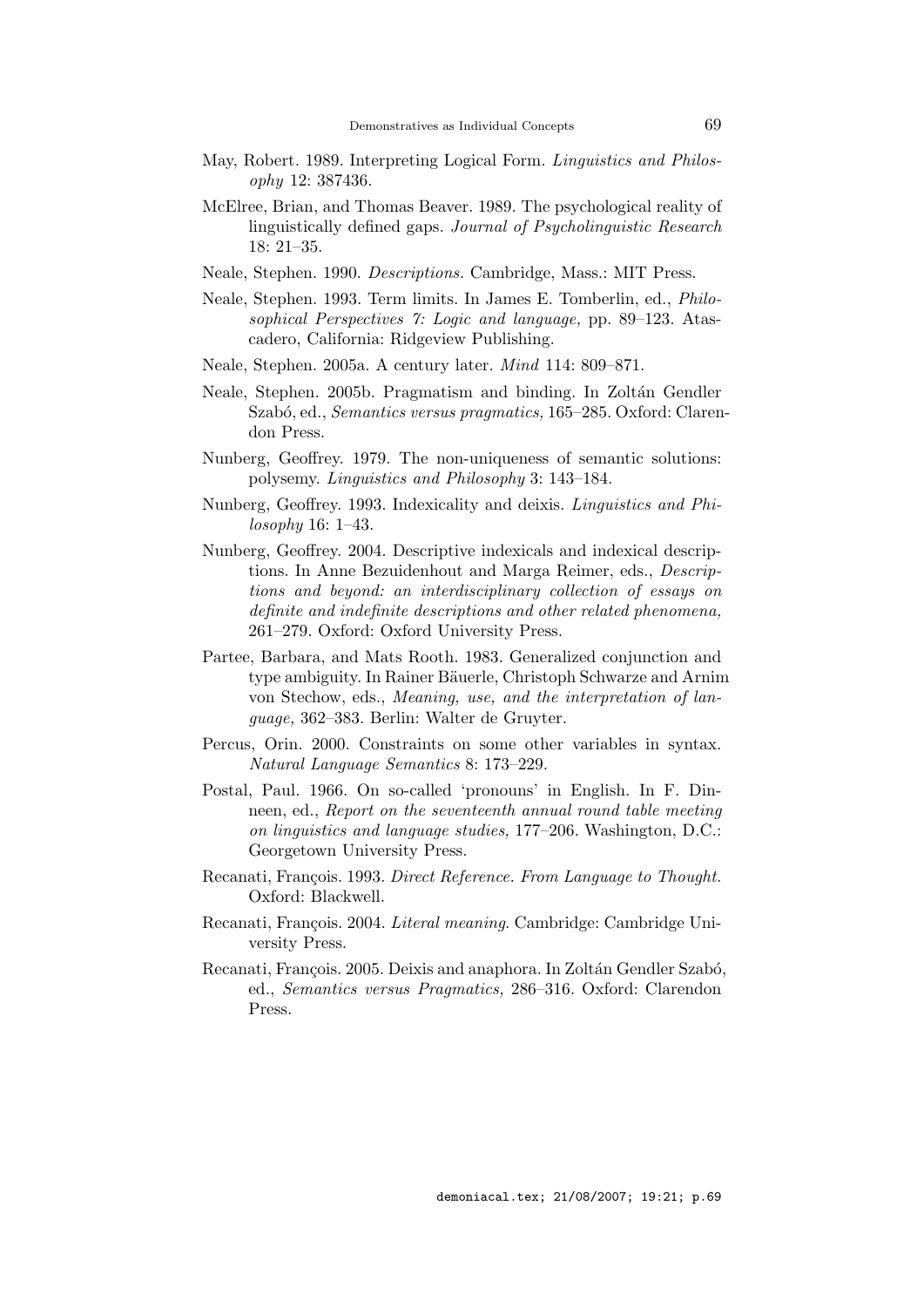- Roberts, Craige. 2002. Demonstratives as definites. In Kees van Deemter and Roger Kibble, eds., Information sharing: reference and presupposition in language generation and interpretation, 89-136. Stanford: CSLI Press.
- Roberts, Craige. 2003. Uniqueness in definite Noun Phrases. Linguistics and Philosophy 26: 287–350.
- Roberts, Craige. 2004. Pronouns as definites. In Anne Bezuidenhout and Marga Reimer, eds., Descriptions and Beyond: an interdisciplinary collection of essays on definite and indefinite descriptions and other related phenomena, 503–543. Oxford: Oxford University Press.
- Russell, Bertrand. 1905. On denoting. Mind 14: 479–493.
- Quine, Willard van Orman. 1969. Ontological Relativity and Other Essays. New York: Columbia University Press.
- Sag, Ivan. 1976. Deletion and Logical Form. Doctoral dissertation, MIT, Cambridge, Mass.
- Schlenker, Philippe. 2003. A plea for monsters. Linguistics and Philosophy 26: 29–120.
- Shillcock, Richard. 1982. The on-line resolution of pronominal anaphora. Language and Speech 25: 385–401.
- Soames, Scott. 1987. Direct reference, propositional attitudes, and semantic content. Philosophical Topics 15: 47–87.
- Sperber, Dan, and Deirdre Wilson. 1986. Relevance: Communication and Cognition. Oxford: Blackwell.
- Stanley, Jason. 2002. Review of King 2001. The Philosophical Review 111: 605–609.
- Stockwell, Robert, Paul Schachter and Barbara Hall Partee. 1973. The major syntactic structures of English. New York: Holt, Rinehart and Winston.
- Strawson, Peter. 1950. On referring. Mind 59: 320–344.
- Takahashi, Eri, Anastasia Conroy, Jeffrey Lidz and Colin Phillips. 2006. Early mastery of constraints on binding and coreference. Poster presented at GALANA 2, McGill University, August 17–19, 2006.
- Taylor, Barry. 1980. Truth-theory for indexical languages. In Mark Platts, ed., Reference, truth and reality, pp. 182–198. London: Routledge and Kegan Paul.
- Thornton, Rosalind, and Kenneth Wexler. 1999. Principle B, VP ellipsis, and interpretation in child grammar. Cambridge, Mass.: MIT Press.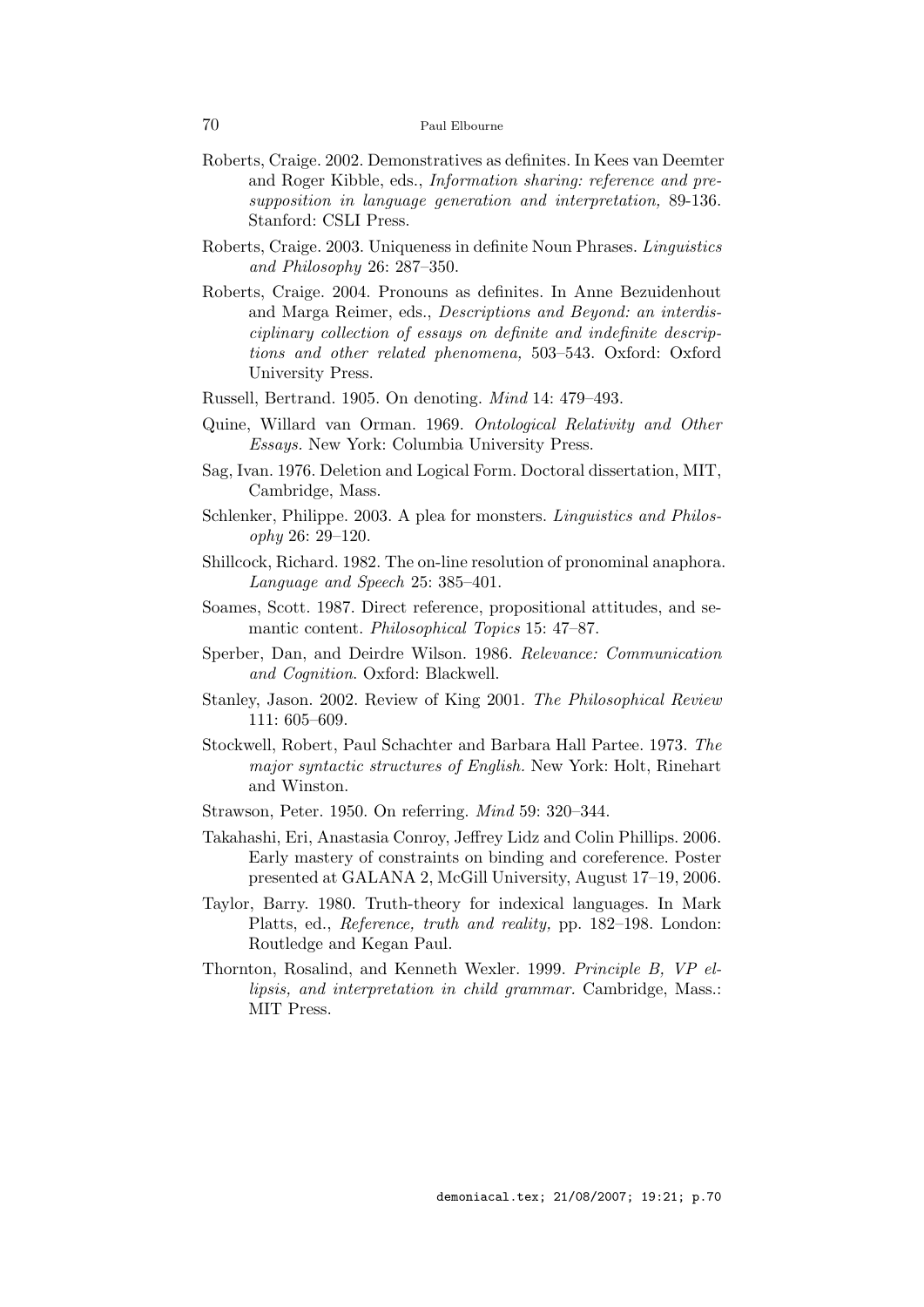Uriagereka, Juan. 1995. Aspects of the syntax of clitic placement in Western Romance. Linguistic Inquiry 26, 79–123.

Address for Offprints: Department of Linguistics School of Languages, Linguistics and Film Queen Mary, University of London Mile End Road London E1 4NS United Kingdom